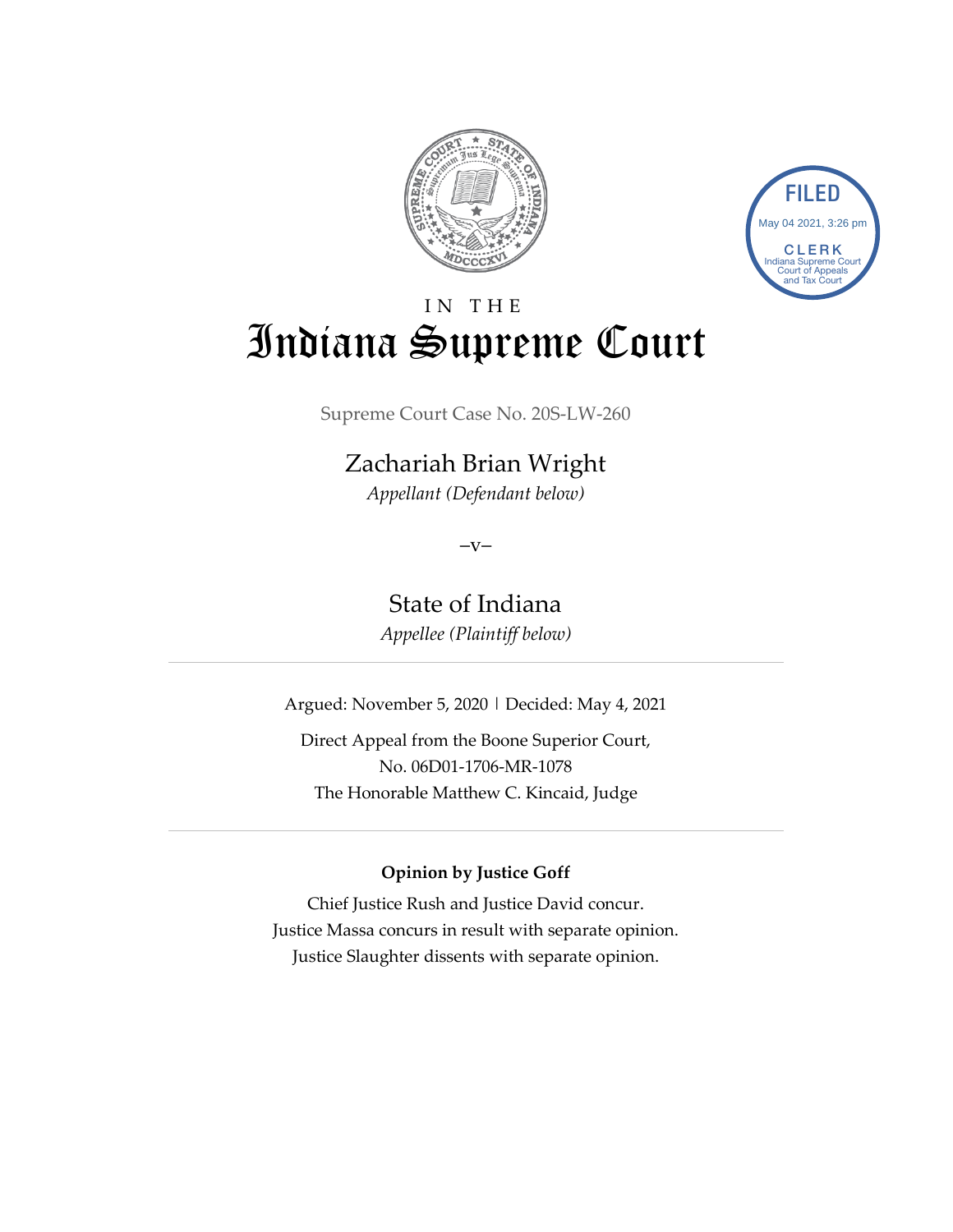#### **Goff, Justice.**

The Sixth Amendment right to counsel in a criminal trial speaks "an obvious truth." *Gideon v. Wainwright*, 372 U.S. 335, 344 (1963). It marks the very "foundation for our adversary system," ensures "fundamental human rights of life and liberty," and promotes our "universal sense of justice." *Martinez v. Ryan*, 566 U.S. 1, 12 (2012); *Johnson v. Zerbst*, 304 U.S. 458, 462 (1938); *Betts v. Brady*, 316 U.S. 455, 476 (1942) (Black, J., dissenting). But through the looking glass of *Gideon* stands a corollary right—a constitutional paradox—to waive the assistance of counsel and "to conduct one's own defense *in propria persona*." *Faretta v. California*, 422 U.S. 806, 816 (1975). Indeed, despite their common constitutional foundation, the right to counsel and the right to self-representation serve distinct and often conflicting interests—the latter protecting a defendant's personal autonomy, the former guarding the integrity of our criminal justice system. We confront this tension in the case before us today.

The defendant here insists that the trial court erred by denying his request to self-represent. We agree that his waiver of the right to counsel was knowing and voluntary. But because his waiver was neither unequivocal nor intelligent, we hold that the trial court properly denied his request to self-represent. And because neither his character nor the nature of his offenses dictates otherwise, we hold that the defendant's sentence was not inappropriate. Thus, we affirm the trial court's decision on both grounds.

## **Facts and Procedural History**

During the early morning hours of June 18, 2017, Zachariah Wright, a nineteen-year-old on probation for felony burglary, committed a string of offenses in Lebanon, Indiana. The crime spree began with Wright's theft of a bike from the home of Darrin Demaree. From there, Wright broke into the home of Lynnetta Boice and Rick Barnard, where he stole another bike, along with sundry items he found in the garage and in a car parked in the home's driveway.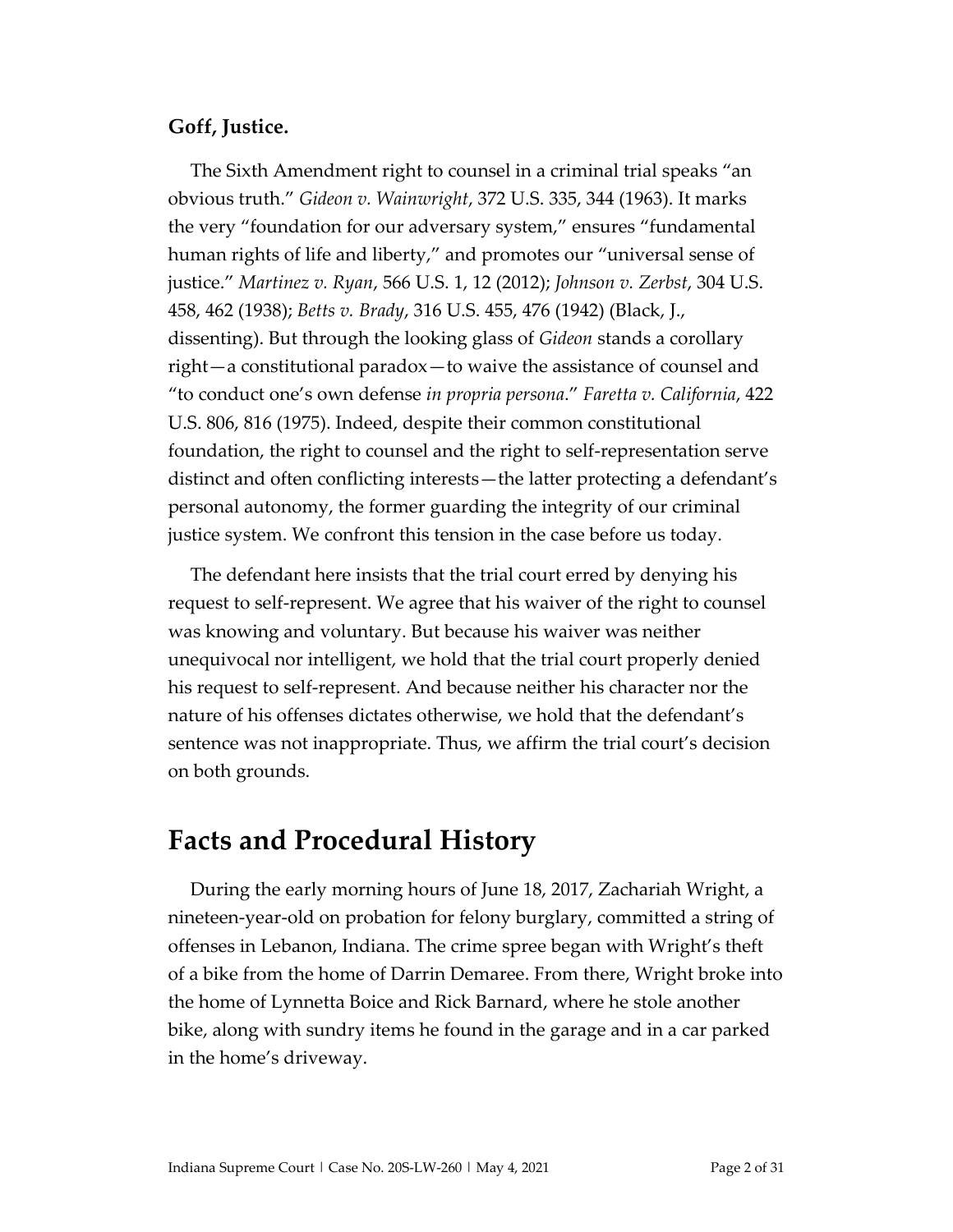Meanwhile, an elderly couple, Sonja and Max Foster, lay asleep just a block away in the home they had shared for nearly fifty years. Sometime just after sunrise, Sonja awoke to find a tall, obscure figure—later identified as Wright—standing in the doorway to their bedroom. Before Sonja could react, Wright walked quickly across the room, leaned over the bed, and stabbed Max repeatedly. As Max struggled to deflect the blade, Sonja retaliated, striking Wright on the back with a baseball bat. Wright turned to Sonja in response, slashing her across the face. In shock, Sonja fled downstairs, bleeding profusely and unsure of where to turn. Wright followed Sonja downstairs to confront her. Sonja, having gathered her wits, escaped through the front door after distracting her attacker. But Wright caught up with her once again, pushing her to the ground and attempting to set her clothes on fire with a cigarette lighter. Unsuccessful, Wright fled the scene, disposing of his boots in a nearby pond. Sonja made her way to a neighbor's house to call for help. Max, however, succumbed to his wounds, having been stabbed over thirty times.

The State charged Wright with, among other things, murder, level-3 felony criminal confinement, level-6 felony theft, level-5 felony burglary, and level-2 felony attempted burglary.<sup>1</sup> At his initial hearing in late June 2017, Wright requested and received a court-appointed attorney. When the State sought the death penalty a few months later, the trial court appointed new, capital-qualified counsel. *See* Ind. Crim R. 24(B). Wright initially raised no objection to his newly appointed lawyers. But in November 2017, he wrote several letters and motions to the court demanding a speedy trial, seeking to withdraw a motion for continuance that his attorneys had filed, and asking the court to appoint new counsel. In a pro se "Application for Pauper Counsel," Wright demanded that his "new attorney" visit him immediately and to refrain from filing motions without his permission. The court denied each of these requests.

<sup>1</sup> *See* Ind. Code § 35-42-1-1(1) (2017) (murder); I.C. § 35-42-3-3(a), I.C. § 35-42-3-3(b)(2)(A) (criminal confinement); I.C. § 35-43-4-2(a) (theft); I.C. § 35-43-2-1 (burglary); I.C. § 35-43-2-1, I.C. § 35-43-2-1(3)(A), I.C. § 35-41-5-1 (attempted burglary).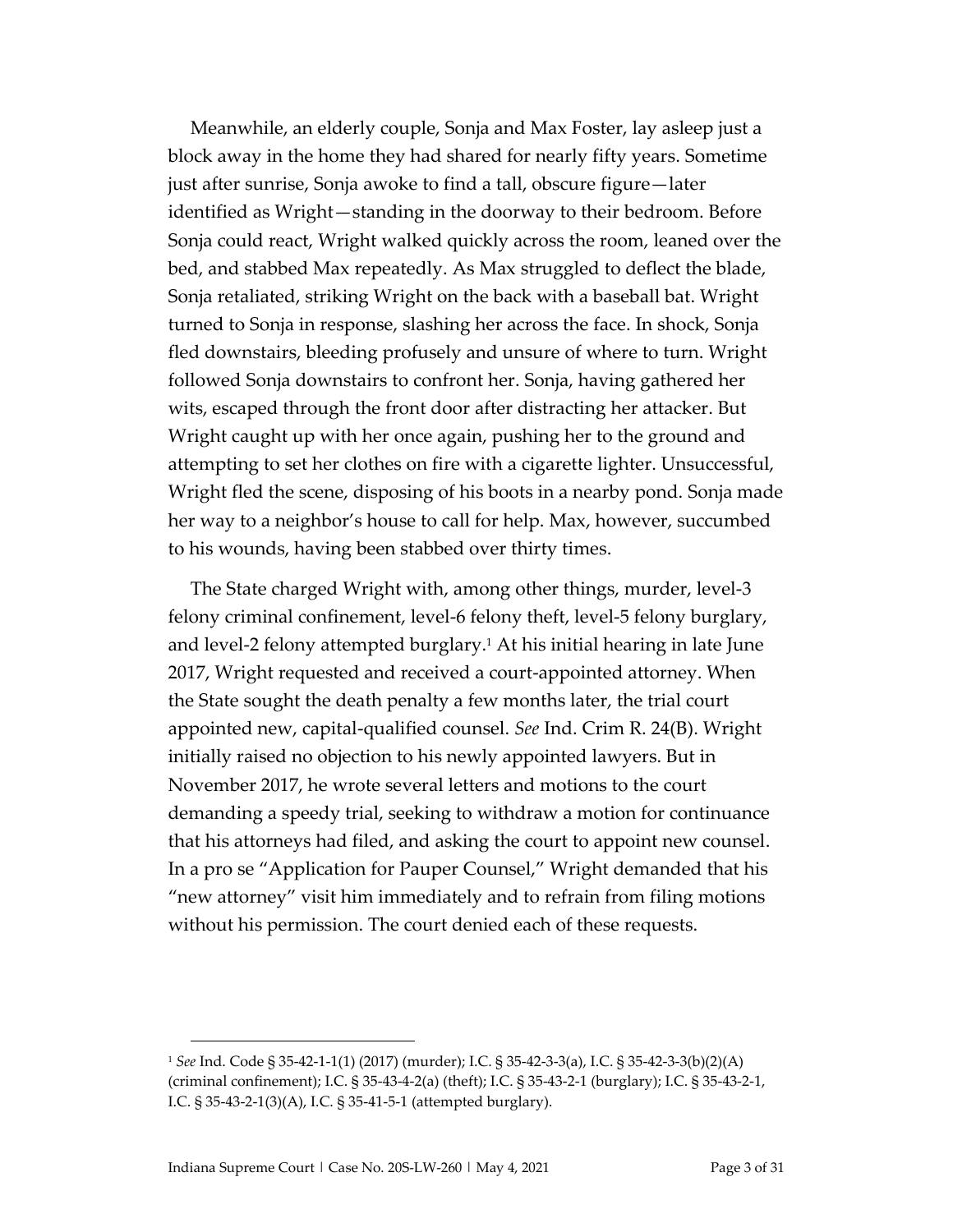In January 2018, Wright, by counsel, notified the court of his preference to represent himself. At a hearing the following month, the court engaged in an extended colloquy with Wright. When asked to explain his position, Wright expressed having had no problem with his first appointed attorney, with whom he admittedly "got along." Tr. Vol. 4, p. 45. But his new lawyers, he believed, "were [not] acting in [his] best interest." *Id.* According to Wright, they had "refused" to request a "fast and speedy trial." *Id.* at 43. When asked to clarify, Wright stated that any "attorney paid by the court is not going to listen to anything [he had] to say." *Id.* at 45.

The court, in turn, advised Wright that an attorney "is trained by education" and possesses the skills necessary to investigate a criminal case, to "pick a fair and impartial jury," to interrogate witnesses, to file motions, to "properly present substantive defenses," to object to evidence, to preserve the record for appeal, and to offer mitigating arguments at sentencing. *Id.* at 46–49. What's more, the court stated, "death-penaltyqualified attorneys" have special training and experience. *Id.* at 46. The court also warned Wright that the prosecution had its own trained attorneys and that, should Wright decide to represent himself, he would not "receive any special treatment from the court" and would be held "to the same standard" as a practicing attorney. *Id.* at 49, 50. Proceeding without professionally trained counsel, the court emphasized, "to be blunt, can turn out to be a very bad decision in many cases." *Id.* at 50.

Wright responded repeatedly that he understood each of these points. He acknowledged, however, that attorneys "can be of some assistance in negotiating on [his] behalf," can "evaluate the strengths and weaknesses of [his] case," and can even give "expert advice as to whether or not seeking a plea deal might be advantageous." *Id.* at 48. Still, he insisted, he met "all the qualifications for going pro se," and did "not wish to have a State-appointed attorney anymore at this time." *Id.* at 43, 44.

The court then inquired about any "knowledge or skill" Wright thought he could use to represent himself. *Id.* at 51. In response, Wright cited his independent study of law at the county jail and his experience in the criminal and juvenile justice system. *Id.* He admitted, however, to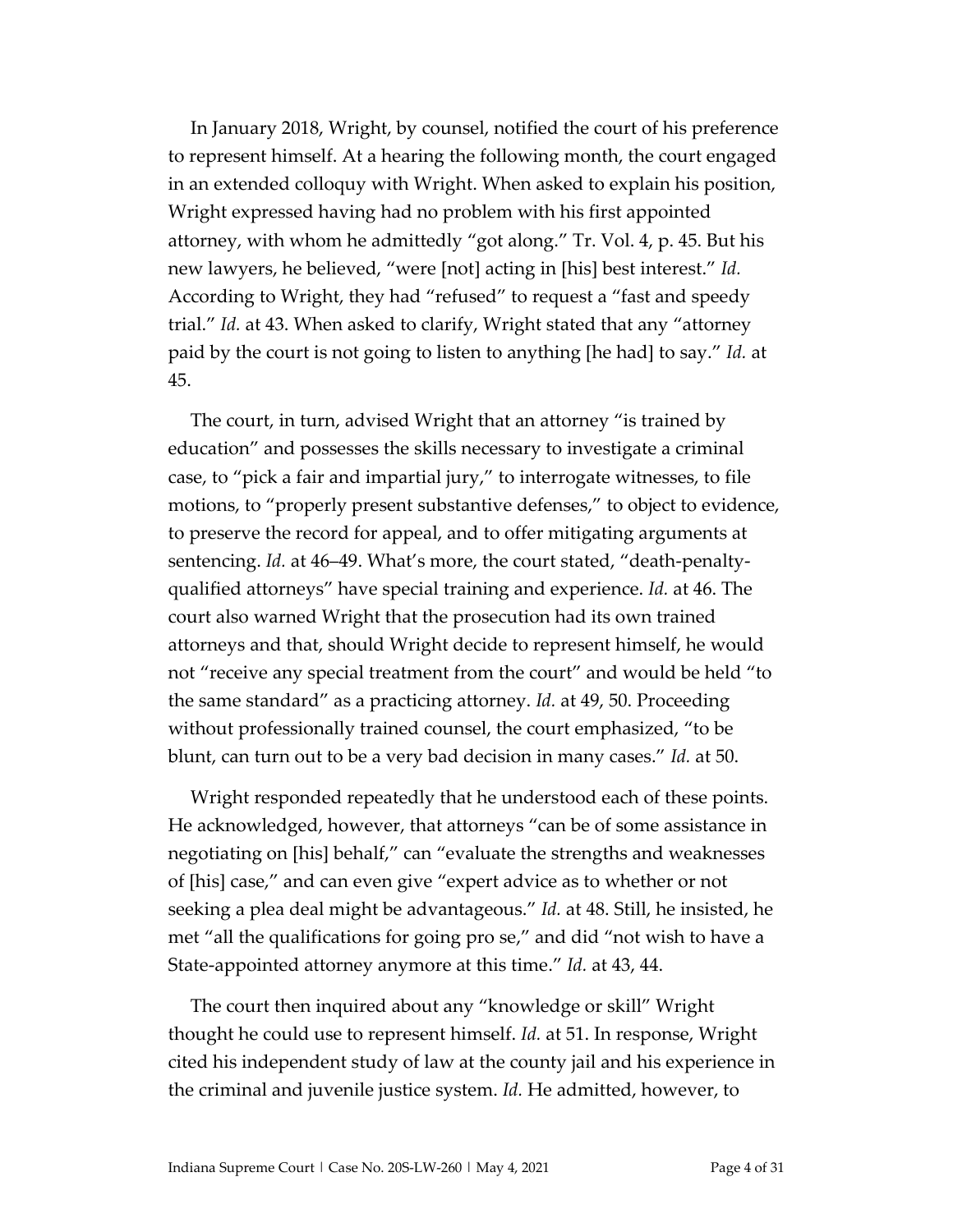never having tried a jury trial, never having picked a jury, never having cross-examined a witness, and never having made a closing argument. *Id.* at 51–52. While insisting that his "attorneys ha[d]n't even challenged the death penalty," he agreed that it was "a little bit premature" to conclude "whether the death penalty could be challenged or not in this case." *Id.* at 46–47. At the conclusion of this colloquy, Wright referred to "five motions" he had prepared and asked the court for instructions on how to file them. *Id.* at 53.

The trial court denied the petition, explaining that—based on "his request that the Court appoint him counsel at the beginning of the case" and his "speculation that a private lawyer would be desirable"—Wright equivocated in his desire to self-represent. App. Vol. 2, p. 172. And while acknowledging that Wright's request was "knowingly made," the court concluded that it was "based upon a misapprehended understanding of the law, not an intelligent one." *Id.* at 173. Specifically, the court noted, Wright's preference to self-represent arose "from a misunderstanding of his right to a fast and speedy trial in a capital case" and confusion over his appointed-attorneys' professional responsibilities. *Id.* Finally, the court concluded that Wright's desire to represent himself wasn't voluntary, as "his poverty" precluded him from retaining a private attorney, which he admittedly preferred over court-appointed counsel. *Id.*

The State eventually withdrew its death-penalty request, seeking instead a sentence of life in prison without parole (or LWOP). In support of its LWOP request, the State cited several aggravating factors: (1) Wright's probation status when committing murder, (2) the commission of murder while committing or attempting to commit burglary, and (3) the commission of murder while committing or attempting to commit rape. *See* I.C. § 35-50-2-9(b)(1)(B), (F); I.C. § 35-50-2-9(b)(9)(C).

Wright waived his right to a jury and the trial court found him guilty of the offenses listed above, sentencing him to an aggregate term of LWOP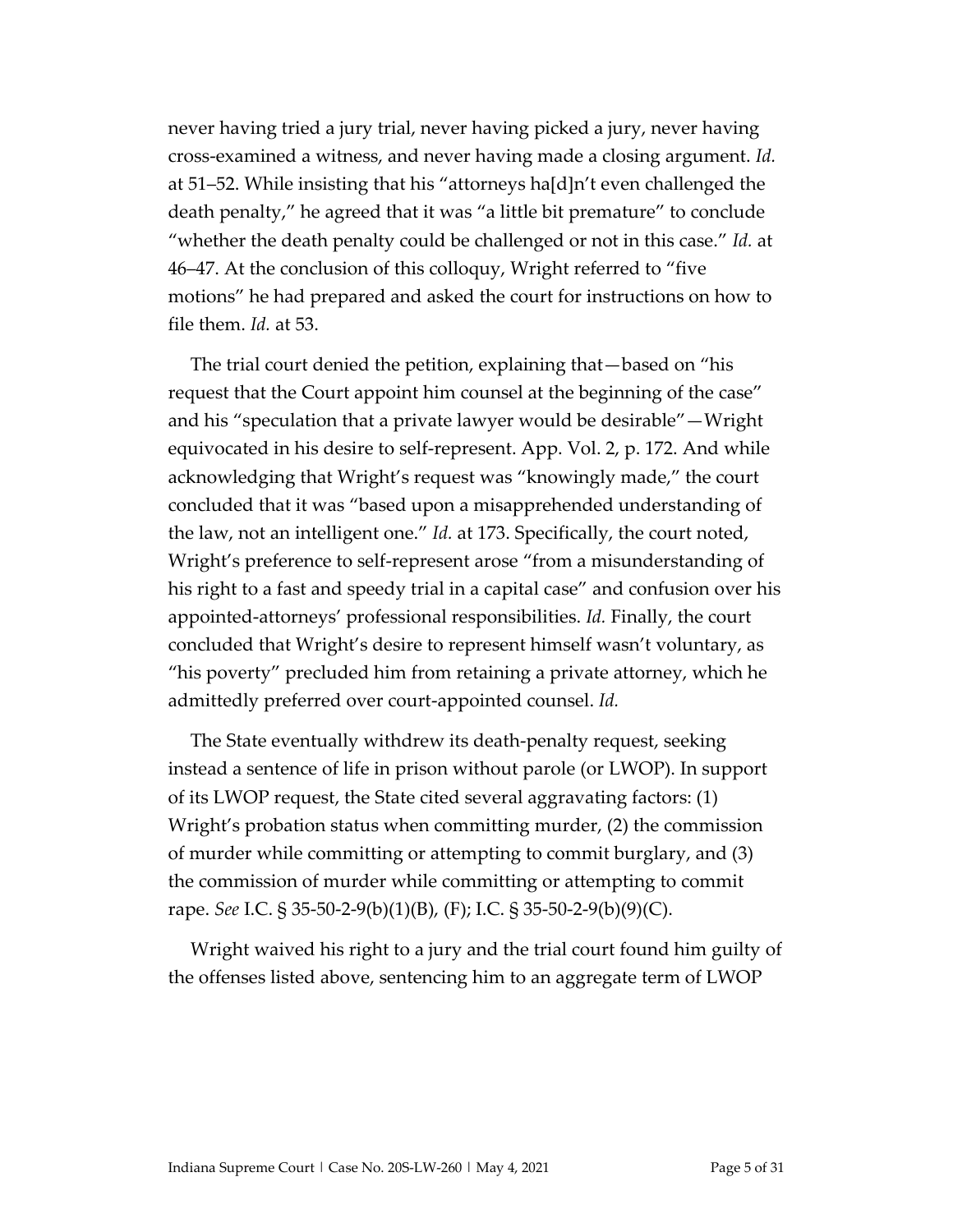plus 18 years. 2 In sentencing Wright, the trial court found the State had established each of its proposed aggravating factors. The court also noted the severity of the murder and the number of crimes Wright had committed. And while finding no statutory mitigators, the court acknowledged Wright's "very disadvantaged childhood" and considered his young age and "hard upbringing" as mitigating factors. App. Vol. 5, pp. 196, 205.

Wright, by counsel, sought direct appeal, arguing (1) that the trial court erred by denying his request to proceed pro se, and (2) that his sentence warrants revision under Appellate Rule 7(B).

### **Standards of Review**

The trial court is uniquely situated to assess whether a defendant has waived the right to counsel. *Poynter v. State*, 749 N.E.2d 1122, 1128 (Ind. 2001) (citation omitted). And when that court "has made the proper inquiries and conveyed the proper information," and then "reaches a reasoned conclusion about the defendant's understanding of his rights and voluntariness," an appellate court, after a careful review of the record, "will most likely uphold" the trial court's "decision to honor or deny the defendant's request to represent himself." *Id.* (citation omitted).

A trial court's sentencing decision likewise enjoys general deference on appeal. *Stephenson v. State*, 29 N.E.3d 111, 122 (Ind. 2015). But this Court may, under Indiana Appellate Rule 7(B), revise a sentence if "compelling evidence" shows that it's "inappropriate in light of the nature of the offense and the character of the offender." *Id.*

<sup>2</sup> The trial court and the parties calculated Wright's aggregate sentence as LWOP plus 20.5 years. App. Vol. 5, p. 208; Appellant's Br. at 5; Appellee's Br. at 5–6. But that result fails to account for the sentencing split in Wright's attempted-burglary conviction, a portion of which the court ordered Wright to serve concurrent with his 2.5-year sentence for burglary. *See* App. Vol. 5, p. 211. We remand to the trial court only to correct this minor oversight.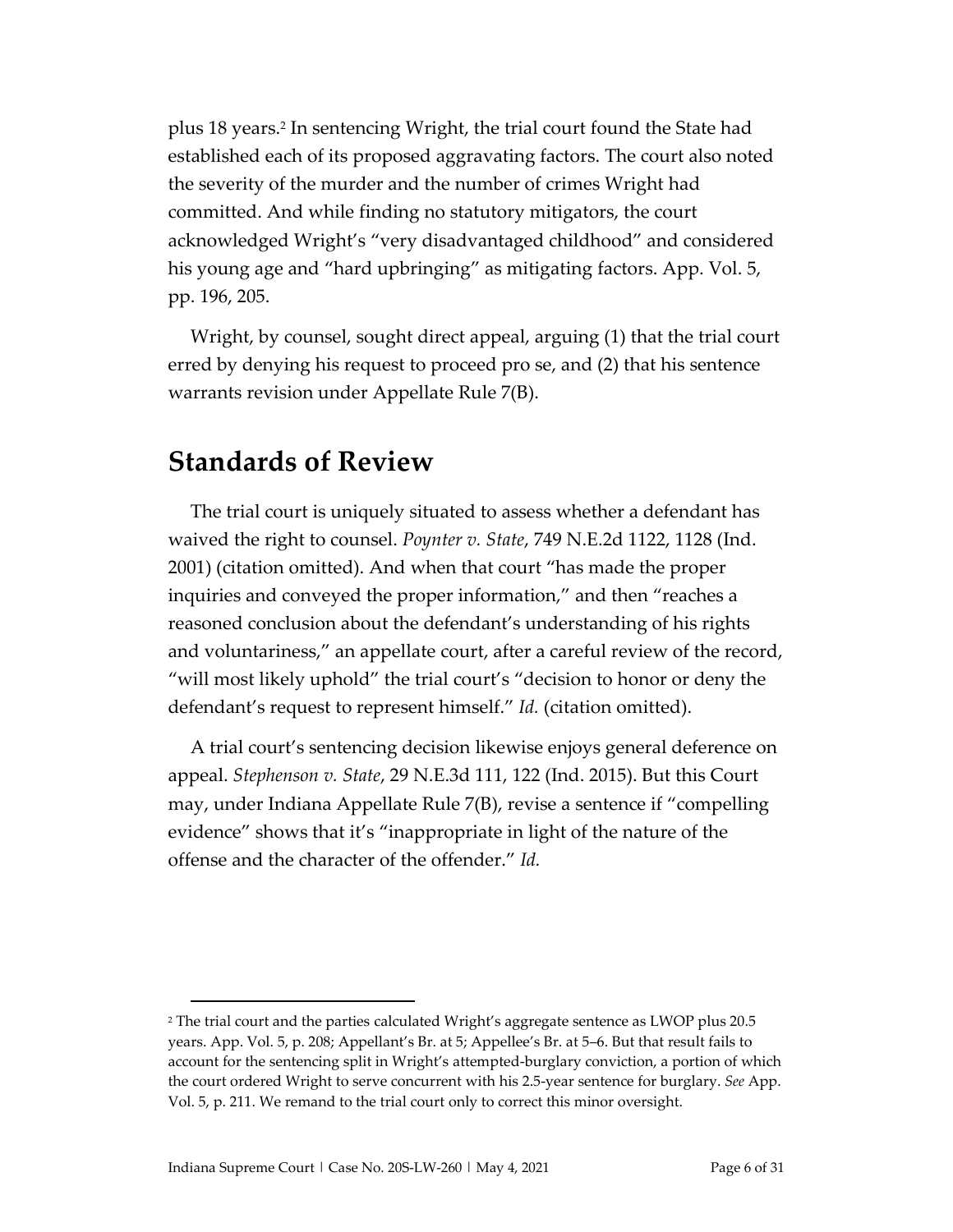## **Discussion and Decision**

Our decision below proceeds in two parts. We first consider Wright's claim that the trial court erred by denying his request to self-represent, ultimately concluding that, because his waiver of the right to counsel was neither unequivocal nor intelligent, the trial court properly denied his request. We then address Wright's claim that his sentence warrants revision under Appellate Rule 7(B). Our analysis of Wright's offenses and his character leads us to conclude that his sentence was not inappropriate.

## **I. The trial court properly denied Wright's request to represent himself.**

In reaching our conclusion on the first issue here, we begin our discussion by analyzing a defendant's Sixth Amendment right to selfrepresentation. *See infra* Section I.A. Here, we survey the history and scope of that right—from its colonial-era origins, to its express recognition by the United States Supreme Court, to its limitations under our modern jurisprudence. *See infra* Sections I.A.1–2. With this context in mind, we then examine the inherent tensions between a defendant's right to selfrepresentation and the state's obligation to ensure a fair and meaningful trial—a tension that often reaches its breaking point when a defendant faces death or life in prison without the possibility of parole. *See infra* Section I.B.1. Recognizing the potential for constitutional impasse, we offer guidance to trial courts on how best to frame the self-representation inquiry—one that acknowledges these competing interests. *See infra* Section I.B.2. Finally, we apply our analytical framework to resolve the issue here, concluding that Wright failed to show that his desire to proceed pro se was either unequivocal or intelligent. *See infra* Section I.C.

### **A. The right to self-representation, though deeply rooted in our legal system, is not absolute.**

Under *Faretta v. California*, the seminal case on the right to selfrepresentation, a state may not "constitutionally hale a person into its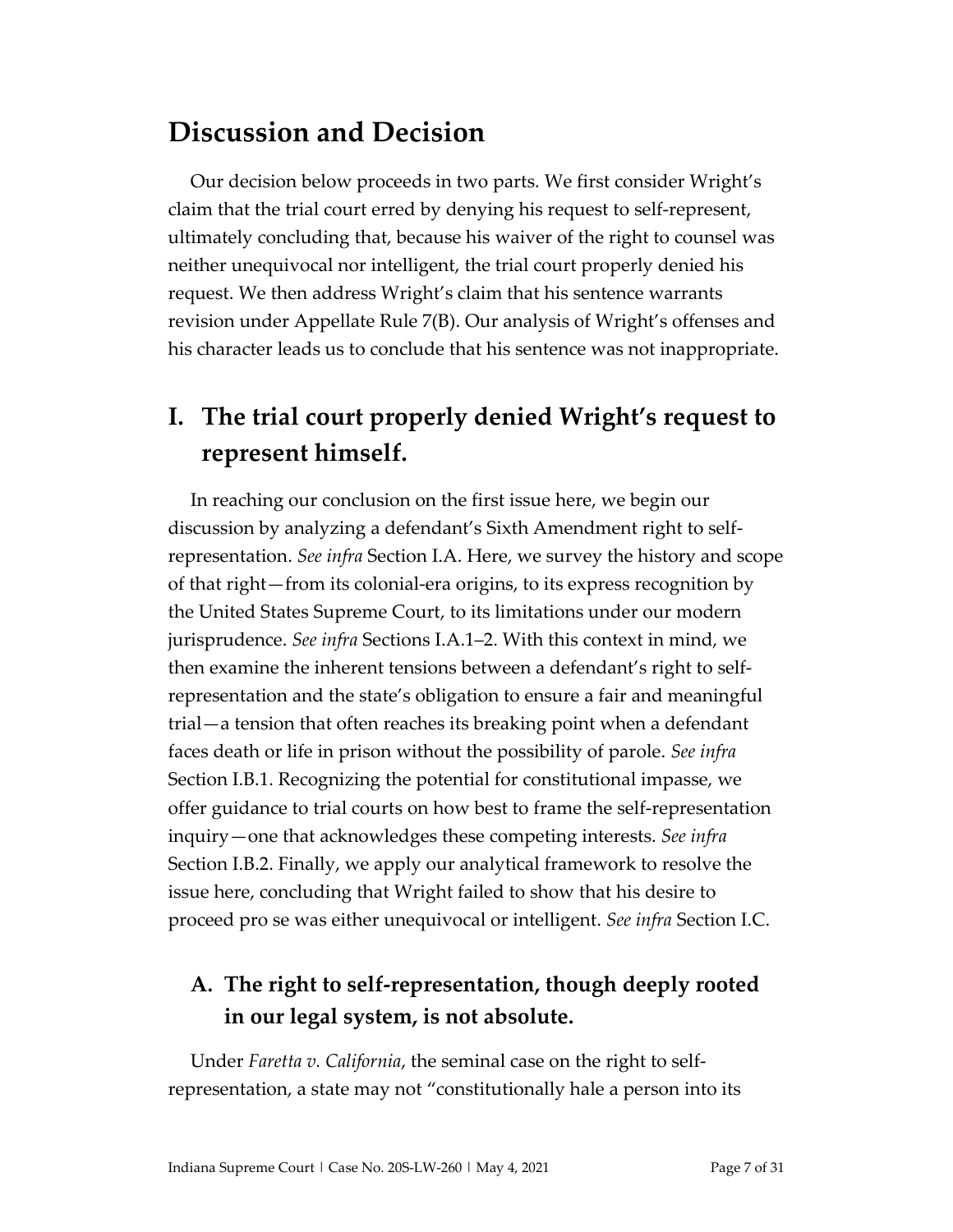criminal courts and there force a lawyer upon him, even when he insists that he wants to conduct his own defense." 422 U.S. at 807. Respect for individual choice is the "lifeblood of the law," the Court reasoned, and the state must honor that choice, even if the accused "may conduct his own defense ultimately to his own detriment." *Id.* at 834 (quotation marks omitted). Of course, few people would disagree "that in most criminal prosecutions defendants could better defend with counsel's guidance than by their own unskilled efforts." *Wallace v. State*, 172 Ind. App. 535, 540, 361 N.E.2d 159, 162 n.3 (1977). But unless the defendant acquiesces to representation, any "advantage of a lawyer's training and experience can be realized, if at all, only imperfectly." *Id.* After all, to "force a lawyer on a defendant can only lead him to believe that the law contrives against him." *Id*.

The right to self-representation, the *Faretta* Court concluded, is a "fundamental" right, implicit in the structure of the Sixth Amendment and supported by a long history of customary practice and legal protections. 422 U.S. at 817, 818, 831–32. But, while deeply rooted in our legal culture, the right to self-representation is not absolute.

### **1. The historical reasons for recognizing the right to self-representation lack the same force today.**

The right to self-representation, as the *Faretta* Court pointed out, emerged from a long line of legal protections dating back to the nation's founding. *Id.* at 812–17. During the colonial period, American settlers "brought with them an appreciation of the virtues of self-reliance and a traditional distrust of lawyers." *Id.* at 826. Independence from England did little to moderate this anti-lawyer sentiment. Rather, "a nearly universal conviction" emerged, "on the part of our people as well as our courts, that forcing a lawyer upon an unwilling defendant is contrary to his basic right to defend himself." *Id.* at 817. To preserve this sense of autonomy, lawmakers codified the right to self-represent, "along with other rights basic to the making of a defense," in our nation's earliest laws—from state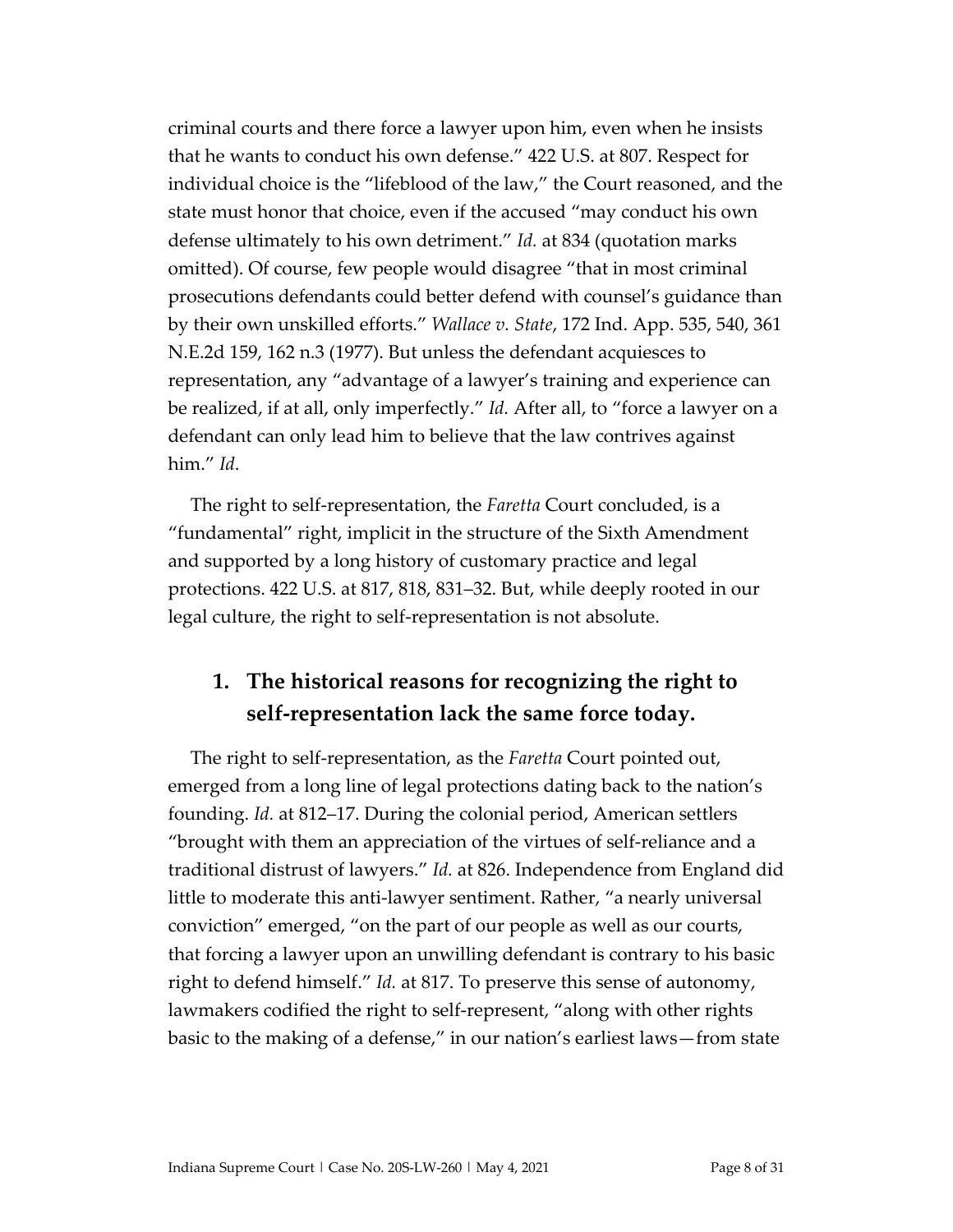statutes and state constitutions, to the federal Judiciary Act of 1789.<sup>3</sup> *Id.* at 828–31.

Of course, the fledgling states would gradually come to realize "the value of counsel in criminal cases," and some courts during the early national period "allowed accused felons the aid of counsel for their defense." *Id.* at 827. But a lawyer's advice remained largely out of reach for most Americans.<sup>4</sup> *Id.* at 827–28 n.35. And so it was for the inhabitants of the Indiana Territory at the turn of the nineteenth century. Indeed, lawyers were so scarce that territorial officials, in 1801, repealed a oneyear residency requirement for the practice of law. John D. Barnhart  $\&$ Dorothy L. Riker, Indiana to 1816: The Colonial Period 323–24 (1971).

Little changed in the years following statehood, prompting efforts at expanding access to the law for ordinary Hoosiers. During the late 1820s, Indiana witnessed growing demands for a concise and uniform system of law, aiming to "render justice plain and accessible to all." H. Journal, 12th Gen. Assemb., Reg. Sess. 415 (1827) (statement of Rep. Stephen Stevens). Delegates to the state constitutional convention at mid-century expressed similar views as they debated the "idea of making every man his own lawyer, by simplifying the rules of practice." 2 Report of the Debates and Proceedings of the Convention for the Revision of the Constitution of the State of Indiana 1754 (Ind. Hist. Coll. Reprint 1935) [hereinafter *Debates*]. Such a proposed reform, of course, wouldn't fully "dispense with the services of the [legal] profession." *Id.* at 1749 (statement of Delegate Borden). But "until the principles of the law" were "collected in a

<sup>3</sup> *See* Judiciary Act of 1789, ch. 20, § 35, 1 Stat. 73, 92 (1789) (current version at 28 U.S.C.A. § 1654) ("In all courts of the United States the parties may plead and conduct their own cases personally or by counsel as, by the rules of such courts, respectively, are permitted to manage and conduct causes therein.").

<sup>4</sup> Citing mid- to late-eighteenth century court records from New Jersey, one legal scholar estimates that lawyers represented criminal defendants in only fifteen to twenty-five percent of cases, suggesting "both a custom of self-representation and an economic reality" that "most citizens could not afford the services of a lawyer and no system existed for the state to pay legal fees for indigent defendants." George C. Thomas, III, *History's Lesson for the Right to Counsel*, 2004 U. Ill. L. Rev. 543, 573.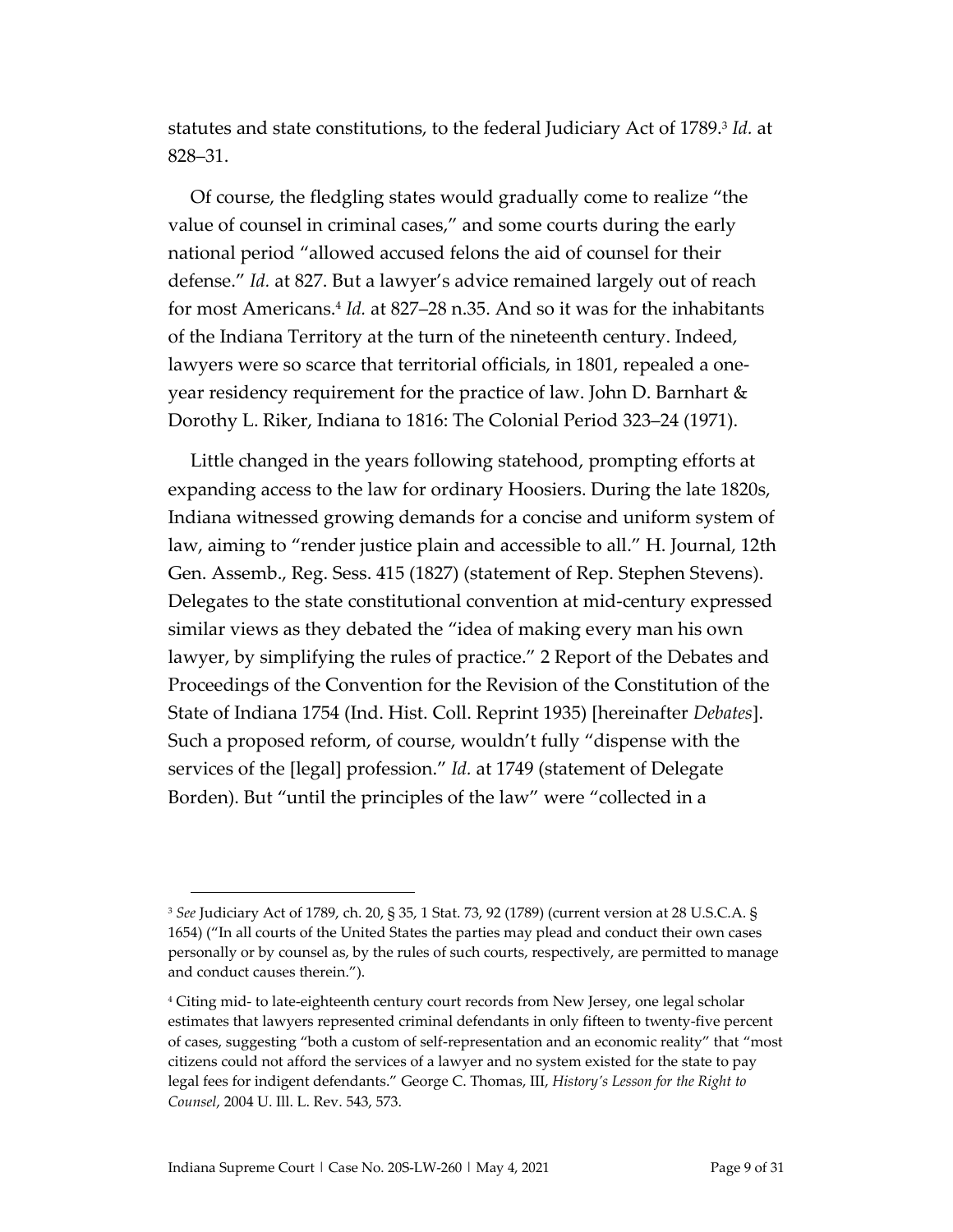systematic code" and "rendered in plain language," the delegates insisted, it would remain impossible "for a person of only ordinary intelligence to prepare himself to appear in Court, either as plaintiff or defendant, in his own case." *Id.* at 1748.

On the other side of this debate stood the contemporary legal literati, among whom "there was a feeling of disallowance toward" interference by persons neither "learned in the profession" nor "experienced in the administration of justice." 1 *Debates* at 174 (statement of Mr. Biddle). But this sentiment did little to discourage reformist-minded delegates. The new Indiana Constitution entitled "[e]very person of good moral character, being a voter," to "admission to practice law in all courts of justice."<sup>5</sup> Ind. Const. art. 7, § 21 (repealed 1932). And to further democratize the law, the constitution instructed that "[e]very act and joint resolution shall be plainly worded, avoiding as far as practicable, the use of technical terms." Ind. Const. art. 4, § 20.

While the state's new fundamental law stopped short of expressly guaranteeing a right to self-representation,<sup>6</sup> this Court has long respected a person's preference to proceed pro se. "As in a Court of justice, so in a Legislative committee or assembly," we declared in 1863, "a person may, if permitted, appear by himself or attorney to openly and fairly present the facts and arguments upon which he relies." *Coquillard's Adm'r v. Bearss*, 21 Ind. 479, 481–82 (1863). A party has the right to make a "full appearance *in propria persona*," we acknowledged just over twenty years later. *Pressley v. Lamb*, 105 Ind. 171, 180, 4 N.E. 682, 688 (1886). This Court

<sup>&</sup>lt;sup>5</sup> The county bar associations decided whether an applicant possessed "good moral character." S. Hugh Dillin, *The Origin and Development of the Indiana Bar Examination*, 30 Ind. L. Rev. 391, 391 (1997). These applicants, however, consisted only of men, as the phrase "being a voter" excluded women from admission to the bar—that is, until this Court decided otherwise in 1893. *See In re Leach*, 134 Ind. 665, 34 N.E. 641 (1893).

<sup>6</sup> Article 1, section 13 of the Indiana Constitution guarantees to a criminal defendant the opportunity "to be heard by himself **and** counsel." Ind. Const. art. 1, § 13 (emphasis added). While recognizing that section 13 as a whole offers "broader rights than the Sixth Amendment," we've concluded that these rights neither "addressed the right of selfrepresentation" nor amounted to an "unlimited right" for a pro se defendant "to conduct all trial proceedings on his own." *Edwards v. State*, 902 N.E.2d 821, 828, 829 (Ind. 2009).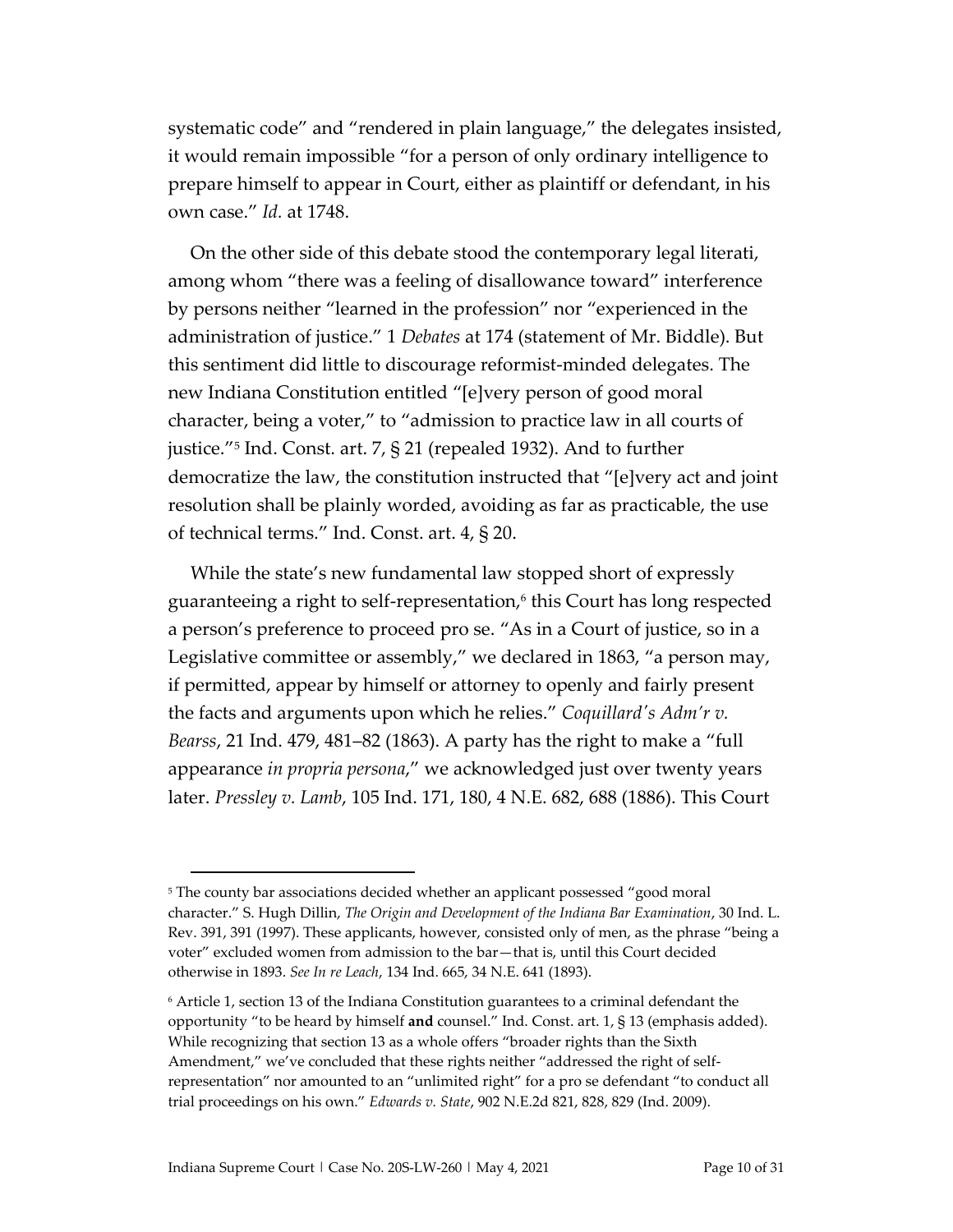echoed a similar refrain well into the twentieth century. "The services of an attorney appointed by the court may not be forced upon a pauper defendant," we opined nearly thirty years before *Faretta*, "but if the defendant declines such services he must find some way to employ counsel of his own selection or proceed in *propria persona*." *Schuble v. Youngblood*, 225 Ind. 169, 173, 73 N.E.2d 478, 479–80 (1947). Despite "the burden and hazards incident to his position," we noted in yet another opinion, a "defendant may represent himself if he so desires." *Blanton v. State*, 229 Ind. 701, 703, 98 N.E.2d 186, 187 (1951).

The past, then, is replete with affirmations of the right to legal selfrepresentation. But many of the historical reasons for recognizing this right lack the same force today. To begin with, self-representation for many during the nineteenth century (and well into the twentieth) "was the only feasible alternative to asserting no defense at all." *See Martinez v. Court of Appeal of California, Fourth Appellate Dist.*, 528 U.S. 152, 156–57 (2000). Indeed, few Hoosiers had access to legal counsel—whether competent or not. As one constitutional delegate lamented, lawyers simply did "not become generally known to the people of the State." 2 *Debates* at 1720 (statement of Mr. Dunn). What's more, despite longstanding efforts at rendering "justice plain and accessible to all," the law became progressively more complex, and with more at stake, especially for the criminal defendant—a change due in no small part to the shifting maze of procedural rules and ever-expanding (and often overlapping) body of statutory offenses.<sup>7</sup> *See Wadle v. State*, 151 N.E.3d 227, 238 (Ind. 2020) (discussing this evolution in the law). Finally, the U.S. Supreme Court has since recognized an indigent criminal defendant's constitutional

<sup>7</sup> Perhaps as a result of this increasing complexity, the state's liberal bar admission standards eventually fell into disfavor. But despite numerous attempts at repealing article 7, section 21, the formidable amendment process under article 16, combined with strict judicial interpretation of article 16's ratification clause, prevented repeal until 1932. Ryan T. Schwier, *The Marshall Constitution and the Jurisprudence of Article 16*, 52 Ind. L. Rev. 79, 84, 92 (2019) (citing *In re Todd*, 193 N.E. 865, 875 (Ind. 1935) (upholding the Lawyer's Amendment on grounds that a plurality of votes cast at the general election of 1932 constituted ratification)).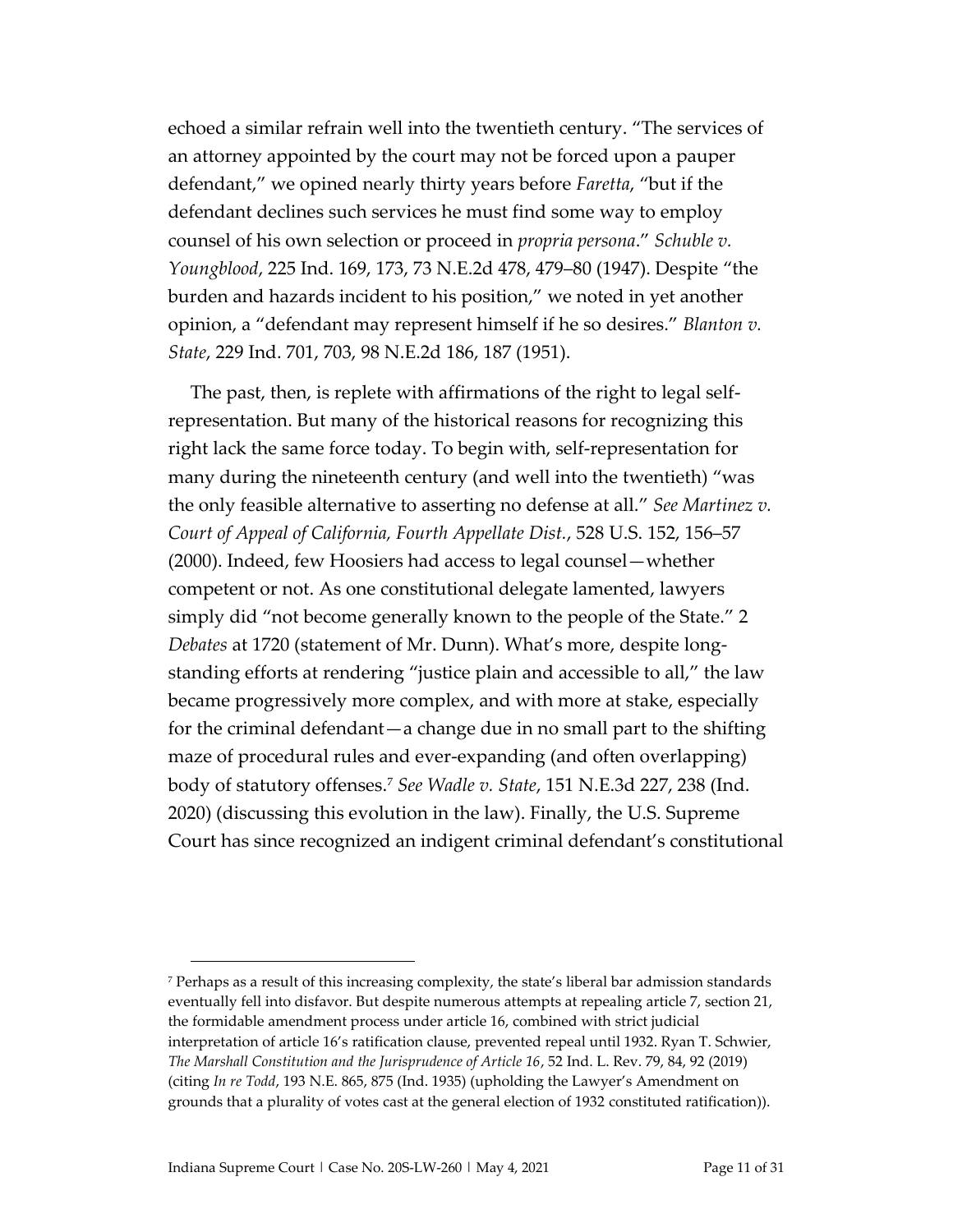right to the assistance of counsel. *Gideon*, 372 U.S. at 344–45. <sup>8</sup> Today, then, "an individual's decision to represent himself is no longer compelled by the necessity of choosing self-representation over incompetent or nonexistent representation." *Martinez*, 528 U.S. at 158.

### **2.** *Faretta* **and its progeny expressly limit the right to self-representation.**

Aside from the shifting historical precedent on which the right to selfrepresentation stands, *Faretta* and its progeny "have made clear" that this right "is not absolute." *Indiana v. Edwards*, 554 U.S. 164, 171 (2008).

To begin with, a trial court need not inform a defendant of his right to self-represent. *Russell v. State*, 270 Ind. 55, 60, 383 N.E.2d 309, 313 (1978). Whereas the right to counsel implements "the other constitutional rights of the accused" and ensures "the accuracy of trial outcome in our adversary system," the right to self-represent "may actually hinder such interests." *Id.* For this reason, the constitutional standards governing waiver of the right to counsel find no counterpart governing a defendant's waiver of the right of self-representation. *Id.* at 59, 383 N.E.2d at 312–13. If a defendant proceeds to trial with counsel "without ever having properly asserted the right to self-representation," a court will deem the defendant to have voluntarily waived that right. *Id.* at 61, 383 N.E.2d at 313.

<sup>8</sup> Of course, more than a century before *Gideon*, this Court recognized an indigent criminal defendant's right to counsel at public expense. *See Webb v. Baird*, 6 Ind. 13, 18 (1854) ("It is not to be thought of, in a civilized community, for a moment, that any citizen put in jeopardy of life or liberty, should be debarred of counsel because he was too poor to employ such aid."). But the basis on which this decision stood was less than clear. The Court cited section 21 of the Indiana Bill of Rights, but only as grounds to compensate the attorney for his services. *Id.* at 15. Subsequent case law clarified that, while a defendant may have a **statutory** right to counsel at public expense, he "has no [such] right guarant[e]ed to him by the constitution." *Houk v. Bd. of Comm'rs of Montgomery Cty.*, 14 Ind. App. 662, 663, 41 N.E. 1068, 1068 (1895). And even a statutory right to counsel may have been limited, depending on the court in which a defendant found himself. *See id.* at 663–64, 41 N.E. at 1068–69 (construing statute to exclude justice-of-the-peace courts from appointing pauper counsel at public expense).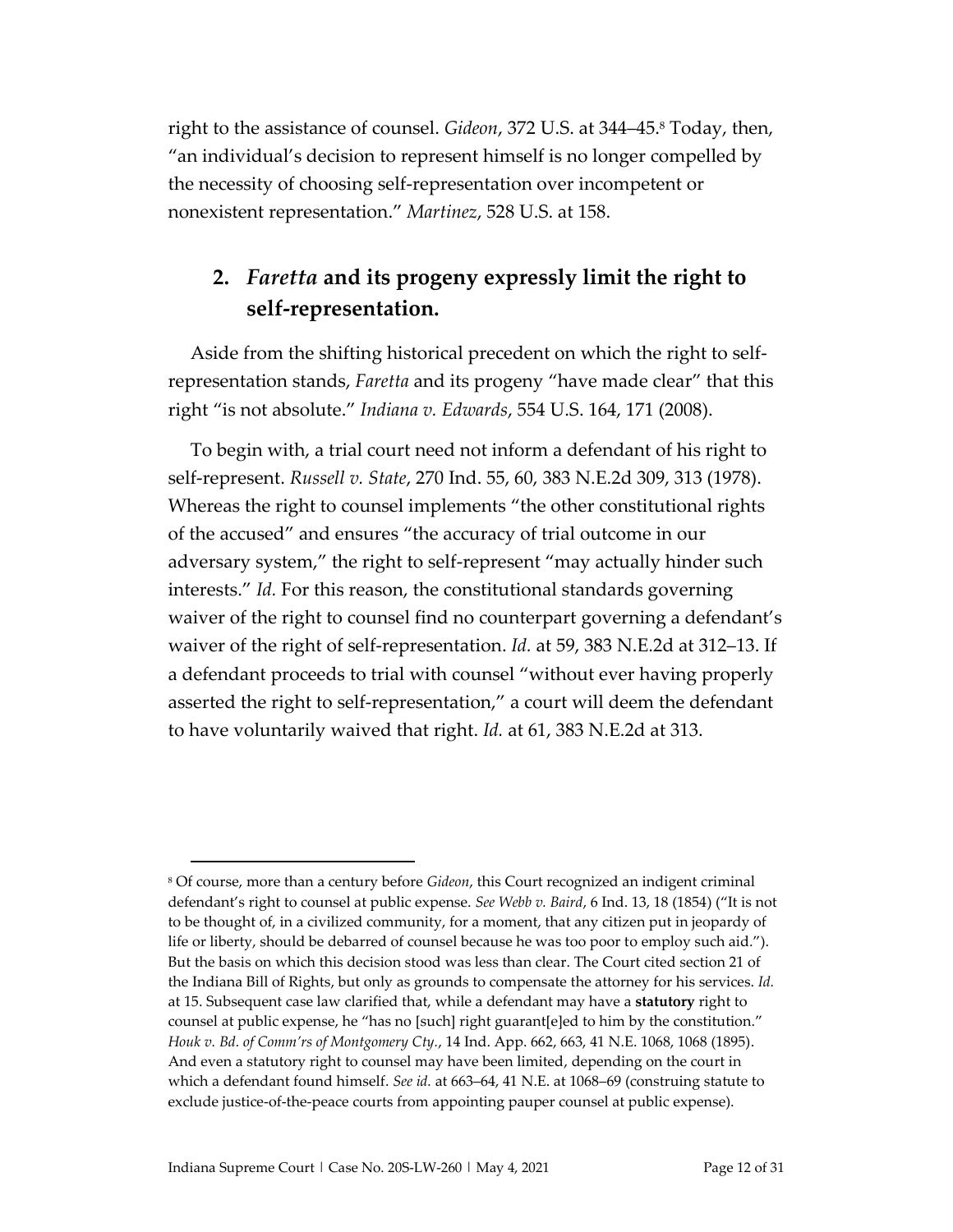Once a defendant invokes the right to self-represent, that assertion triggers strict procedural requirements for the trial court to ensure compliance with basic constitutional guarantees of fairness. Prior to *Faretta*, Indiana courts found it "reasonable to presume" that a pro se defendant himself had weighed "the implications and consequences" of his decision before making "a conscious election to assume the risks incident to a trial conducted without benefit of counsel." *Placencia v. State*, 256 Ind. 314, 317, 268 N.E.2d 613, 614 (1971). Today, by contrast, a trial court must ensure the defendant "knows what he is doing and his choice is made with eyes open." *Faretta*, 422 U.S. at 835. This requires an admonishment of "the dangers and disadvantages of self-representation." *Hopper v. State*, 957 N.E.2d 613, 618 (Ind. 2011). And, once informed of these risks, a pro se defendant's waiver of the right to counsel "must be knowing, voluntary, and intelligent." *Iowa v. Tovar*, 541 U.S. 77, 88 (2004) (citing *Johnson v. Zerbst*, 304 U.S. 458, 464 (1938)).

In addition to these requirements, this Court (as with most others) recognizes an untimely request for self-representation as "a proper limitation of the right." *Russell*, 270 Ind. at 61, 383 N.E.2d at 314. *See also Martinez*, 528 U.S. at 162 (observing that "most courts" require a timely request). By requiring a defendant to assert his right "within a reasonable time prior to the day on which the trial begins," a trial court can avoid a "rushed procedure," thereby decreasing "the chances that the case should be reversed because some vital interest of the defendant was not adequately protected." *Russell*, 270 Ind. at 62, 383 N.E.2d at 314.

Indiana courts also require an "unequivocal" assertion of the right to self-representation. An "unequivocal" assertion is one that's "sufficiently clear" in that, when granted, "the defendant should not be able to turn about and urge that he was improperly denied counsel." *Id.* at 61, 383 N.E.2d at 313. "Half-hearted expressions of dissatisfaction with counsel and general references by the defendant to self-representation" ultimately "fail to meet this requisite." *Id.* Absent this condition, trial courts subject themselves to potential manipulation "by defendants clever enough to record an equivocal request to proceed without counsel in the expectation of a guaranteed error." *Id.* at 61, 383 N.E.2d at 313–14.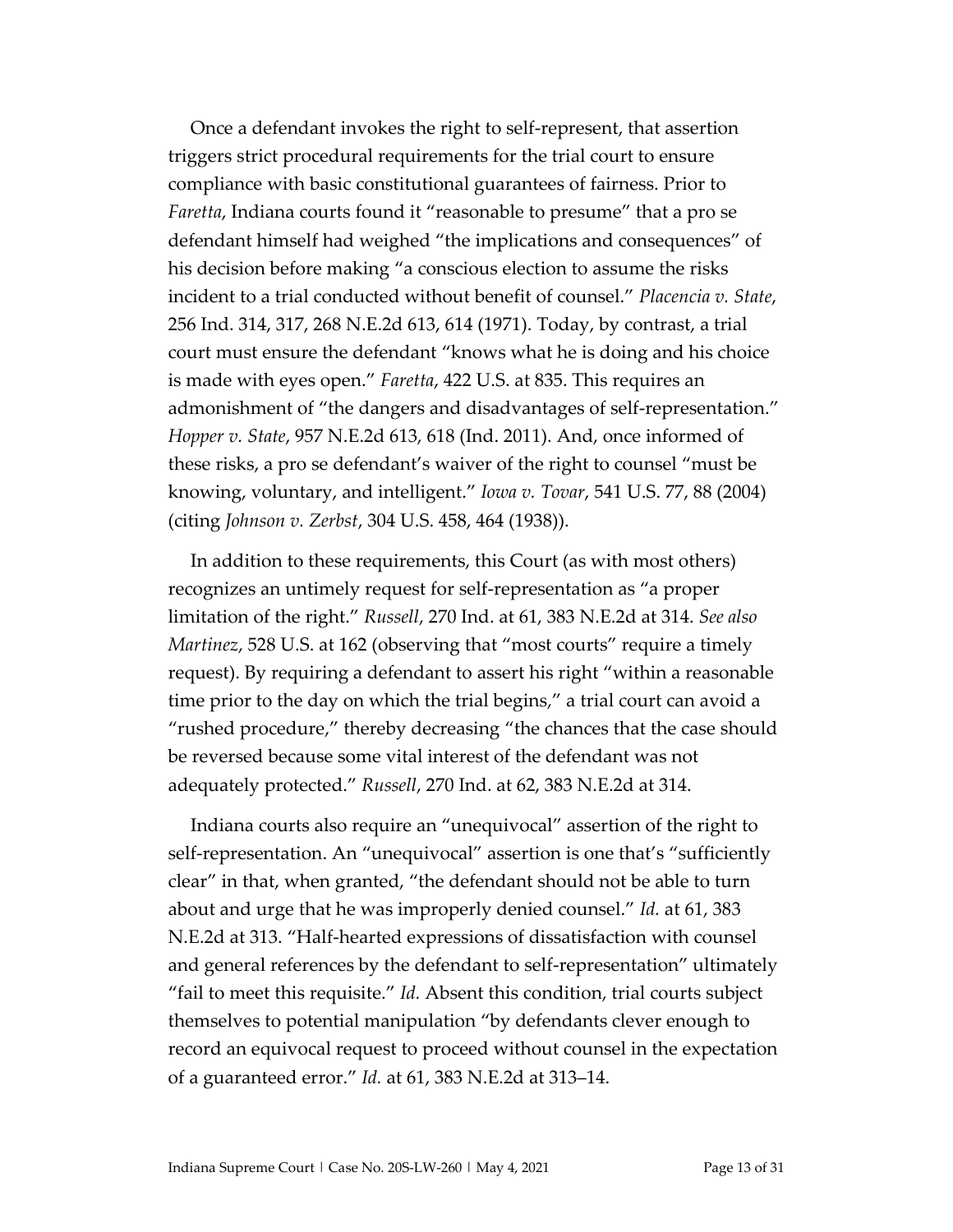Beyond these limitations, there are case-specific circumstances in which "the government's interest in ensuring the integrity and efficiency of the trial at times outweighs the defendant's interest in acting as his own lawyer." *Martinez*, 528 U.S. at 162. To begin with, the *Faretta* Court itself recognized that the "right of self-representation is not a license to abuse the dignity of the courtroom," to engage in "serious and obstructionist misconduct," or to avoid compliance with "relevant rules of procedural and substantive law." 422 U.S. at 834–35 n.46. States may also insist on representation by counsel for persons who, though competent to stand trial, "suffer from severe mental illness to the point where they are not competent to conduct trial proceedings by themselves." *Edwards*, 554 U.S. at 178. Trial courts may also appoint stand-by counsel over a pro se defendant's objection, so long as counsel's intrusions aren't "substantial or frequent enough to have seriously undermined" the appearance of selfrepresentation. *McKaskle v. Wiggins*, 465 U.S. 168, 187 (1984).<sup>9</sup> What's more, a criminal defendant enjoys no right to self-representation on direct appeal. *Martinez*, 528 U.S. at 163. In that context, the reasoning goes, the "autonomy interests that survive" a conviction at trial are "less compelling" than a state's continued "interest in the fair and efficient administration of justice." *Id.*

In short, while a defendant enjoys a right to self-represent, it "does not inevitably follow" that such right precludes the appointment of counsel over the defendant's objection "to protect the public interest in the fairness and integrity of the proceedings." *United States v. Taylor*, 569 F.2d 448, 452 (7th Cir. 1978). And this public interest, we believe, expands or contracts in direct correlation with the severity of a potential punishment a defendant faces at trial.

<sup>9</sup> The *McKaskle* Court added that a pro se defendant "must generally accept any unsolicited help or hindrance that may come from the judge who chooses to call and question witnesses, from the prosecutor who faithfully exercises his duty to present evidence favorable to the defense," from counsel representing co-defendants, "or from an amicus counsel appointed to assist the court." *McKaskle v. Wiggins*, 465 U.S. 168, 177 n.7 (1984).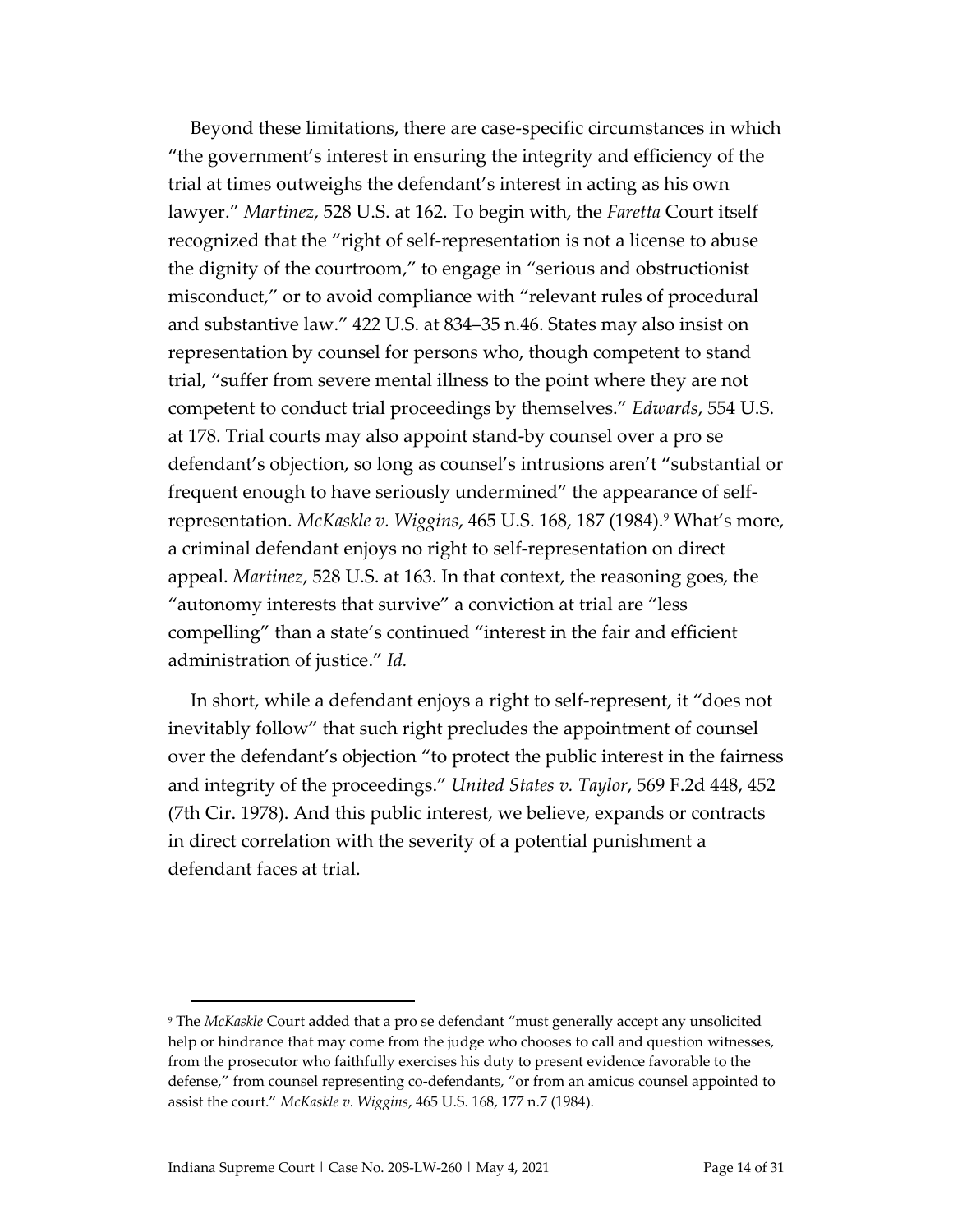## **B. Death-penalty and LWOP cases heighten the state's interest in ensuring compliance with constitutional guarantees of fairness.**

As the preceding discussion makes clear, a defendant's right to selfrepresentation often stands in tension with the state's obligation to ensure a fair and meaningful trial. *See Sherwood v. State*, 717 N.E.2d 131, 137 (Ind. 1999) (Selby, J., concurring). *See also Martinez*, 528 U.S. at 164 (Breyer, J., concurring) (observing that the right to self-representation often, "though not always, conflicts squarely and inherently with the right to a fair trial"). And this tension reaches its breaking point when a defendant faces death or life in prison without the possibility of parole.

## **1. Few procedural safeguards protect the state's heightened-reliability interest against an ineffective pro se defendant.**

In 1972, the U.S. Supreme Court declared several state death-penalty statutes unconstitutional in *Furman v. Georgia*, 408 U.S. 238 (1972). With no clear sentencing standards, the Court concluded, the arbitrary manner in which the states imposed the death penalty amounted to "cruel and unusual punishment in violation of the Eighth and Fourteenth Amendments."<sup>10</sup> *Id.* at 240. Four years later, the high court endorsed "a system that provides for a bifurcated proceeding" in which a defendant, after having been found guilty, "is accorded substantial latitude as to the types of evidence that he may introduce" at sentencing. *Gregg v. Georgia*, 428 U.S. 153, 164, 195 (1976).

Indiana's Death Penalty Act, adopted in its current form in 1976, is a product of the General Assembly's response to these cases. *See* Frank

 $10$  Although "Indiana's statute was not among those challenged," one of our former colleagues on the bench has noted, "it was sufficiently similar to those invalidated that there was no question but that it was unconstitutional." Frank Sullivan, Jr., *Selected Developments in Indiana Criminal Sentencing and Death Penalty Law (1993-2012)*, 49 Ind. L. Rev. 1349, 1366 & n.147 (2016) (citing *Adams v. State*, 284 N.E.2d 757, 758 (1972)).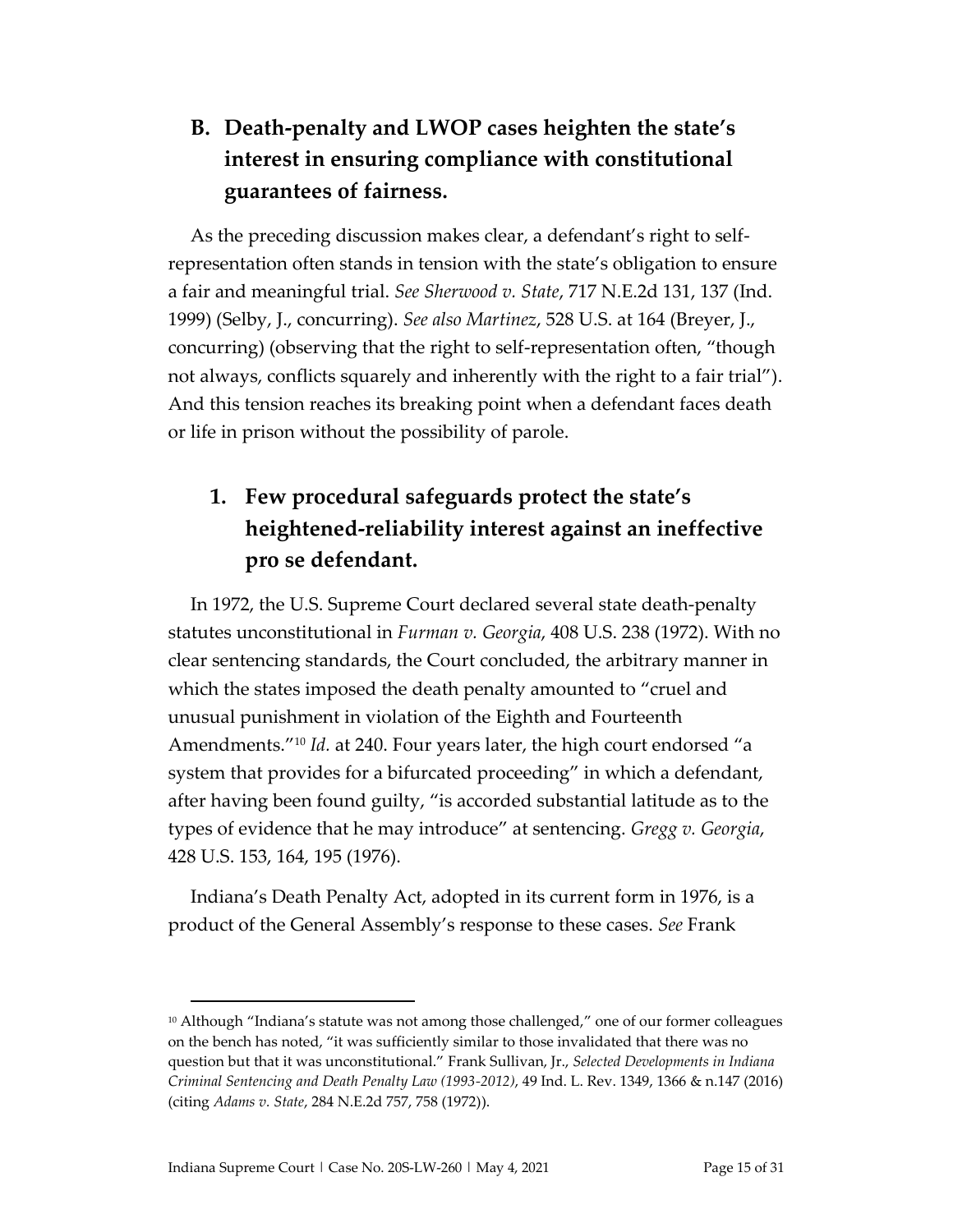Sullivan, Jr., *Selected Developments in Indiana Criminal Sentencing and Death Penalty Law (1993-2012)*, 49 Ind. L. Rev. 1349, 1366 (2016). Under the Act, a capital-murder trial proceeds in two distinct stages: a guilt phase (to determine innocence or guilt) and, if necessary, a penalty phase (to determine the appropriate punishment). I.C. § 35-50-2-9(d). Should the trial reach the penalty phase of this bifurcated proceeding, the judge (in a bench trial) or the jury (in a jury trial) must, before imposing a death sentence, find that at least one aggravating circumstance outweighs any mitigating circumstances. I.C. § 35-50-2-9(l).

As a further safeguard against the arbitrary imposition of punishment, we've held that, whether or not a defendant challenges her underlying conviction, the Death Penalty Act "precludes any waiver of a review of the *sentencing* in a death penalty case." *Vandiver v. State*, 480 N.E.2d 910, 911 (Ind. 1985). This mandatory review, we've observed, reflects the state's interest in assuring "consistency, fairness, and rationality in the evenhanded operation of the death penalty statute." *Judy v. State*, 275 Ind. 145, 169, 416 N.E.2d 95, 108 (1981) (citations and quotation marks omitted).

It's clear, then, that when society—by way of its elected officials in office—seeks to impose the ultimate form of punishment, it's not simply the defendant's interests at stake. Rather, the state has a vested interest in—indeed, a constitutional **duty** to ensure—the reliability and integrity of a capital-murder trial. *See id.* at 157–58, 416 N.E.2d at 102 (emphasizing that a death sentence must comport with "principles of our state and federal constitutions"); *Lowrimore v. State*, 728 N.E.2d 860, 864 (Ind. 2000) (observing that the death penalty "maximize[s]" the state's already "strong interest in the proper conduct of every trial"); *Smith v. State*, 686 N.E.2d 1264, 1275 (Ind. 1997) ("Society does have an interest in executing only those who meet the statutory requirements and in not allowing the death penalty statute to be used as a means of state-assisted suicide.").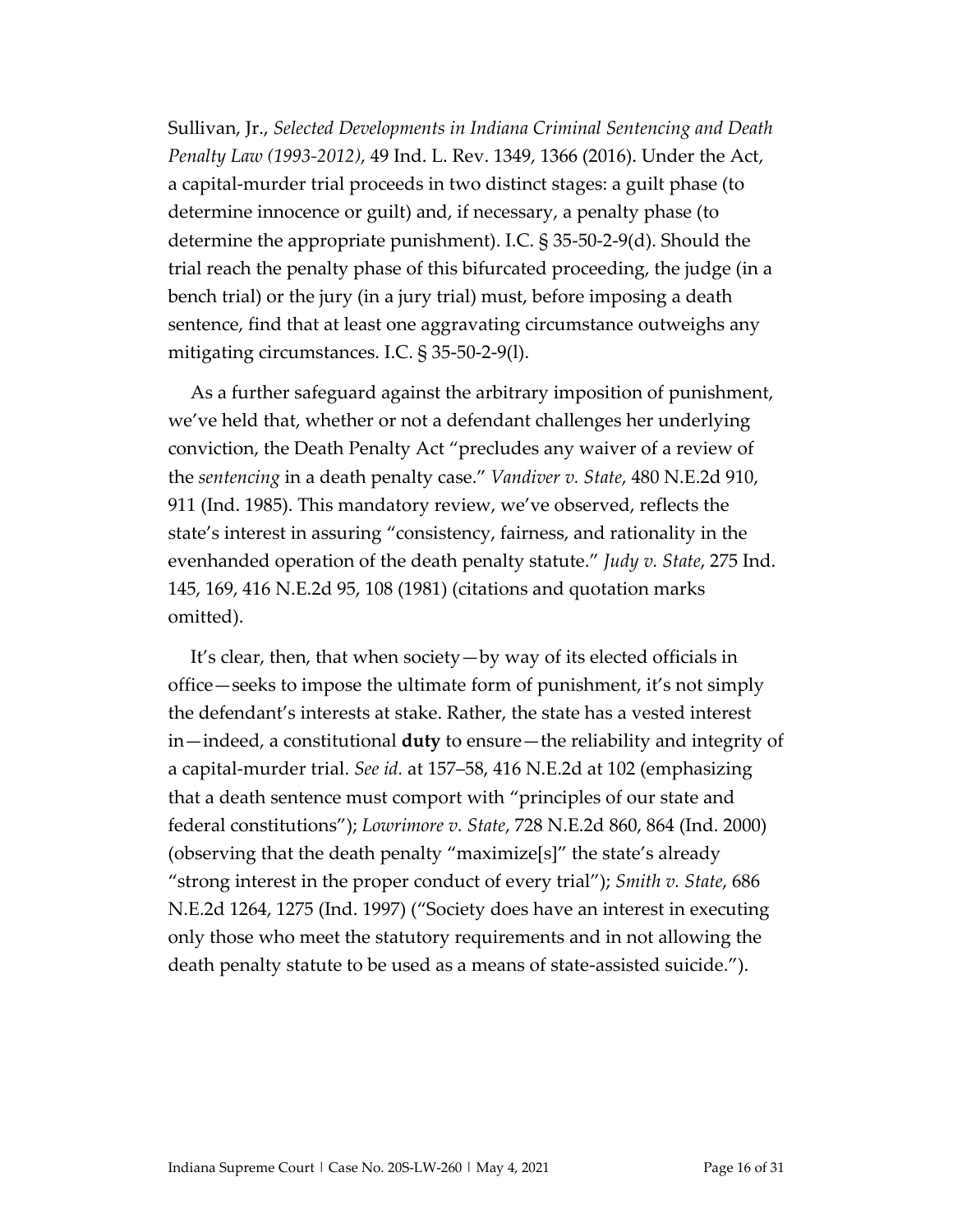Today, this heightened-reliability interest extends to LWOP sentences.<sup>11</sup> *See* Pub. L. 158-1994, § 7, 1994 Ind. Acts 1849, 1854 (amending the Death Penalty Act to authorize an LWOP sentence in lieu of capital punishment) (codified at I.C. § 35-50-2-9(e)). At trial, these sentences are subject to the same statutory standards and the same evidentiary requirements as death sentences.<sup>12</sup> *Conley v. State*, 972 N.E.2d 864, 871 (Ind. 2012). And, as with capital punishment, this Court exercises mandatory and exclusive jurisdiction over all criminal appeals from an LWOP sentence. App. R.  $4(A)(1)(a)$ .

The effectiveness of these legal safeguards depends largely—if not entirely—on meaningful adversarial testing by professionally trained counsel. The appearance of a pro se defendant—potentially unwilling or unable to investigate, let alone present, the mitigating evidence necessary to ensure an appropriate punishment—threatens to undermine the state's heightened-reliability interests. <sup>13</sup> *See Mills v. Maryland*, 486 U.S. 367, 375 (1988) (quoting *Eddings v. Oklahoma*, 455 U.S. 104, 117 n. (1982)) (O'Connor, J., concurring) (the "[sentencer's] failure to consider **all** of the mitigating evidence risks erroneous imposition of the death sentence") (emphasis added). And this destabilization, in turn, threatens to diminish

 $11$  Although often deemed "qualitatively different from the death penalty, the punishment of life imprisonment without hope of release has been regarded by many as equally severe." *Smith v. State*, 686 N.E.2d 1264, 1273 (Ind. 1997) (citations and quotation marks omitted). Indeed, when "a person is doomed to spend his final years imprisoned, with no (or few) prospects of release," one may reasonably "argue that the oppressive confines of a prison constitute as great an infringement of his basic human rights as a death sentence." *Id.* (citations and quotation marks omitted).

 $12$  While these standards apply to both the death penalty and LWOP, only the death penalty triggers the appointment of specially qualified counsel, along with "adequate funds for investigative, expert, and other services necessary to prepare and present an adequate defense at every stage of the proceeding, including the sentencing phase." Ind. Crim. Rule 24(B),  $(C)(2)$ .

<sup>&</sup>lt;sup>13</sup> The investigation of mitigating evidence "should comprise efforts to discover all reasonably available mitigating evidence," including, among other things, "medical history, educational history, employment and training history, family and social history, prior adult and juvenile correctional experience, and religious and cultural influences." *Wiggins v. Smith*, 539 U.S. 510, 524 (2003) (cleaned up).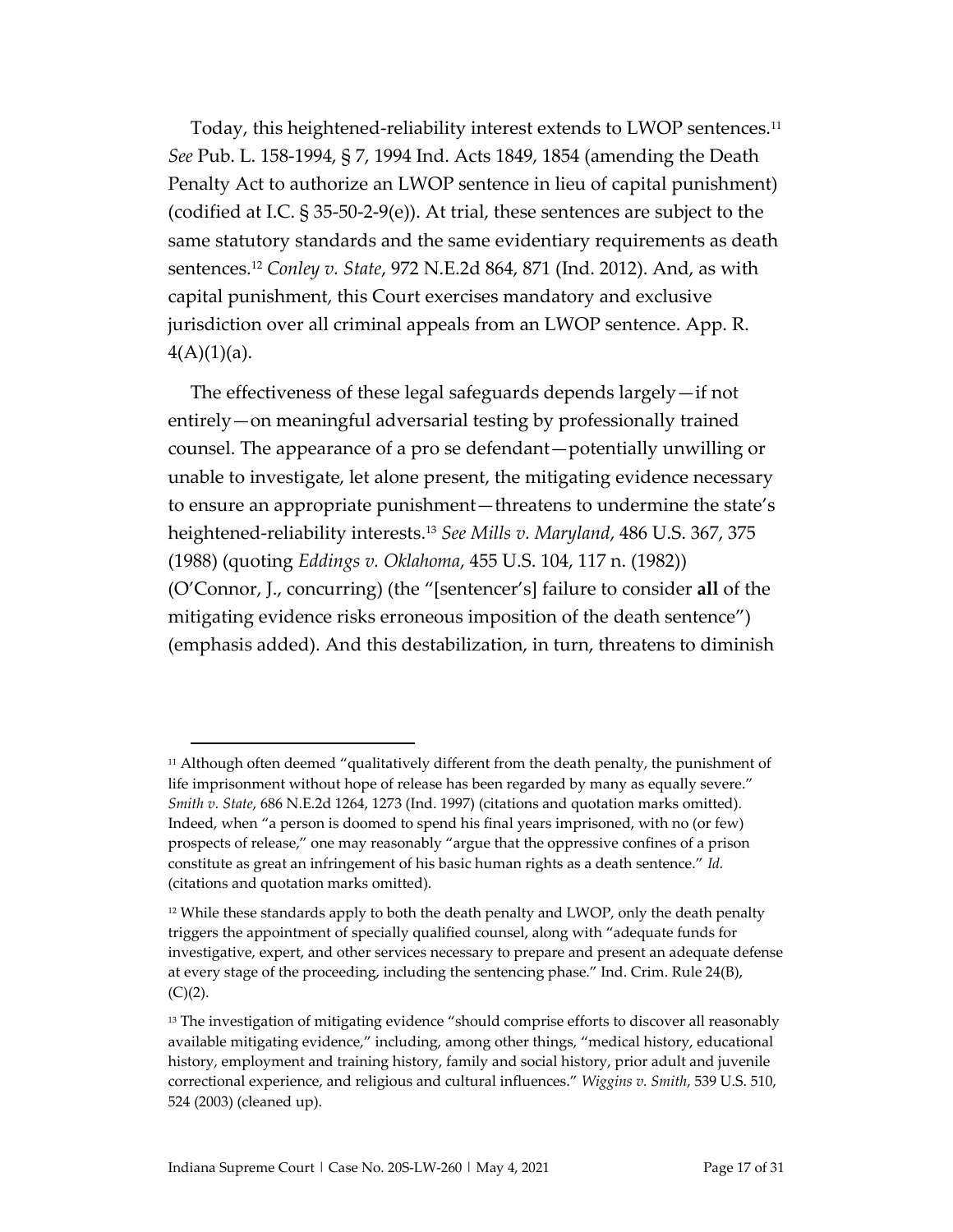public confidence in the integrity of the judicial system. After all, criminal "proceedings must not only be fair, they must appear fair to all who observe them." *Edwards*, 554 U.S. at 177 (citation and quotation marks omitted). *Accord Crider v. State*, 984 N.E.2d 618, 624 (Ind. 2013) (acknowledging that, to permit defendants "to waive appeal of any and every sentence imposed in violation of law would invite disrespect for the integrity of the courts") (cleaned up).

To be sure, this Court has consistently acknowledged a defendant's right to self-represent, "even in a capital case." *Sherwood*, 717 N.E.2d at 135. *See also Hopper*, 957 N.E.2d at 618 (recognizing a defendant's right to proceed pro se in a trial for capital murder). And the public interest in these cases, we've noted, "need not vitiate the defendant's personal rights to represent himself and determine the objectives of his representation." *Smith*, 686 N.E.2d at 1275. But if "experience has taught us that a pro se defense is usually a bad defense," *Martinez*, 528 U.S. at 161 (quotation marks omitted), how do we protect the heightened standards of reliability when deciding whether someone is worthy of death or prison with no possibility of parole?

Of course, the bifurcation of proceedings ensures that the "penalty issue is not presented to the jury until after they have found the defendant guilty of the charged crime or crimes." *Judy*, 275 Ind. at 164, 416 N.E.2d at 105–06. But the Death Penalty Act imposes **no** mandatory obligation on the defendant to produce mitigating evidence at trial; it merely gives him "the *opportunity* to offer such additional evidence." *Smith*, 686 N.E.2d at 1276. What's more, a pro se defendant's lackluster performance at the guilt phase of trial may very well undermine any mitigation strategy at the penalty phase. The judge or jury, after all, may consider at the sentencing hearing "all the evidence introduced at the trial stage of the proceedings." I.C. § 35-50-2-9(d). And this evidence alone may suffice in proving the existence of an aggravating circumstance in support of death or LWOP. *See Smith v. State*, 475 N.E.2d 1139, 1141–42 (Ind. 1985); *Judy*, 275 Ind. at 164, 416 N.E.2d at 106 (noting that the "prosecution may stand on the evidence presented at the trial phase" to prove an aggravating factor).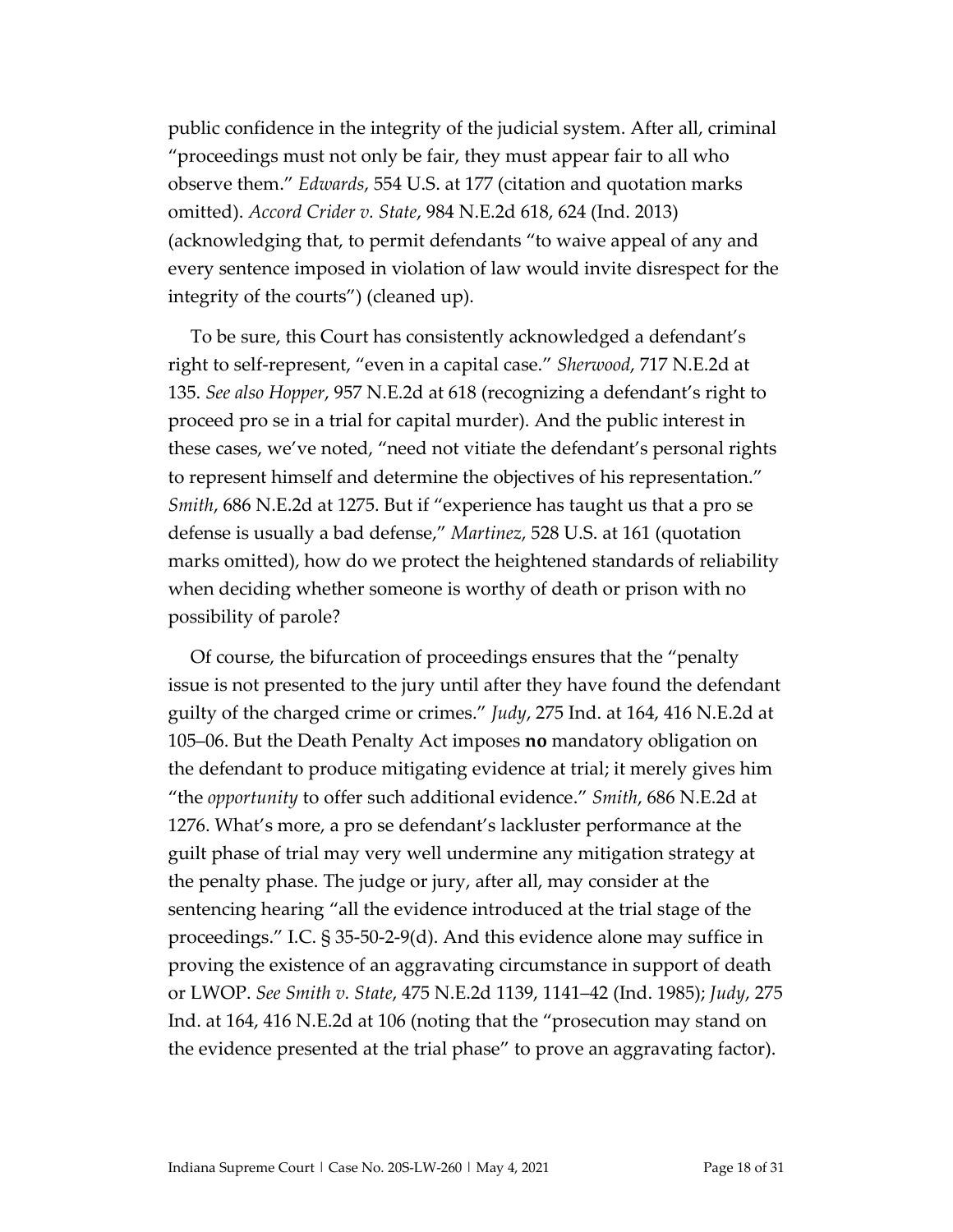A pre-sentence investigation report (or PSI report), prepared for the trial court by the probation department, may reveal certain mitigating circumstances when a pro se defendant proves unwilling or unable to present them independently. *See Smith*, 686 N.E.2d at 1276. Among other data, a PSI report includes information on the defendant's "history of delinquency or criminality, social history, employment history, family situation, economic status, education, and personal habits." I.C. § 35-38-1- 9(b)(2). But whatever mitigating benefit this information imparts, relying on these sources alone to ensure heightened reliability in sentencing presents several problems. To begin with, a PSI report lacks the adversarial acumen of defense counsel and may even include information harmful to the defendant. After all, the probation officer who compiles a PSI report enjoys "wide discretion to include any matters he or she deems relevant to a determination of a sentence." *Allen v. State*, 720 N.E.2d 707, 714 (Ind. 1999). What's more, a PSI report, while available to the trial court judge, "may not be introduced into evidence and given to the jury." *Jarrett v. State*, 580 N.E.2d 245, 254 (Ind. Ct. App. 1991). *See* I.C. § 35-38-1-13 (governing confidentiality of PSI reports). This restriction "divorces mitigation from the trial context, rather than structuring the presentation in light of the nature of the crime and the conduct of the accused." Jules Epstein, *Mandatory Mitigation: An Eighth Amendment Mandate to Require Presentation of Mitigation Evidence, Even When the Sentencing Trial Defendant Wishes to Die*, 21 Temp. Pol. & Civ. Rts. L. Rev. 1, 34 (2011). Finally, we've held that a deficient PSI report—*i.e.*, one that fails to "fully address the social history of the defendant, his employment history, his family situation, his economic status, and his personal habits"—violates no constitutional right to due process, absent the defendant's objections and absent his offer of supplemental evidence at trial. *Woodcox v. State*, 591 N.E.2d 1019, 1024 (Ind. 1992).

In short, without meaningful adversarial testing by professionally trained counsel, there are few, if any, safeguards to protect the state's heightened-reliability interest when a pro se defendant proves unwilling or unable to present the necessary mitigating evidence at trial. And for this reason, a trial court exercising jurisdiction over LWOP and deathpenalty cases must tailor its self-representation inquiry to reflect "the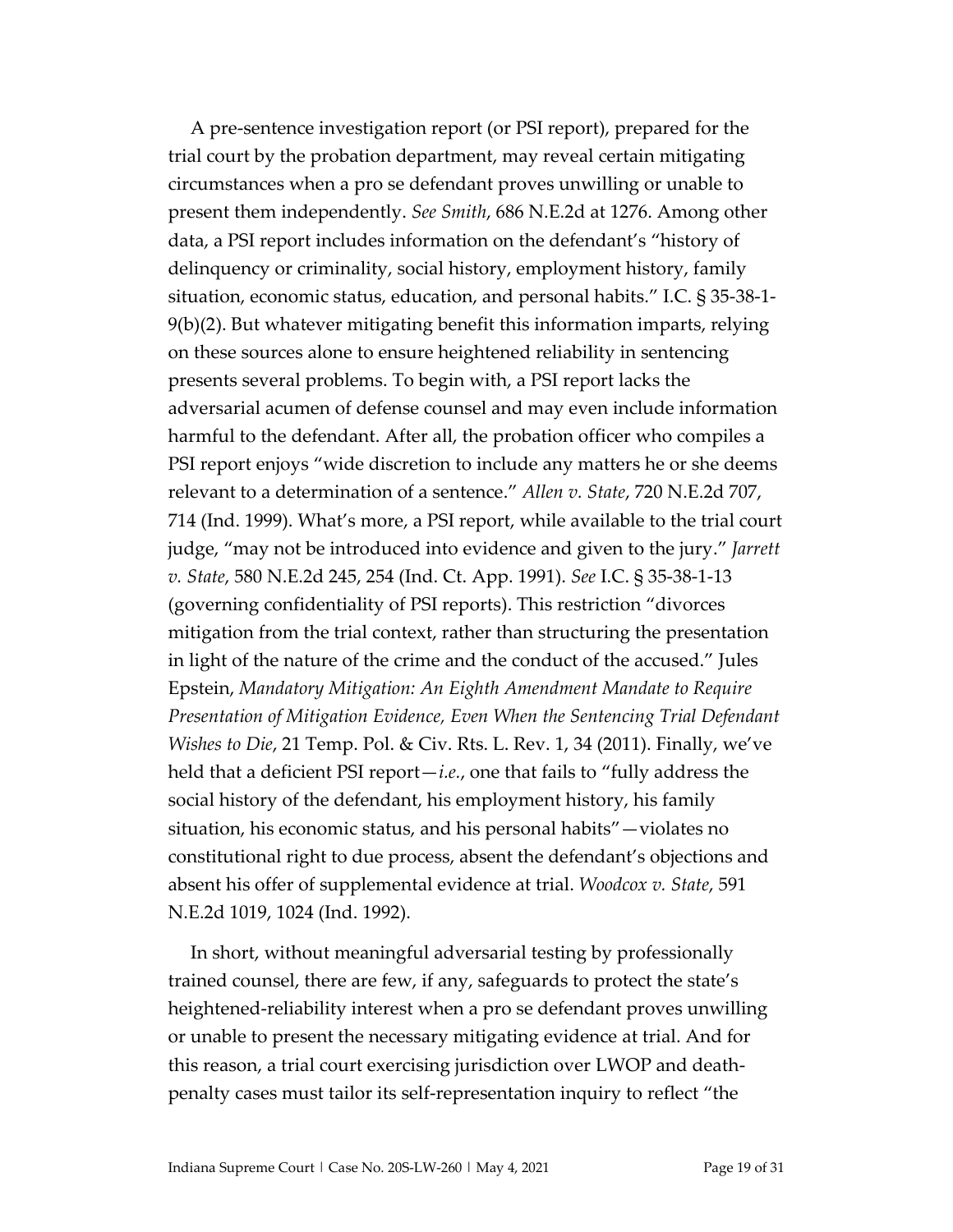state's interest in preserving the orderly processes of criminal justice." *Russell*, 270 Ind. at 59, 383 N.E.2d at 312. *Accord Latta v. State*, 743 N.E.2d 1121, 1130 (Ind. 2001) (concluding that trial courts, when deciding whether to reject a defendant's waiver of the Sixth Amendment right to conflict-free counsel in the joint-representation context, may consider the "institutional interest in a fair proceeding" to justify overriding the defendant's right to counsel of her choice). What this inquiry looks like is a question we turn to next.

### **2. In capital cases and LWOP cases, a trial court should frame its waiver inquiry with the state's heightenedreliability interests in mind.**

A "defendant who is competent to stand trial and who knowingly, intelligently and voluntarily makes a timely and unequivocal waiver of counsel is entitled to exercise the right of self-representation, even in a capital case." *Sherwood*, 717 N.E.2d at 135. When deciding whether a defendant meets these standards, a trial court should inquire, on the record, whether the defendant clearly understands (1) the nature of the charges against her, including any possible defenses; (2) the dangers and disadvantages of proceeding pro se and the fact that she's held to the same standards as a professional attorney; and (3) that a trained attorney possesses the necessary skills for preparing for and presenting a defense. *Jones v. State*, 783 N.E.2d 1132, 1138 (Ind. 2003).

We emphasize that, among these general directives, no single guideline controls. In fact, when deciding whether a defendant properly waives the right to counsel, both this Court and the U.S. Supreme Court "have deliberately eschewed any attempt to formulate a rigid list of required warnings, talismanic language, or formulaic checklist." *Hopper*, 957 N.E.2d at 619 (citing *Tovar*, 541 U.S. at 88). Rather, "the extent and depth" of a trial court's warnings will often "depend upon an array of case-specific factors." *Id.* The severity of a potential punishment, we believe, presents one such factor. So, when a defendant asks to proceed without counsel in a death-penalty or LWOP case, the court—while mindful of the state's heightened-reliability interest—should focus its inquiry on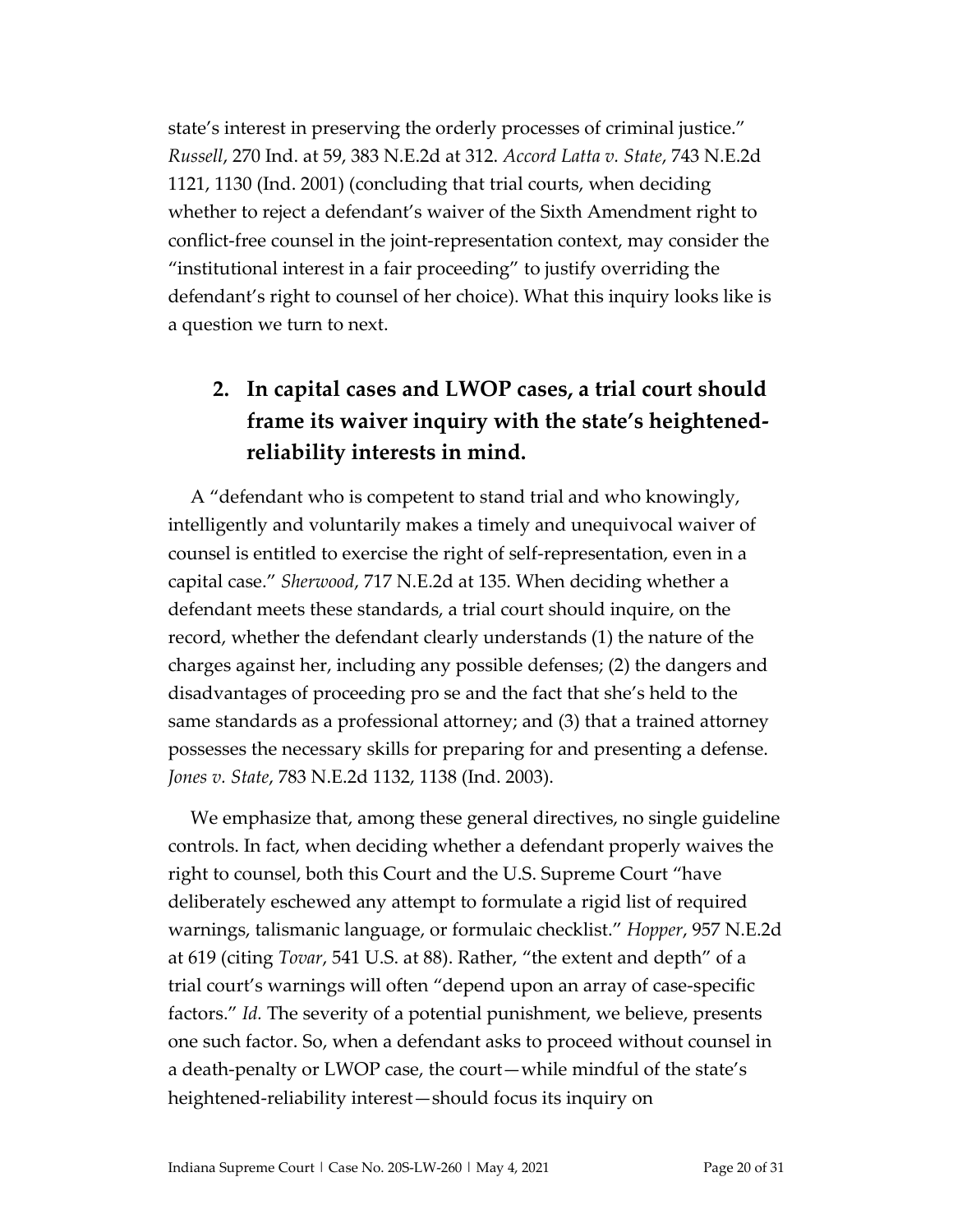- whether and to what extent the defendant has prior experience with the legal system;
- the scope of the defendant's knowledge of criminal law, legal procedures, rules of evidence, and sentencing; and
- whether and to what extent the defendant can articulate and present any possible defenses, including lesser-included offenses and mitigating evidence.

*See Von Moltke v. Gillies*, 332 U.S. 708, 724 (1948); *Kubsch v. State*, 866 N.E.2d 726, 737–38 (Ind. 2007); *Jones*, 783 N.E.2d at 1138; *Sherwood*, 717 N.E.2d. at 134.

In considering these factors, a court should "indulge in every reasonable presumption **against** waiver" of the right to counsel. *Brewer v. Williams*, 430 U.S. 387, 404 (1977) (emphasis added). If, however, after carefully assessing the factors outlined above, a court permits a pro se defense, we strongly urge that court to appoint stand-by counsel to assist the defendant in reaching his "clearly indicated goals." *McKaskle*, 465 U.S. at 184. *See also Leonard v. State*, 579 N.E.2d 1294, 1295 (Ind. 1991); *German v. State*, 268 Ind. 67, 73, 373 N.E.2d 880, 883 (1978). And when a pro se defendant fails to present mitigating evidence, a trial court may appoint amicus counsel to compile and argue that evidence.<sup>14</sup> *See McKaskle*, 465 U.S. at 177 n.7. So long as appointed counsel doesn't interfere with the defendant's personal defense, nothing in *Faretta* prohibits such a course of

<sup>14</sup> In *Smith*, this Court interpreted *Faretta* as establishing a defendant's right to waive the presentation of mitigating evidence in a capital case and to enter a guilty plea agreeing to the death penalty. 686 N.E.2d at 1274–76. We question, though, the accuracy of that interpretation, as *Faretta* recognized a defendant's constitutional "right to make his defense," not to relinquish one. *See* 422 U.S. at 819. *See also McKaskle*, 465 U.S. at 177 (observing that *Faretta* "dealt with the defendant's **affirmative right to participate**" at trial) (emphasis added). In any case, nothing in *Faretta*, or *Smith* for that matter, precludes the presentation of mitigating evidence at trial by parties other than the defendant. *See id.* at 176, 177 n.7 (noting that *Faretta* imposed "no absolute bar on standby counsel's unsolicited participation" and observing that a "*pro se* defendant must generally accept any unsolicited help" from, among others, "amicus counsel appointed to assist the court"); *Smith*, 686 N.E.2d at 1276 (recognizing, without rejecting, argument by amicus curiae "that special counsel should have been appointed [at trial] to argue mitigating evidence in lieu of Smith").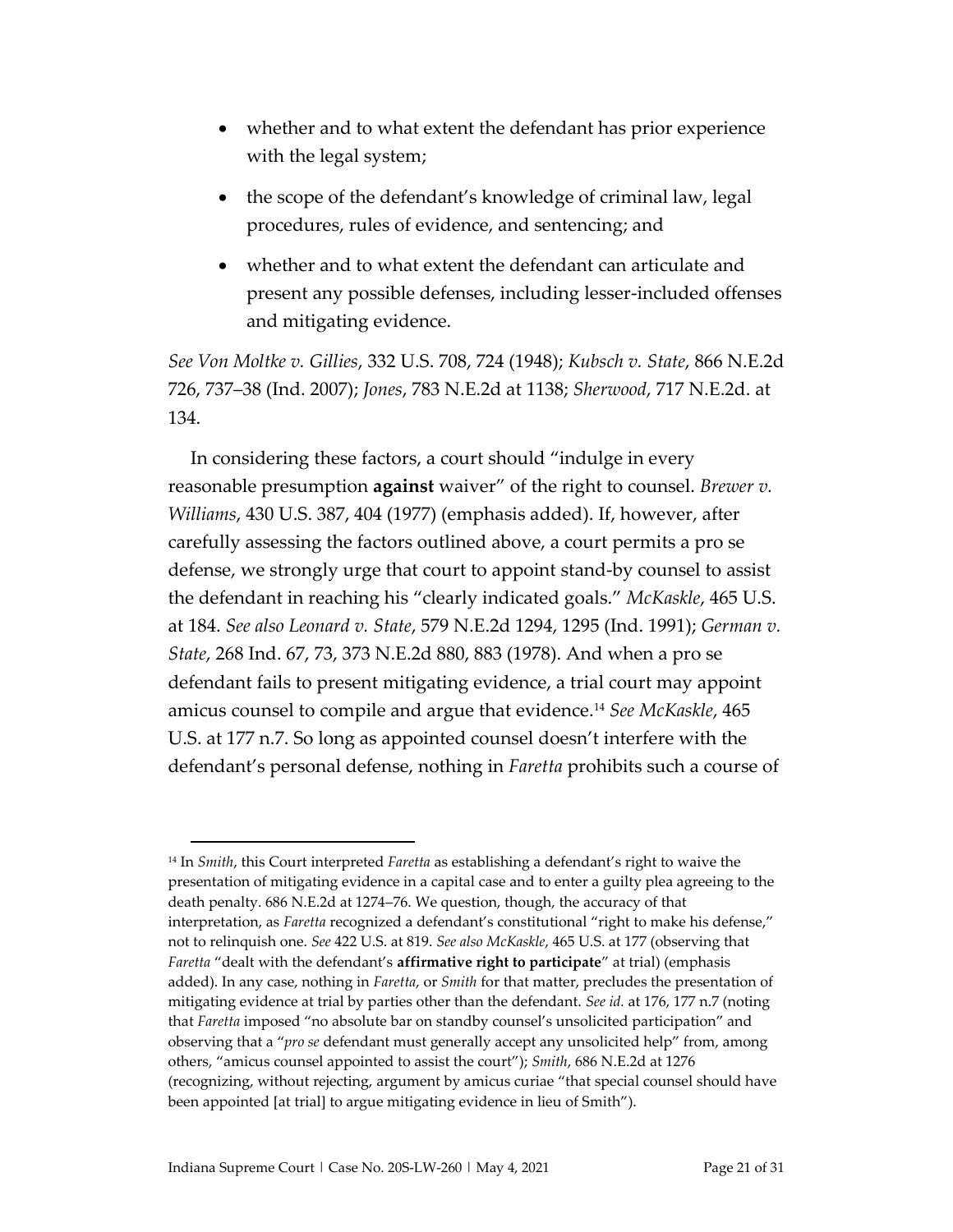action. *See id.* at 187. *See also McCoy v. Louisiana*, 138 S. Ct. 1500, 1505 (2018) (observing that the Sixth Amendment guarantees "the defendant's prerogative, not counsel's, to decide on the objective of his defense").

With this analytical framework in mind, we now turn to Wright's claim that the trial court erred by denying his request to self-represent.

### **C. Wright's waiver of the right to counsel—while knowing and voluntary—was made neither unequivocally nor intelligently.**

Because Wright "answered affirmatively that he understood all of the questions asked by the court," he insists that "he has shown that his desire to represent himself is unequivocal, knowing, intelligent, and voluntary." Appellant's Br. at 21.

We agree with Wright that his decision was knowing. The trial court informed Wright that, unlike a pro se defendant, an attorney "is trained by education" and possesses the skills necessary to investigate a criminal case, to "pick a fair and impartial jury," to interrogate witnesses, to file motions, to "properly present substantive defenses," to object to evidence, to preserve the record for appeal, and to offer mitigating arguments at sentencing. Tr. Vol. 4, pp. 46–49. And, after pointing out that "deathpenalty-qualified attorneys" have special training and experience, the court warned Wright that the prosecution had its own experienced lawyers and that, should Wright decide to proceed without counsel, he would not "receive any special treatment from the court" and would be held "to the same standard" as a practicing attorney. *Id.* at 46, 49–50. Wright consistently responded that he understood each of these points. We have no doubt that Wright knowingly waived his right to counsel.

We likewise agree with Wright that his decision was voluntary. The trial court concluded otherwise, reasoning that Wright's poverty forced him into accepting a court-appointed attorney. To be sure, Wright opined that "an attorney paid by the court" was "not going to listen to anything [he had] to say" and wasn't going to give him "what [he] want[ed]" since he did "not pay them." *Id.* at 45. But Wright also stated that his "first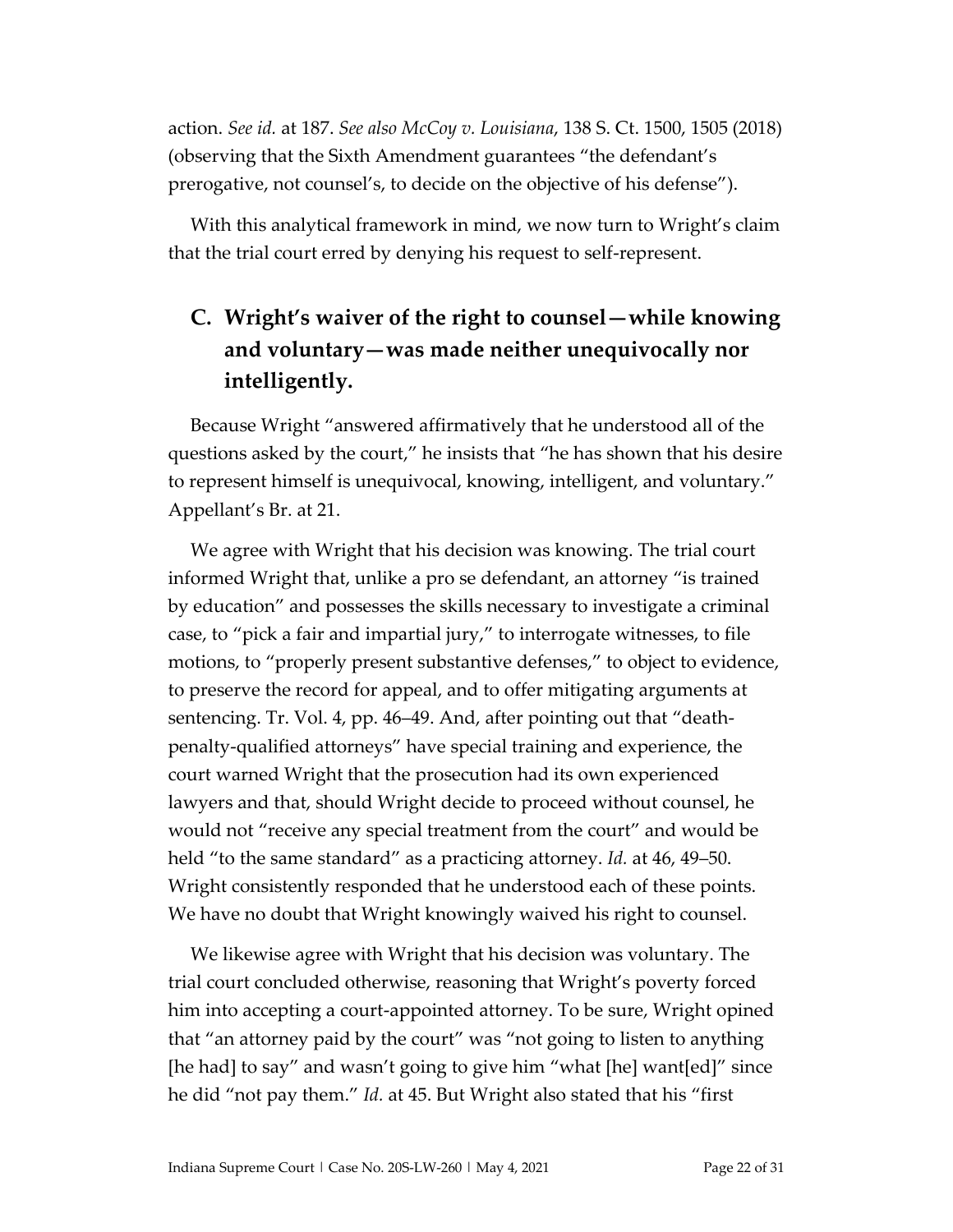attorney," who was court-appointed, "wanted to give [him] what [he] want[ed]" and he made no intimation that a private attorney would necessarily fare any better. *Id.* at 53.

At this point in our waiver analysis, we part ways with Wright's conclusion.

To begin with, we find that Wright equivocated in his decision at trial. His shift in preference for counsel between his initial hearing and the appointment of capital-qualified attorneys five months later reveals his early wavering on the issue. In a self-described "motion" to the trial court in early December 2017, Wright insisted that he had "declared several times" his status as a "pro se" defendant. App. Vol. 2, p. 126. But in an accompanying "lawsuit" against the court for "deny[ing him] the right to go pro se," Wright expressly "motion[ed] for new coun[s]el." *Id.* at 128. This clear request for representation directly conflicts with any autonomy interest Wright may have held before trial. 15

To be sure, at the time of his *Faretta* hearing, Wright seems to have abandoned his desire for court-appointed counsel. During the colloquy, he insisted more than once that he did "not wish to have a State-appointed attorney anymore at this time." Tr. Vol. 4, pp. 43, 44. Still, Wright seems to have wavered between dissatisfaction with his capital-qualified counsel

<sup>15</sup> A trial court need not focus its waiver inquiry only on the colloquy conducted at the *Faretta* hearing. This Court has emphasized more than once that, when deciding whether a defendant has properly waived the right to counsel, a court must consider "**other evidence in the record** that establishes whether the defendant understood the dangers and disadvantages of selfrepresentation," "the **background and experience** of the defendant," as well as "the **context of the defendant's decision** to proceed pro se." *Hopper v. State*, 957 N.E.2d 613, 618 (Ind. 2011) (citing *United States v. Hoskins*, 243 F.3d 407 (7th Cir. 2001)) (emphasis added). *See also Kubsch v. State*, 866 N.E.2d 726, 736 (Ind. 2007) (same). To be sure, these analytical factors apply to the question of whether a defendant waived counsel "voluntarily and intelligently." *Hopper*, 957 N.E.2d at 618. But, in our view, it makes little sense to limit the trial court to testimony presented at the *Faretta* hearing when assessing one factor (equivocalness) while permitting the trial court to look beyond the *Faretta* hearing when assessing other factors (voluntariness and intelligence). And, so far as our research has uncovered, the U.S. Supreme Court has never imposed such a limitation. What's more, this Court has broadly stated that "waiver must be viewed in light of all facts and circumstances," *Kubsch*, 866 N.E.2d at 737, suggesting that the inquiry as a whole may focus on evidence outside the *Faretta* hearing.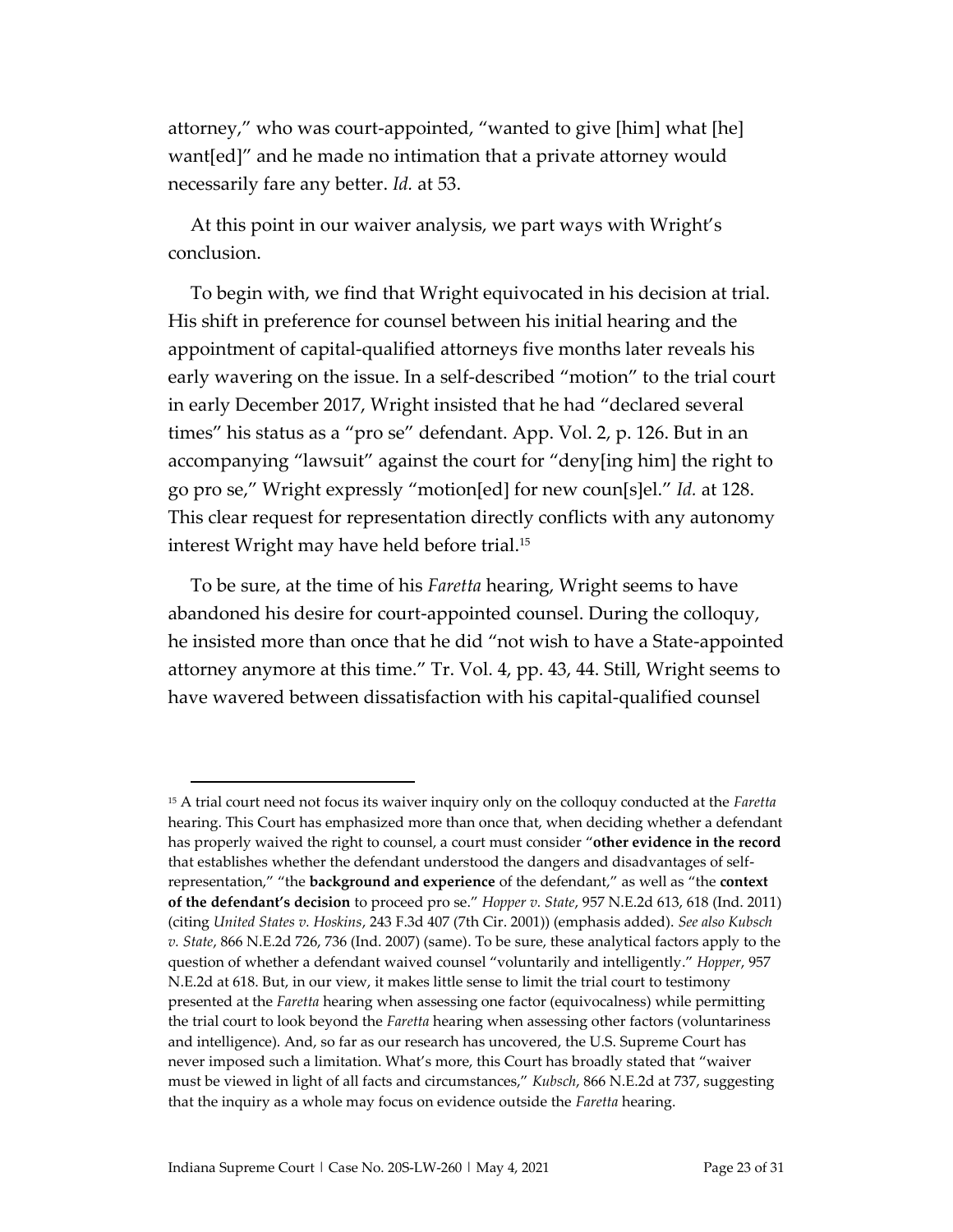and court-appointed counsel in general. While acknowledging that he "got along" with his first lawyer, he repeatedly expressed dissatisfaction with his current attorneys. *Id.* at 45. And an expression of discontent with court-appointed counsel is **not** an unequivocal assertion of the right to self-representation. *Dobbins v. State*, 721 N.E.2d 867, 872 (Ind. 1999) ("Defendant's declaration that he could not afford an attorney, when already represented by a court-appointed attorney, does not constitute a clear assertion of his right to self-representation."). What's more, Wright's acknowledged preference for either private counsel or his original attorney indicates no strong autonomy interest, leading us to conclude that there's little risk of violating his Sixth Amendment right to selfrepresent.

Even if we were to conclude that Wright unequivocally waived the right to counsel, his decision was not made intelligently. The "information a defendant must have to waive counsel intelligently will depend, in each case, upon the particular facts and circumstances surrounding that case." *Tovar*, 541 U.S. at 92 (quotation marks omitted). Case-specific factors we may consider include "the defendant's education or sophistication, the complex or easily grasped nature of the charge, and the stage of the proceeding." *Id.* at 88.

Here, the frustrations Wright held toward his current lawyers clearly seem to have rested on a mistaken understanding of their professional obligations. *See Lowrimore*, 728 N.E.2d at 865 (noting that "the tighter Criminal Rule 4 schedules must yield to the exigencies created by the injection of the death penalty"). And while Wright represented to the court that he possessed the requisite "knowledge or skill" and "all the qualifications" to represent himself, Tr. Vol. 4, pp. 43, 51, this clearly was not the case.

First, while Wright had some prior experience with the legal system, he conceded to never having tried a jury trial, never having picked a jury, never having cross-examined a witness, and never having made a closing argument. *Cf. Kubsch*, 866 N.E.2d at 738 (finding adequate waiver where defendant "obviously knew from his own experience of his right to call witnesses, present other evidence, and propose mitigating factors"). And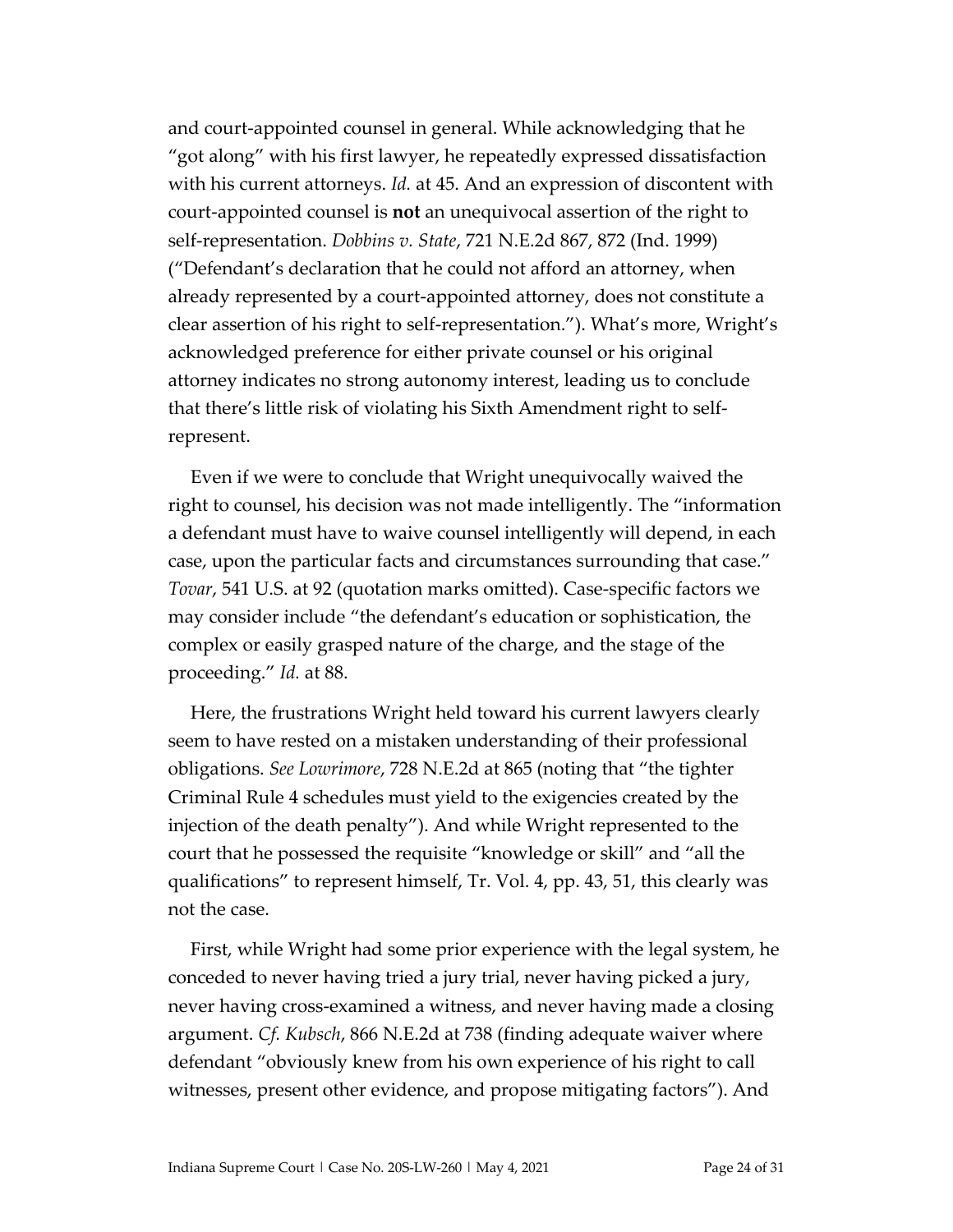while Wright had allegedly represented himself in a prior juvenile case, a delinquency proceeding simply doesn't implicate the same "formalities, procedural complexities, and inflexible aspects" as a criminal trial. *A.M. v. State*, 134 N.E.3d 361, 366 (Ind. 2019) (citations and quotations omitted).

Second, despite his independent studies while incarcerated, the scope of Wright's knowledge of the criminal law, legal procedures, rules of evidence, and sentencing appears limited at best. While insisting that his "attorneys ha[d]n't even challenged the death penalty," he conceded, when prompted by the trial court, that it was "premature" to conclude "whether the death penalty could be challenged or not in this case." Tr. Vol. 4, pp. 46–47. What's more, at the conclusion of the colloquy, Wright informed the court of "five motions" he wanted to file, and then proceeded to ask the court how to go about filing them, demonstrating a lack of knowledge of the most basic procedural rules. *Id.* at 53. *See* Ind. Trial Rule 5(F) (enumerating several methods by which a party may file "pleadings, motions, and other papers with the court"). To be sure, a pro se "defendant need not possess technical legal knowledge" when exercising her right to self-represent. *Sherwood*, 717 N.E.2d at 134 (citing *Faretta*, 422 U.S. at 836). But even with incomplete knowledge of the law, a defendant should demonstrate at least some "familiarity with legal procedures and rules of evidence" as well as a basic "understanding of the sentencing process." *Jones*, 783 N.E.2d at 1138; *Kubsch*, 866 N.E.2d at 738. Wright, for his part, failed to show a rudimentary understanding of either. *Cf. United States v. Steele*, 2000 WL 796191, at \*3, 221 F.3d 1340 (7th Cir. 2000) (unpublished) (finding a knowing and intelligent waiver where defendant had taken "three paralegal courses and received certificates in legal research and civil procedure," successfully "obtained a settlement from the State of Indiana" in an previous pro se suit, and explained that his choice to self-represent was "a matter of trial strategy").

Finally, Wright articulated no specific defenses to his crimes (let alone any lesser-included offenses) or potentially useful mitigating evidence. To the contrary, he simply insisted that it was best that he was "just in control of [his] case," with no indication of proceeding pro se as a matter of trial strategy. While never inquiring about a specific defense, the trial judge offered Wright ample opportunity to inform the court of "anything else"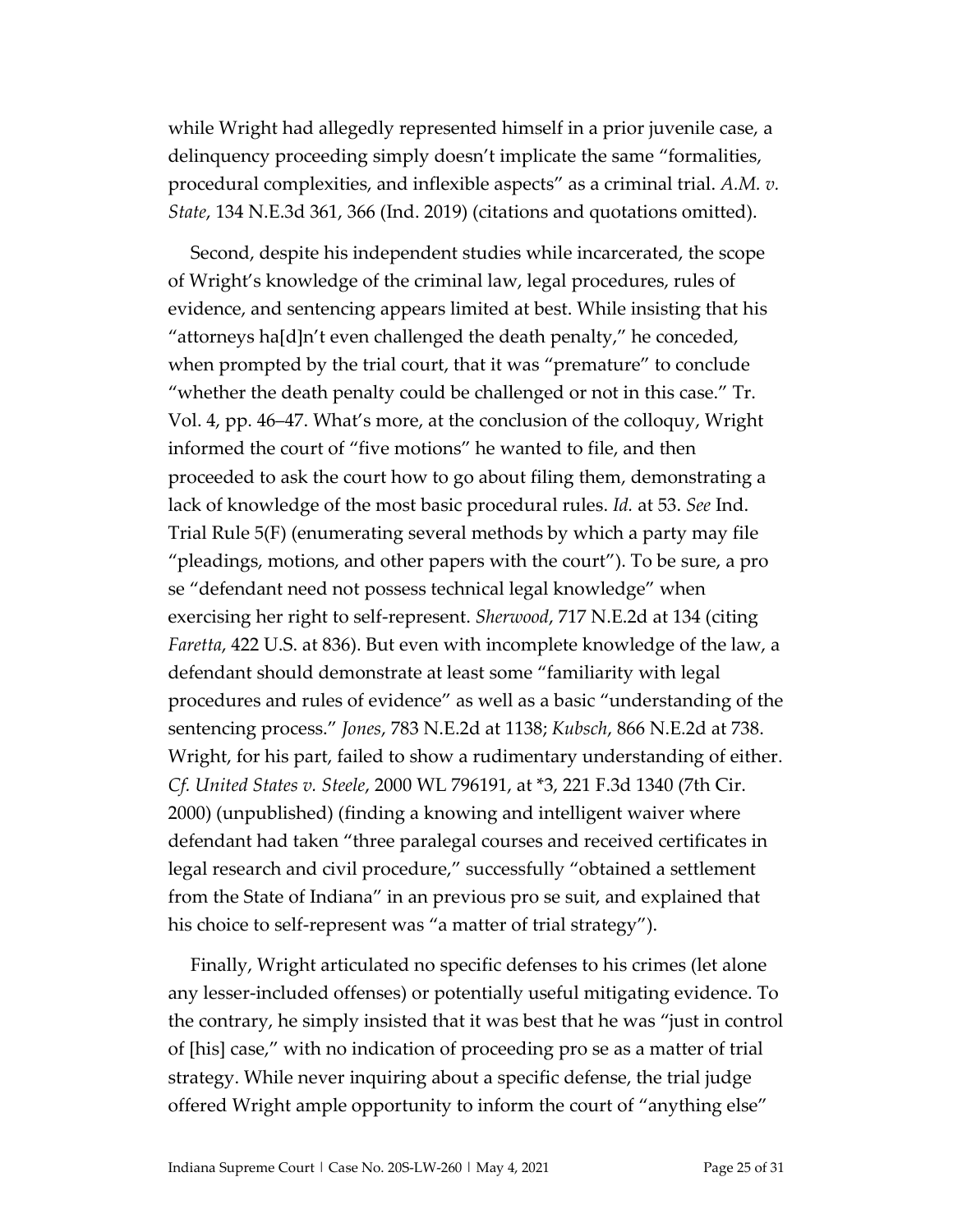he had in mind. Tr. Vol. 4, pp. 53, 54. And when Wright declined, the court made sure that he had "fully expressed [his] views on this subject." *Id.* at 54. With limited experience navigating the legal system, with deficient knowledge of criminal law and procedure, and with no apparent defenses or trial strategy, Wright's waiver of the right to counsel, we conclude, was not an intelligent one.<sup>16</sup> And while these factors may not have led us to the same conclusion in a case with less at stake, the state has a much stronger interest in ensuring a fair trial in this capital-turned-LWOP case.

At the end of the day, the trial court here, after making "the proper inquiries" of Wright and conveying to him "the proper information," made "a reasoned conclusion" about Wright's understanding of his rights, ultimately denying his request for self-representation. *See Poynter*, 749 N.E.2d at 1128. After a careful review of the record on direct appeal, we affirm that ruling by holding that Wright equivocated in his decision to proceed pro se and that he lacked the requisite intelligence to properly waive the right to counsel.

<sup>&</sup>lt;sup>16</sup> According to the dissent (with which the concurrence-in-result ostensibly agrees), "whether a waiver of counsel is 'intelligent'" turns simply on the question of "whether 'the defendant knows what he is doing and his choice is made with eyes open.'" *Post*, at 3 (quoting *Iowa v. Tovar*, 541 U.S. 77, 88 (2004)). We acknowledge that the U.S. Supreme Court has been less than clear in distinguishing "intelligent" from "knowing." *See, e.g.*, *United States v. Ruiz*, 536 U.S. 622, 629 (2002) (suggesting that the "law ordinarily considers a waiver **knowing, intelligent, and sufficiently aware** if the defendant fully understands the nature of the right and how it would likely apply in general in the circumstances") (emphasis added). But even if those two terms—intelligent and knowing—go hand in hand, it's clear to us that the courts have required something more than just asking whether a defendant "knew the dangers and disadvantages" of self-representation. *See, e.g.*, *Tovar*, 541 U.S. at 88 (citing "the defendant's education or sophistication, the complex or easily grasped nature of the charge, and the stage of the proceeding" as non-exclusive factors for deciding whether a defendant intelligently waived the right to counsel); *United States v. Sandles*, 23 F.3d 1121, 1128 (7th Cir. 1994) (whether a defendant waived his right to counsel depends in part on his "background and experience," which "includes educational achievements, prior experience with the legal system (including prior pro se representation), and performance at trial in the case at bar"); *Kubsch*, 866 N.E.2d at 737 (citing *Sandles* for the same proposition).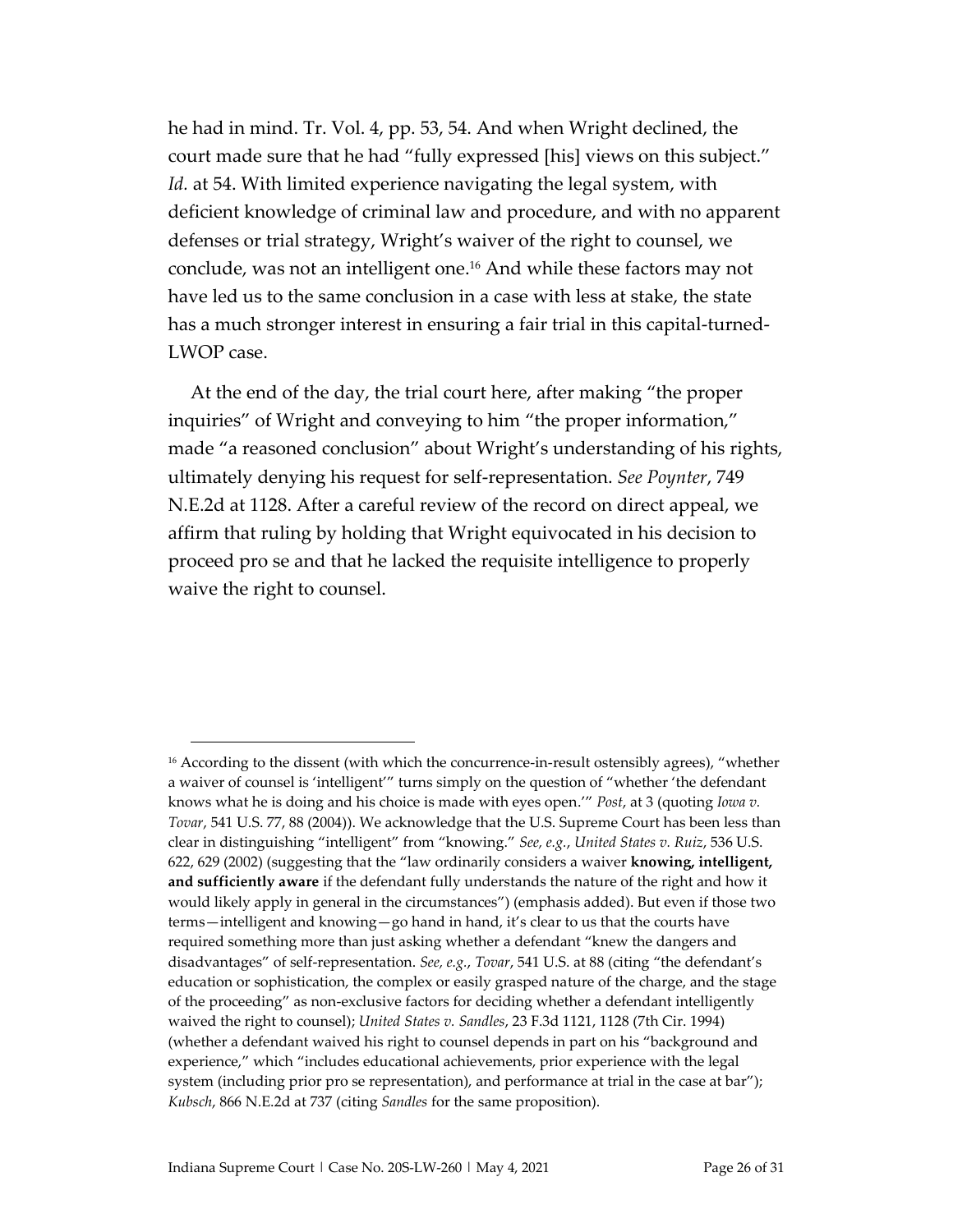#### **II. Wright's LWOP sentence was not inappropriate.**

Under Indiana Appellate Rule 7(B), this "Court may revise a sentence authorized by statute, if, after due consideration of the trial court's decision, the Court finds that the sentence is inappropriate in light of the nature of the offense and the character of the offender." Sentencing review turns on "the culpability of the defendant, the severity of the crime, the damage done to others, and myriad other factors that come to light in a given case." *Cardwell v. State*, 895 N.E.2d 1219, 1224 (Ind. 2008). In the end, "the length of the aggregate sentence and how it is to be served are the issues that matter." *Id.*

#### **A. The nature of Wright's offenses justifies his sentence.**

Wright argues that he's "not the worst of the worst for whom the maximum sentence of life without the possibility of parole is appropriate." Appellant's Br. at 21. But, while insisting that the goal of Rule 7(B) is "'to impose similar sentences on perpetrators committing the same acts who have similar background,'" *id.* at 22 (quoting *Serino v. State*, 752 N.E.2d 852, 856 (Ind. 2003)), Wright offers no precedent for this Court to make such a determination. And, even if he had, Wright did **not** receive the maximum sentence for murder with aggravating circumstances, which—as the State originally proposed—would have been the death penalty. *See* I.C. § 35-50-2-9.

Wright also contends that the murder he committed "was not premeditated," and that there's "no evidence" he intended "to commit any offense other than burglary or theft." Appellant's Br. at 28. But even if Wright had no plans to kill Max until after he arrived at the Fosters' home, his conduct, once inside, supports an inference of premeditation. Indeed, Wright stood in the doorway of the Fosters' bedroom eyeing his victims with knife in hand. At that point, he could have turned around and walked away. He chose not to. Instead, he entered the room, walked toward the bed, leaned over Sonja, and stabbed Max repeatedly to death. Whether at the moment he entered the Fosters' home, or when he paused at the bedroom door, however briefly, the "time span between formation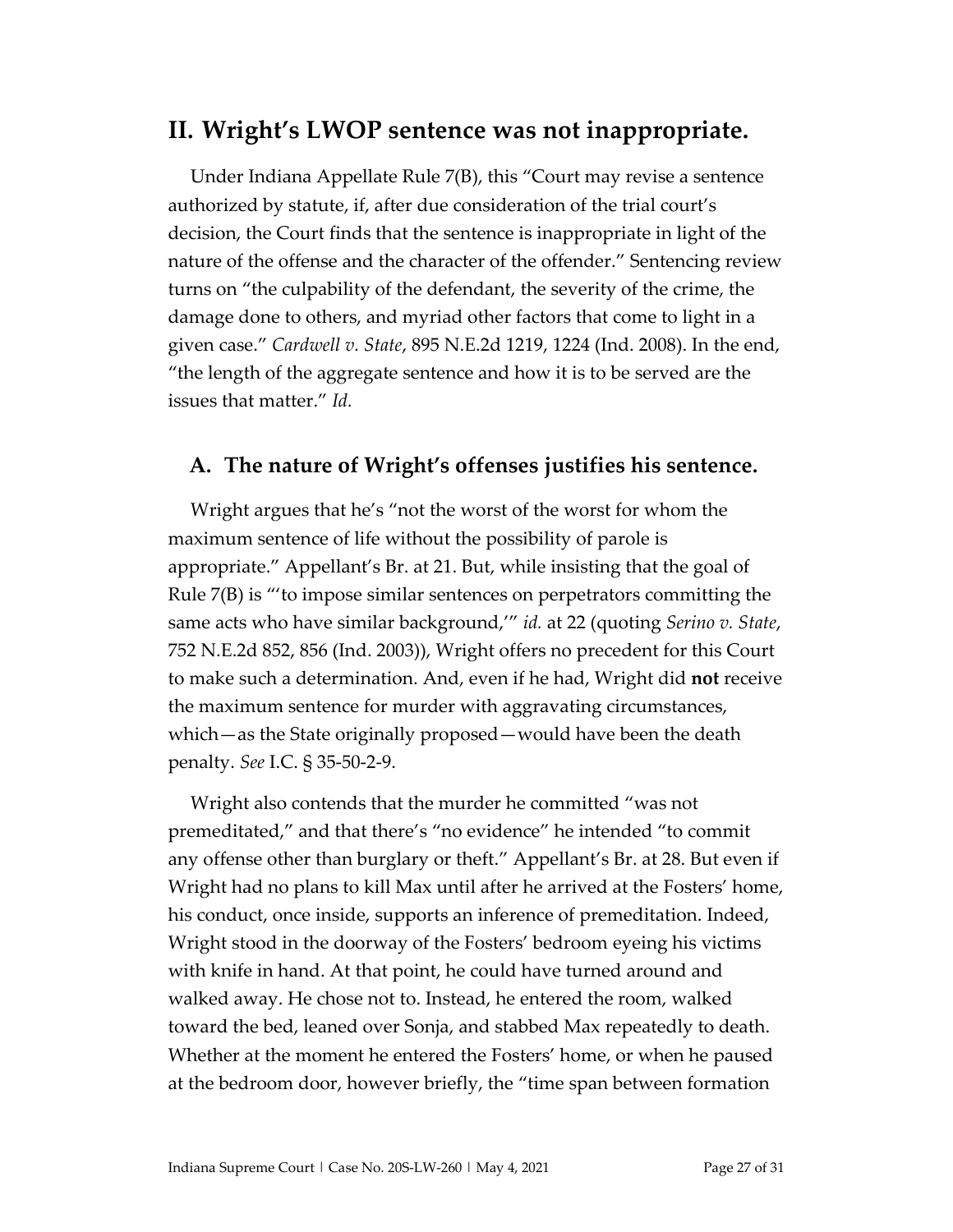of an intent to kill and the killing itself need not be appreciable to constitute premeditation."<sup>17</sup> *Currin v. State*, 497 N.E.2d 1045, 1047 (Ind. 1986). *See also Knapp v. State*, 9 N.E.3d 1274, 1292 (Ind. 2014) (finding LWOP appropriate where the "nature of the offense was calculated, premeditated, and brutal").

Finally, Wright didn't just commit a single crime against a single victim at a single location. Rather, he committed multiple offenses—murder, criminal confinement, theft, burglary—as part of a larger crime spree that involved multiple victims and multiple locations. And by disposing of his boots after fleeing the crime scene, Wright attempted to conceal evidence of his crime. *See Rogers v. State*, 878 N.E.2d 269, 275 (Ind. Ct. App. 2007) (citing defendant's "attempt to conceal evidence" as one factor for concluding that the sentence was not inappropriate).

For these reasons, the nature of Wright's offenses justifies his sentence.

#### **B. Wright's character likewise offers no relief.**

Having been exposed to alcohol, drugs, and domestic violence, "repeatedly neglected, abandoned and mentally and physically abused," "sexually molested by relatives," and constantly subjected to poverty and instability, Wright argues that his "childhood was horrific beyond belief." Appellant's Br. at 28. And while acknowledging that the "crimes for which [he] was convicted were heinous," he faults the trial court for giving "little or no weight to the horrendous environment in which [he] had to survive since early childhood." *Id.* at 22.

<sup>17</sup> Some of our earliest precedent follows this understanding of premeditation. *See, e.g.*, *Koerner v. State*, 98 Ind. 7, 10 (1884) ("It is as much premeditation, if it be entered into the mind of the guilty agent a moment before the act, as if it entered ten years before.") There are, to be sure, some cases that come to the contrary conclusion. *See, e.g.*, *Barker v. State*, 238 Ind. 271, 279, 150 N.E.2d 680, 684 (1958) (finding it "difficult to conceive" that "premeditation may be practically simultaneous with the act of killing") (citing cases). In any event, our murder statute no longer requires premeditation. *Compare* I.C. § 35-13-4-1 (Burns 1975) (repealed 1976) (defining murder as a killing done "purposely and with premeditated malice"), *with* I.C. 35- 42-1-1 (defining murder as the knowing or intentional killing of another human being).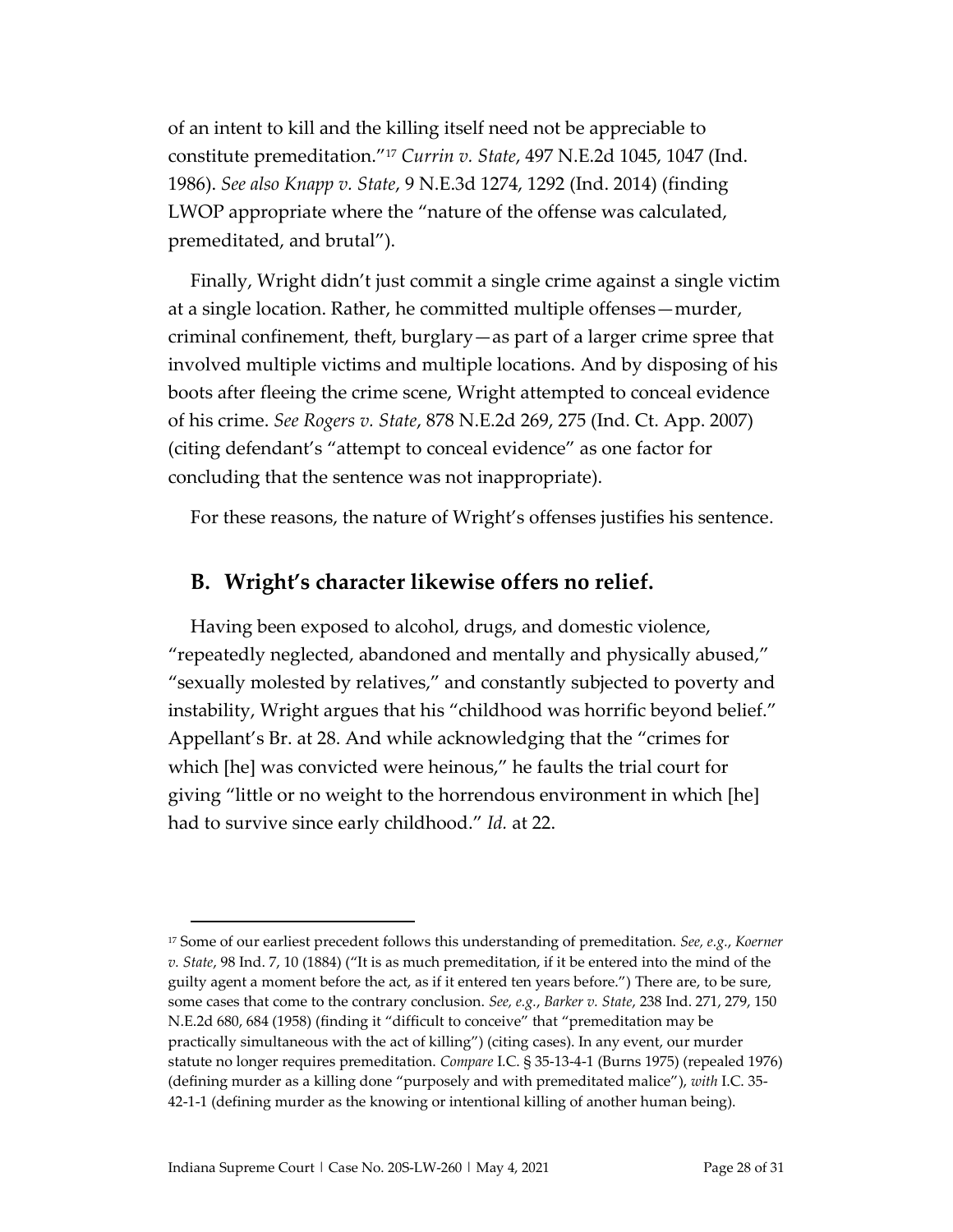On occasion, this Court has considered a defendant's traumatic youth in reducing a sentence. *See, e.g.*, *Mullins v. State*, 148 N.E.3d 986, 987–88 (Ind. 2020) (per curiam) (citing defendant's "relatively young" age of 21 years, along with a "difficult" childhood of drug exposure and physical and sexual abuse, in support of reducing her 24.5-year aggregate term for two felony meth dealing convictions to an aggregate sentence of 18 years). But more often than not, we have "held that evidence of a difficult childhood is entitled to little, if any, mitigating weight." *Bethea v. State*, 983 N.E.2d 1134, 1141 (Ind. 2013) (citing cases). And we see no reason to do otherwise here.

While Wright's troubled childhood certainly elicits some sympathy, his own delinquent behavior disrupted any potentially positive change in his youth. *See* Appellant's Br. at 28 (acknowledging that his theft from his foster parents landed him back in youth-detention center). What's more, the "horrendous environment" of his childhood didn't stop him from attempting to better himself as a young adult (nor did it compel his siblings, who presumably experienced a similar childhood, to commit heinous crimes). After graduating high school, Wright enrolled in an online university and, at the time of his arrest, he worked full time at a restaurant. The mitigation specialist's report also noted that Wright dreamed of majoring in business and becoming an entrepreneur. And during his placement at the IU Methodist Children's Home between 2013 and 2015, Wright apparently made several good friends and was "very respectful" to the adults there. App. Vol. 3, p. 219. In short, to the extent Wright's childhood warranted consideration at sentencing, his own selfimprovement as a young adult undermines his argument here.

Still, while admitting to his criminal record, Wright emphasizes that it consists only of four misdemeanors (two thefts, institutional criminal mischief, and public intoxication) and a single felony (burglary)—all of which occurred within a two-year period. But even if these crimes amounted to low-level offenses, several of them (theft and burglary, if not criminal mischief) involved the same conduct that escalated to murder here. *See Rice v. State*, 6 N.E.3d 940, 947 (Ind. 2014) (noting that defendant's two previous misdemeanor convictions involved "the same criminal conduct that in this case escalated to felony murder"). What's more,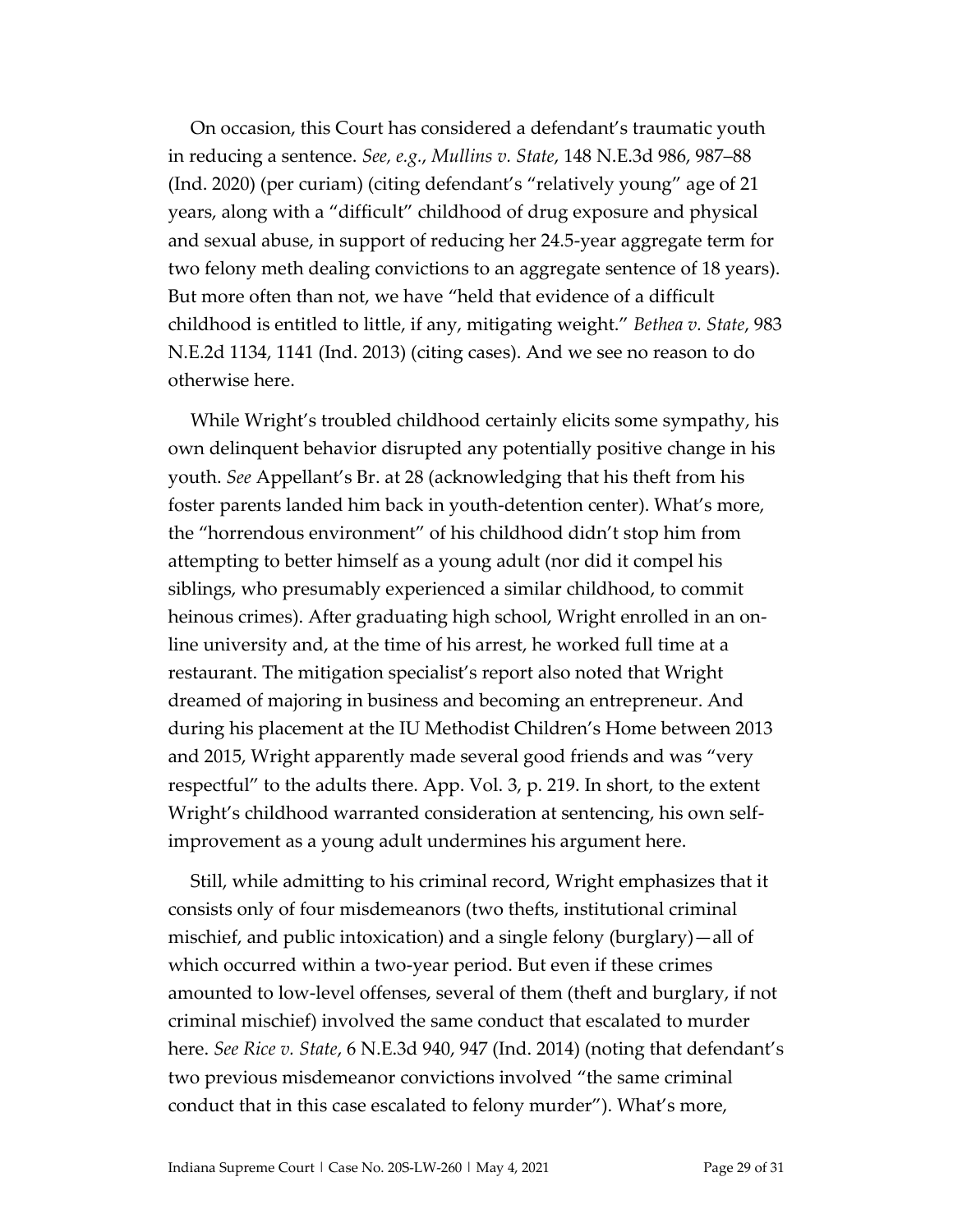Wright was on probation for his earlier crimes at the time he embarked on his crime spree in June 2017, giving us even less of a reason to find his sentence inappropriate. *See Knapp*, 9 N.E.3d at 1292 (citing defendant's probation status at the time he committed the crimes as one factor in declining to find LWOP inappropriate).

In short, Wright's character, as with the nature of his offenses, warrants no revision of his sentence. *See Houser v. State*, 823 N.E.2d 693, 700 (Ind. 2005) (holding LWOP sentence was not inappropriate where the aggravating circumstance of committing burglary during the commission of murder outweighed the mitigating circumstance of defendant's emotionally abusive childhood).

### **Conclusion**

Because Wright's request to self-represent was neither unequivocal nor intelligent, we hold that the trial court properly denied his request to selfrepresent. And because neither the nature of Wright's offenses nor his character dictate otherwise, we hold that Wright's sentence was not inappropriate. We thus affirm the decision of the trial court on both grounds, remanding only for the court to correct a minor oversight in its sentencing order. *See supra*, n.2.

Rush, C.J., and David, J., concur. Massa, J., concurs in result with separate opinion. Slaughter, J., dissents with separate opinion.

ATTORNEY FOR APPELLANT Michael D. Gross Lebanon, Indiana

ATTORNEYS FOR APPELLEE Theodore E. Rokita Attorney General of Indiana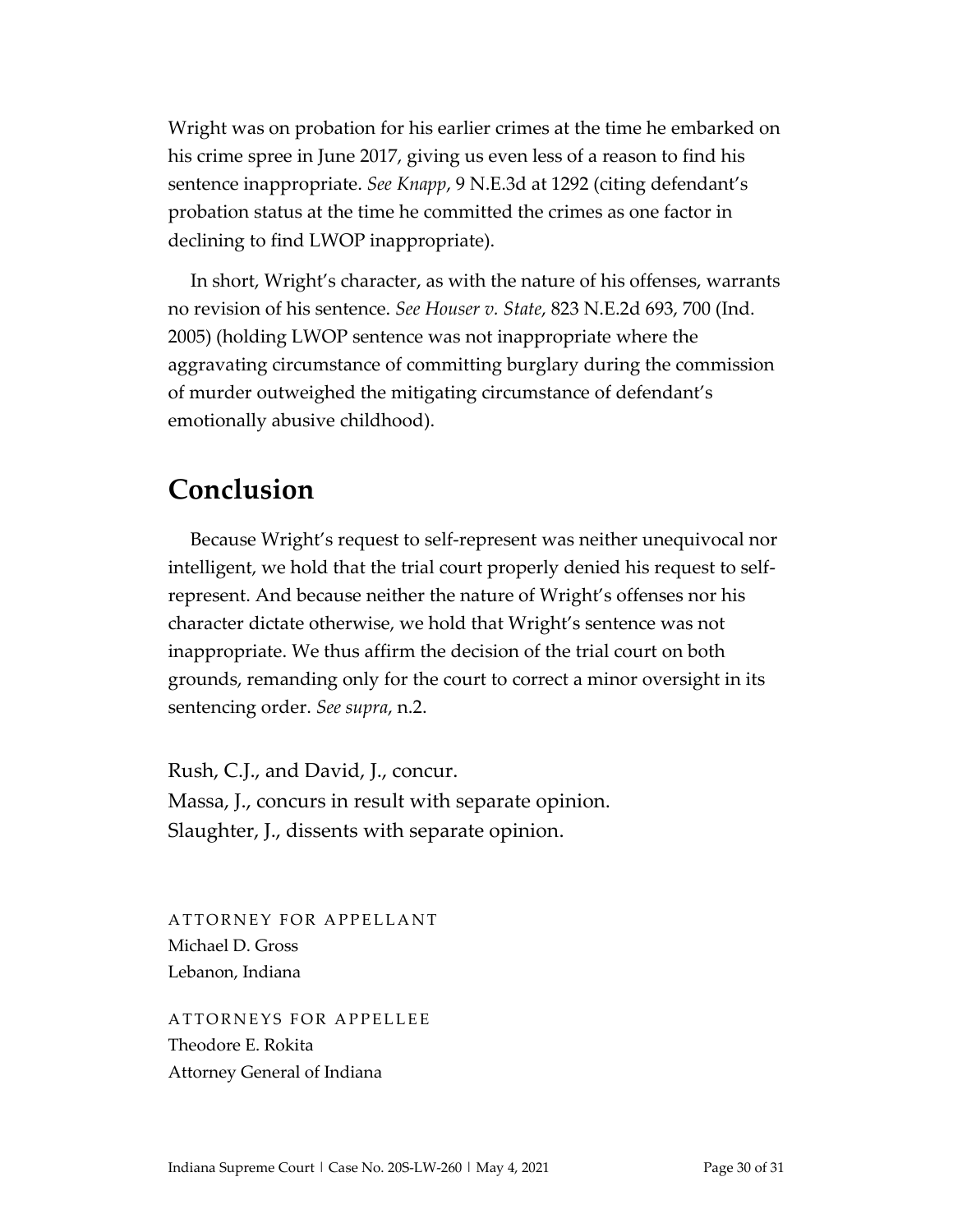Caroline G. Templeton Deputy Attorney General Indianapolis, Indiana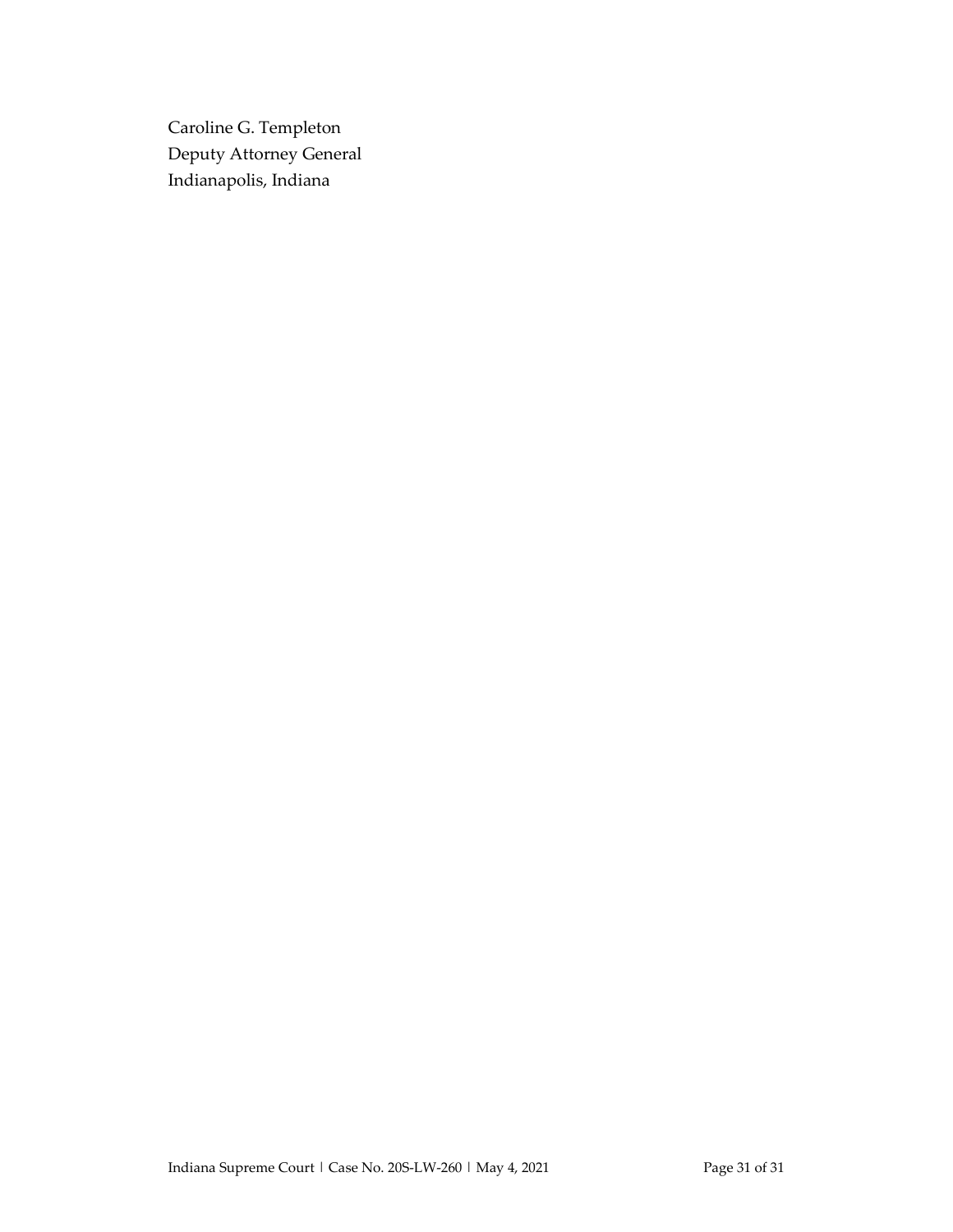#### **Massa, J., concurring in result.**

It is hard to quarrel with much of the dissenting opinion. The Court today tills new constitutional soil in suggesting the standard for waiving the right to counsel varies depending on the seriousness of the case. And it weighs Zachariah Wright's legal skills in assessing the knowing and intelligent nature of his waiver in a way explicitly rejected by the Supreme Court of the United States in its seminal decision, *Faretta v. California*, 422 U.S. 806, 835–36 (1975). I thus cannot join much of the Court's opinion for reasons sufficiently explained by the dissent.

However, I am convinced that the trial court sifted through all of Wright's various assertions—both written and oral—on more than one occasion, and concluded that what he ultimately wanted was to hire his own private counsel, or at least have his old counsel back. His waiver, therefore, was not unequivocal, and the trial court should be affirmed.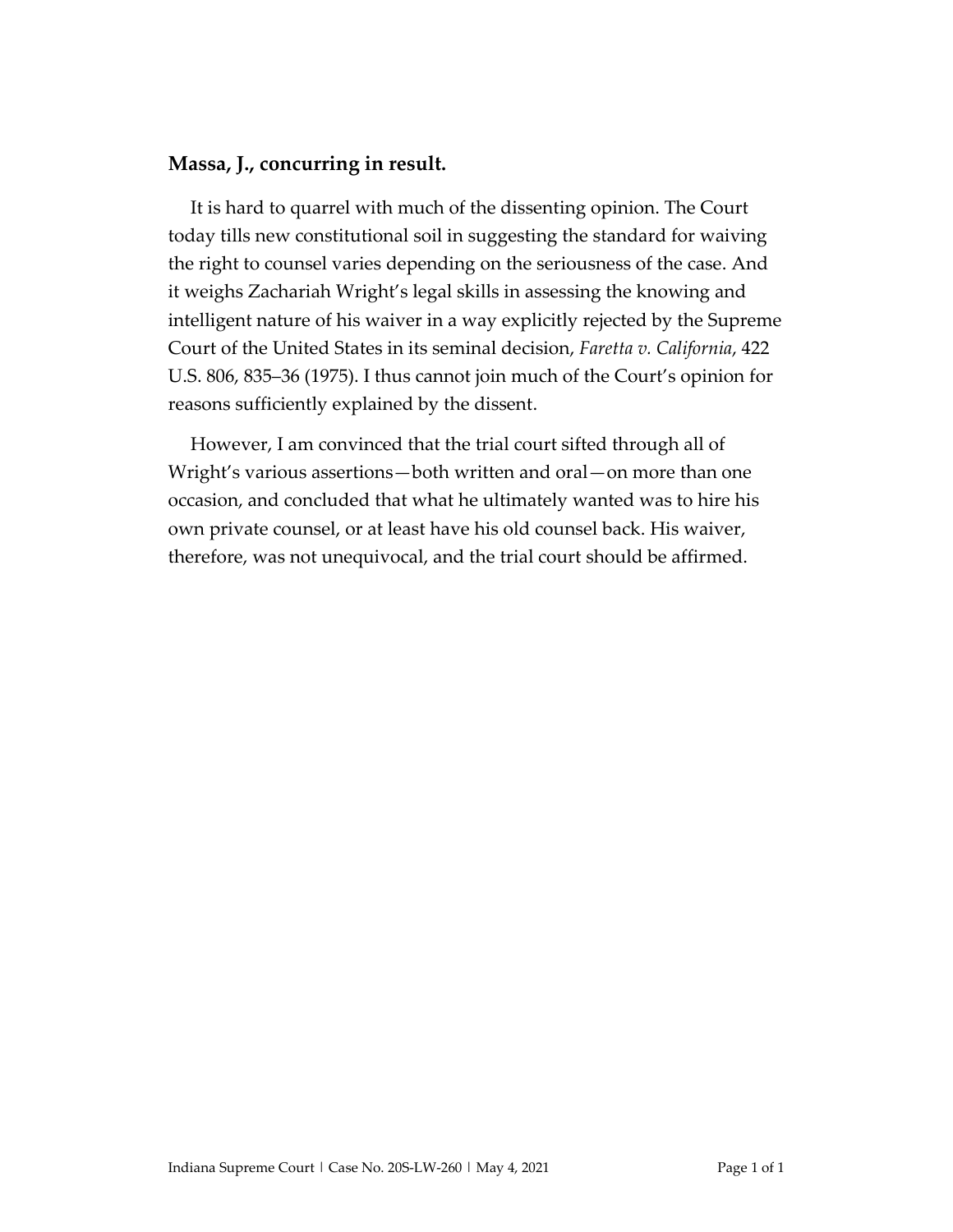#### **Slaughter, J., dissenting.**

The Sixth Amendment's right to counsel includes the right to proceed without counsel. Here, Zachariah Wright faced the death penalty after being charged with multiple felonies, including murder. He initially sought, and was given, court-appointed counsel. But almost two years before trial, he told the court he wanted to represent himself. The court held a hearing on Wright's request and explained the advantages of having a lawyer and the disadvantages of representing himself. Wright, though, persisted in wanting to lead his own defense. The court denied his request and, after a bench trial, found him guilty. Wright now claims the trial court violated his constitutional right to represent himself. Despite the horrific nature of Wright's crimes, I am constrained by the record below and Supreme Court precedent to conclude that Wright was denied his right of self-representation and thus is entitled to a new trial.

\* \* \*

The Sixth Amendment protects a defendant's right to the assistance of counsel in "all criminal prosecutions". U.S. Const. amend VI. This right, along with other Sixth Amendment rights, is essential to a fair trial and includes the right to proceed without counsel. "The Sixth Amendment does not provide merely that a defense shall be made for the accused; it grants to the accused personally the right to make his defense." *Faretta v. California*, 422 U.S. 806, 819 (1975).

The right to proceed without counsel derives from several values, including (1) "respect for the individual" and (2) the "nearly universal conviction . . . that forcing a lawyer upon an unwilling defendant is contrary to his basic right to defend himself if he truly wants to do so". *Indiana v. Edwards*, 554 U.S. 164, 170 (2008) (cleaned up). When properly invoked, the right of self-representation means the State cannot, consistent with the Constitution, "hale a person into its criminal courts and there force a lawyer upon him, even when he insists that he wants to conduct his own defense." *Faretta*, 422 U.S. at 807. This right would mean little if a defendant had to "accept a lawyer he does not want." *Id.* at 833. The right thus serves as "an aid to a willing defendant—not an organ of the State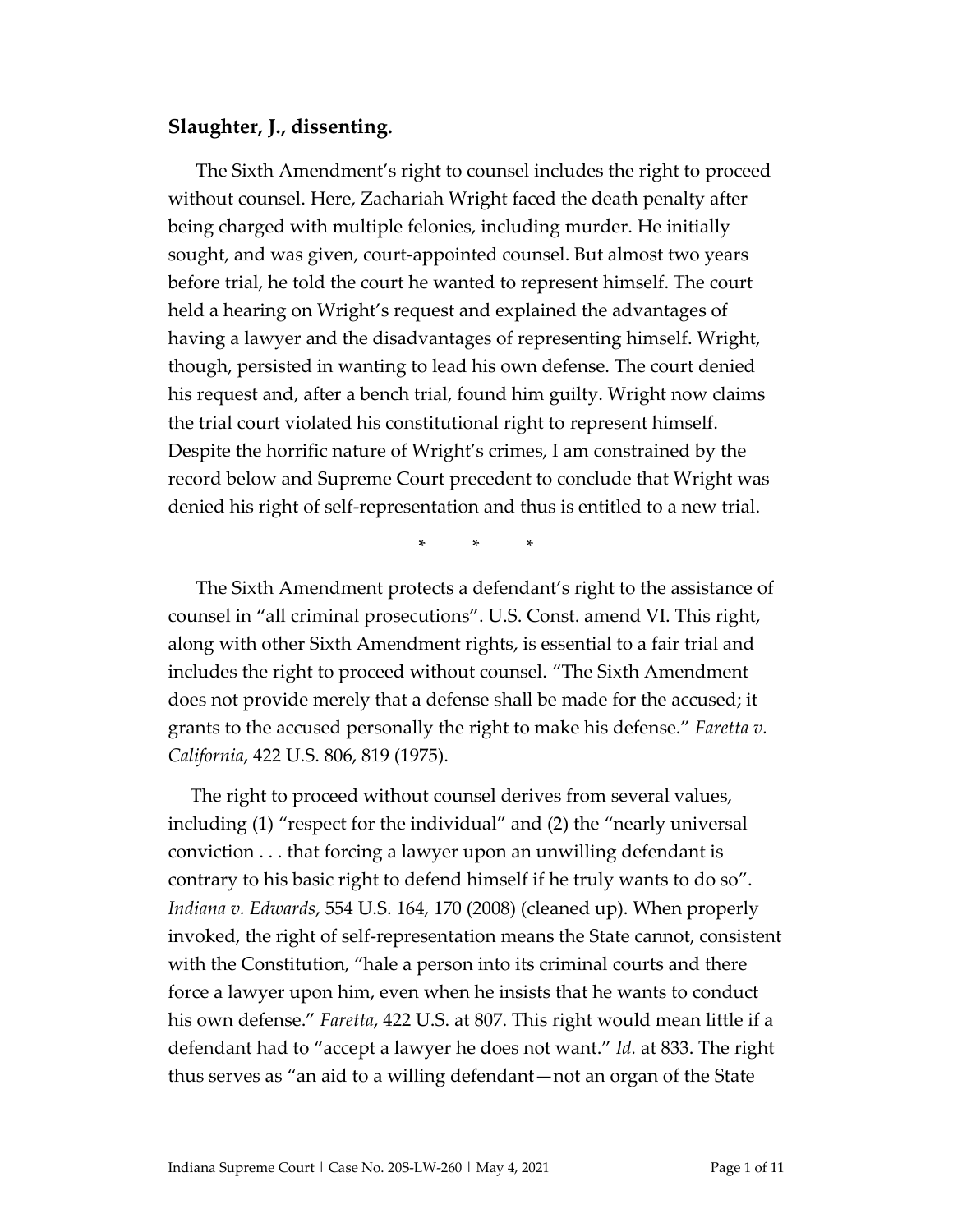interposed between an unwilling defendant and his right to defend himself personally." *Id.* at 820.

Invoking the right of self-representation requires waiving the assistance of counsel. For the waiver to be valid, the defendant must "be made aware of the dangers and disadvantages of self-representation", and the record must "establish that 'he knows what he is doing and his choice is made with eyes open.'" *Id.* at 835 (quoting *Adams v. United States ex rel. McCann*, 317 U.S. 269, 279 (1942)). Once the defendant understands the consequences of waiving counsel and representing himself, the court must allow him to proceed pro se. Here, after initially seeking the appointment of counsel, which the trial court granted, Wright had a change of heart and sought to represent himself. In a detailed colloquy almost two years before trial, the judge asked extensive questions probing whether Wright understood the "dangers and disadvantages" of representing himself. The court ultimately found he did not and denied his request.

On appeal, Wright argues that the trial court erred in denying his request to proceed pro se. The Court agrees that Wright's waiver was both knowing and voluntary. But it holds his waiver was neither intelligent nor unequivocal and thus not sufficient to invoke his right of selfrepresentation. I part ways with the Court on two grounds. First, the controlling *Faretta* test and its state-law supplement compel the opposite result of today's holding—they show that Wright's waiver of counsel was intelligent and that he invoked his right to self-representation unequivocally. Second, the Constitution does not allow states to use a "tailoring" approach to erect a higher bar for defendants who want to represent themselves.

I

For two reasons, I cannot join the Court's conclusion that Wright's waiver of counsel was insufficient. First, under governing law, a waiver is intelligent if the defendant is aware of the risks of proceeding pro se, *Faretta*, 422 U.S. at 835—i.e., "the defendant 'knows what he is doing and his choice is made with eyes open.'" *Iowa v. Tovar*, 541 U.S. 77, 88 (2004) (quoting *Adams*, 317 U.S. at 279). I would find that the trial court's lengthy colloquy detailing the risks of proceeding pro se "opened" Wright's eyes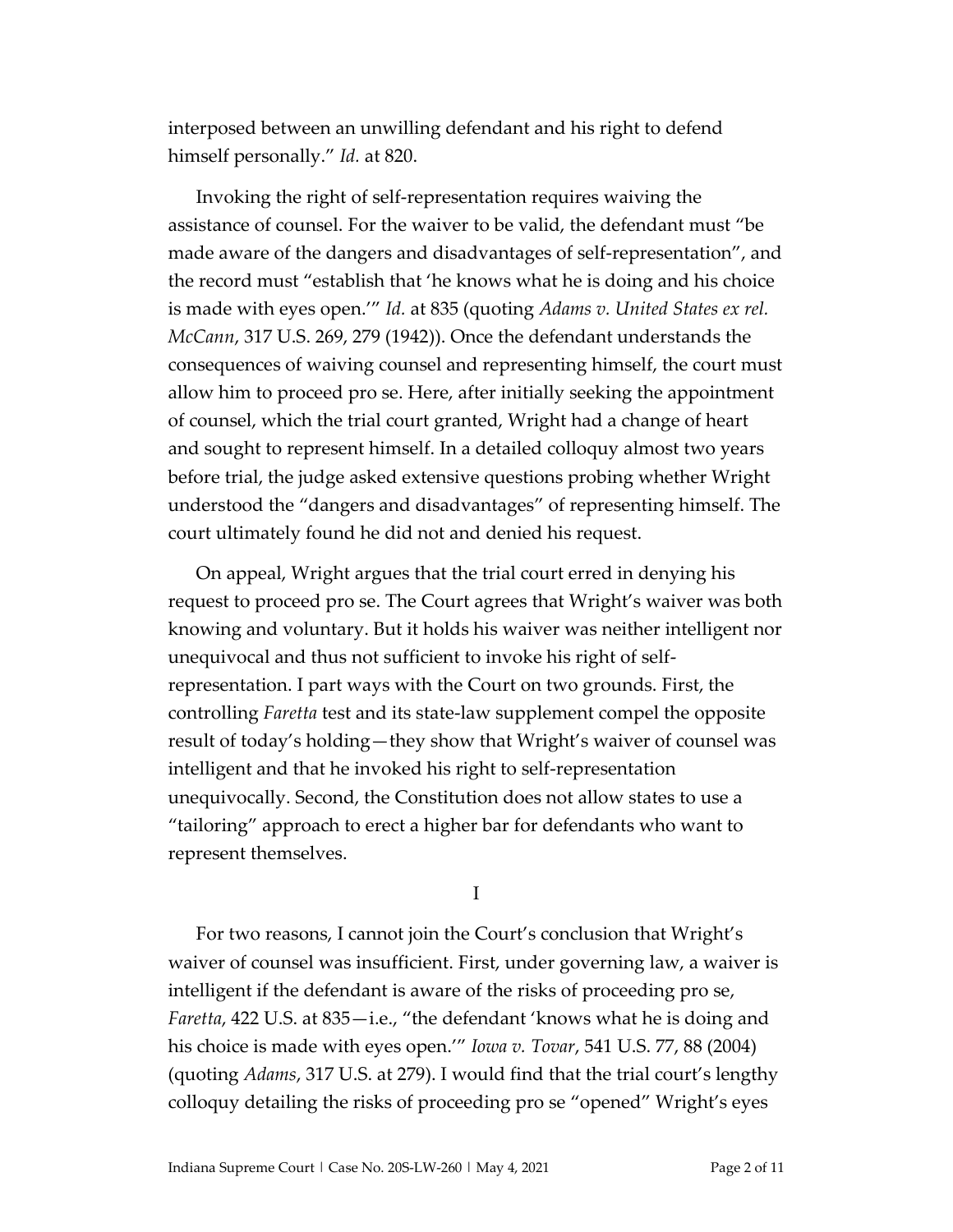and made his waiver intelligent. Second, I would find that Wright's repeated requests to proceed without counsel underscore that his invocation of the right of self-representation was unequivocal. Given these conclusions, there is but one suitable remedy: Wright is entitled to a new trial. "The right [of self-representation] is either respected or denied; its deprivation cannot be harmless." *McKaskle v. Wiggins*, 465 U.S. 168, 177 n.8 (1984).

#### A

Under Supreme Court precedent, whether a waiver of counsel is "intelligent" does not turn on the defendant's IQ but on whether "the defendant 'knows what he is doing and his choice is made with eyes open.'" *Tovar*, 541 U.S. at 88 (quoting *Adams*, 317 U.S. at 279). Essentially, the defendant "should be made aware of the dangers and disadvantages of self-representation". *Faretta*, 422 U.S. at 835. We consider a waiver intelligent when the defendant "fully understands the nature of the right and how it would likely apply in general in the circumstances—even though the defendant may not know the specific detailed consequences of invoking it." *United States v. Ruiz*, 536 U.S. 622, 629 (2002) (emphasis omitted). Based on these considerations, the record establishes that Wright's waiver was intelligent. And, consistent with *Faretta*, the relevant time for determining waiver is during the waiver hearing. See, e.g., *Faretta*, 422 U.S. at 835 (focusing on defendant's words and deeds during waiver hearing).

The record shows that the trial court made Wright aware of the dangers and disadvantages of self-representation during the waiver hearing. The court's thorough colloquy raised both the benefits of having a lawyer and the detriments of going it alone. One set of advisements explained that Wright was then (during the *Faretta* hearing) facing the death penalty if convicted. [Tr. Vol. 4, p. 46.] The court explained the myriad ways a lawyer can assist a criminal defendant before trial. Lawyers, it explained, are trained in:

• investigating criminal cases, finding favorable witnesses, and securing their testimony [*id.* at 47];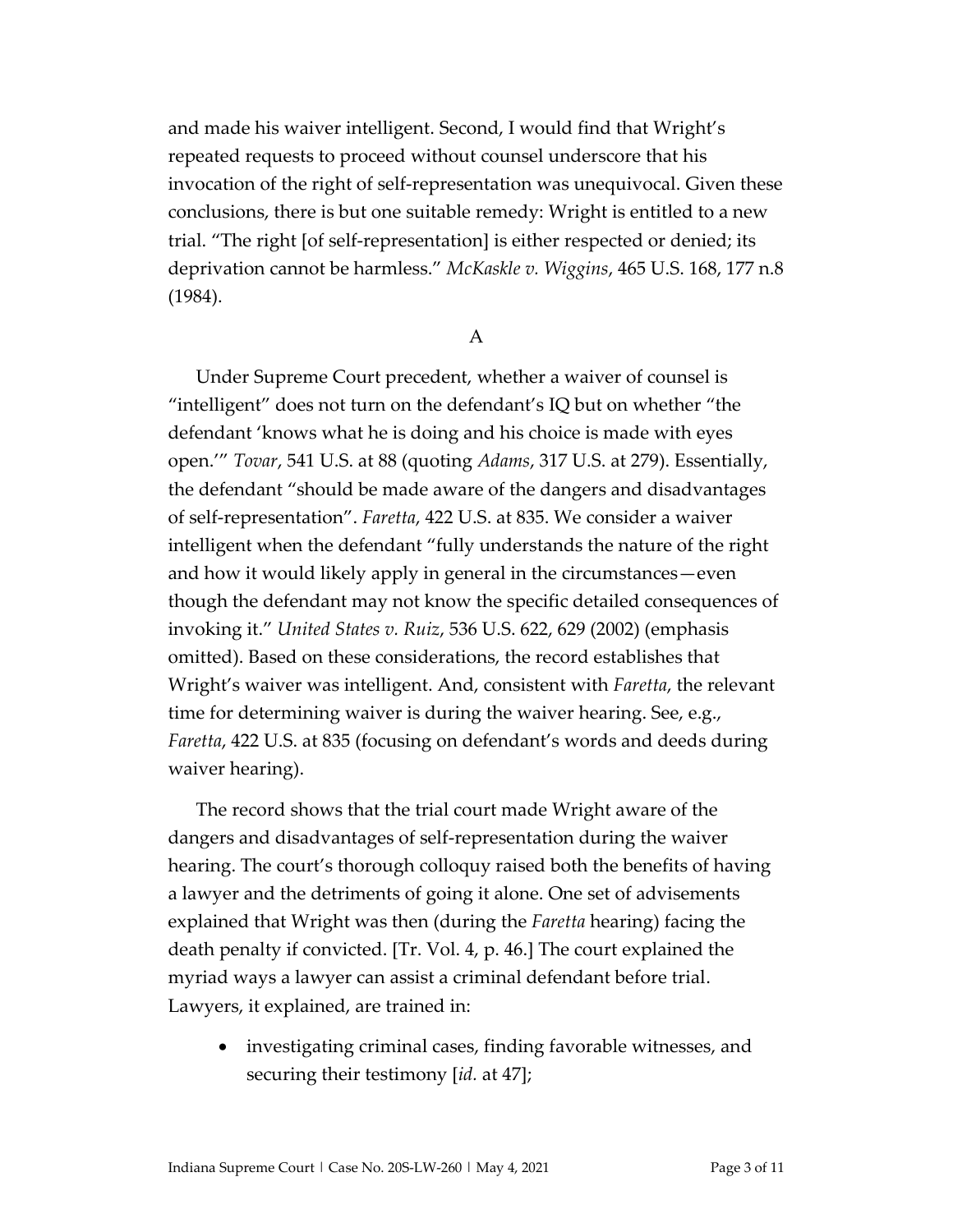- gathering evidence, including documents, and using them to the defendant's advantage [*ibid.*];
- preparing and filing motions, framing issues, and responding to motions filed by the State [*id.* at 47–48];
- evaluating the strengths and weaknesses of the State's case, advising whether seeking a plea might be advantageous, and assisting in negotiating a plea [*id.* at 48].

In addition, the court explained that if the case goes to trial, lawyers know how to:

- pick a fair and impartial jury [*id.* at 49];
- make a favorable opening statement and closing argument [*ibid.*];
- object to inadmissible evidence [*id.* at 48];
- examine witnesses—eliciting favorable testimony from defense witnesses and cross-examining the State's witnesses [*id.* at 47].

Also, after the guilt phase, lawyers can:

- represent a capital defendant at the sentencing phase, make arguments in mitigation, which might help to spare the defendant's life [*id.* at 49];
- preserve a record for appeal and prosecute an appeal [*id.* at 48– 49].

The court further emphasized that if Wright were to proceed without counsel:

- he would be held to the same standards and would have to follow the same rules as a licensed lawyer [*id.* at 49–50];
- the court could not advise or assist him [*id.* at 50];
- he would forfeit an ineffective-counsel claim [*ibid.*];
- he would be on an uneven field, as the State would be represented by an attorney and have all the advantages of a trained attorney [*ibid.*].

The court also opined that going pro se is a "very bad decision in many cases", and that it is almost always a good idea to be represented by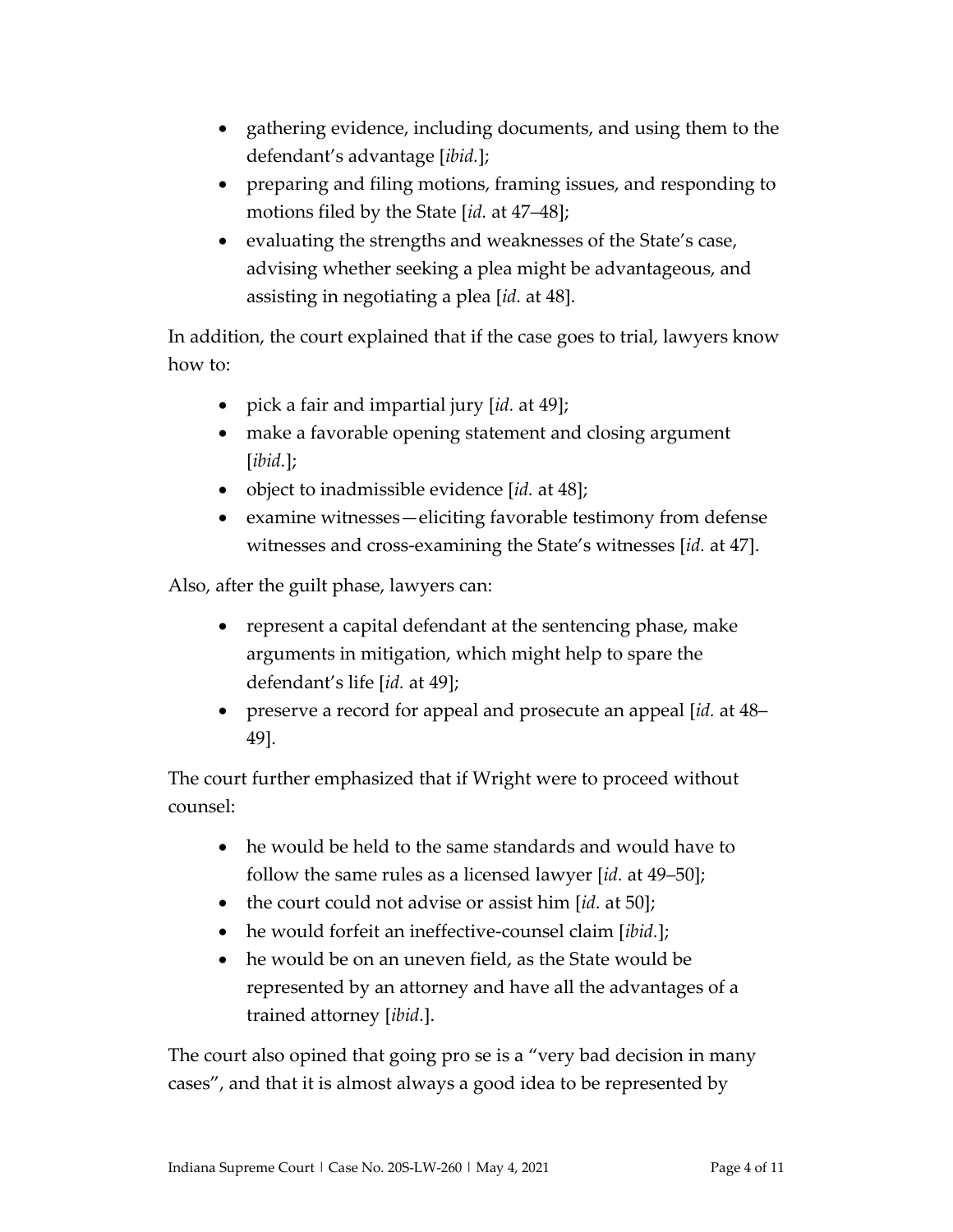counsel in a criminal case. [*Ibid.*] And the court noted that even lawyers charged with crimes often get other lawyers to represent them. [*Id.* at 51.]

After each advisement, the court asked if Wright understood what a lawyer could do for him and his defense. Wright responded that he did. [*Id.* at 46–51.] Taken together, these advisements informed Wright of the risks of going pro se and underscored he was making his decision with eyes open.

Despite Wright's multiple, repeated statements that he wished to proceed on his own behalf, the trial court pressed on—undeterred by Wright's insistence that he wanted to represent himself—and changed its line of questioning. It went from asking Wright if he understood the risks of representing himself to whether he had the legal ability to do so. It asked Wright:

- what knowledge or skill he thought he had that he could use to represent himself;
- whether he had any experience in the study of law, in particular criminal law;
- whether he had ever tried a jury trial, picked a jury, crossexamined a witness, or made a closing argument.

[*Id.* at 51.] Wright acknowledged no formal training in the law but explained that he had "been charged with a number of crimes" and been "through this [legal] process many times". [*Ibid.*] And he answered "no" to the set of questions about his experience trying a case. [*Ibid.*]

The Court focuses on three aspects of Wright's responses in concluding that his waiver was not intelligent: his "limited experience navigating the legal system", his "deficient knowledge of criminal law and procedure", and his lack of "apparent defenses or trial strategy". *Ante*, at 25–26. But *Faretta* rejects such an approach and holds that an "intelligent" waiver focuses only on whether the defendant knows the dangers and disadvantages of representing himself: "a defendant need not himself have the skill and experience of a lawyer in order competently and intelligently to choose self-representation". 422 U.S. at 835. Any inquiry into a defendant's legal know-how, *Faretta* holds, is unwarranted.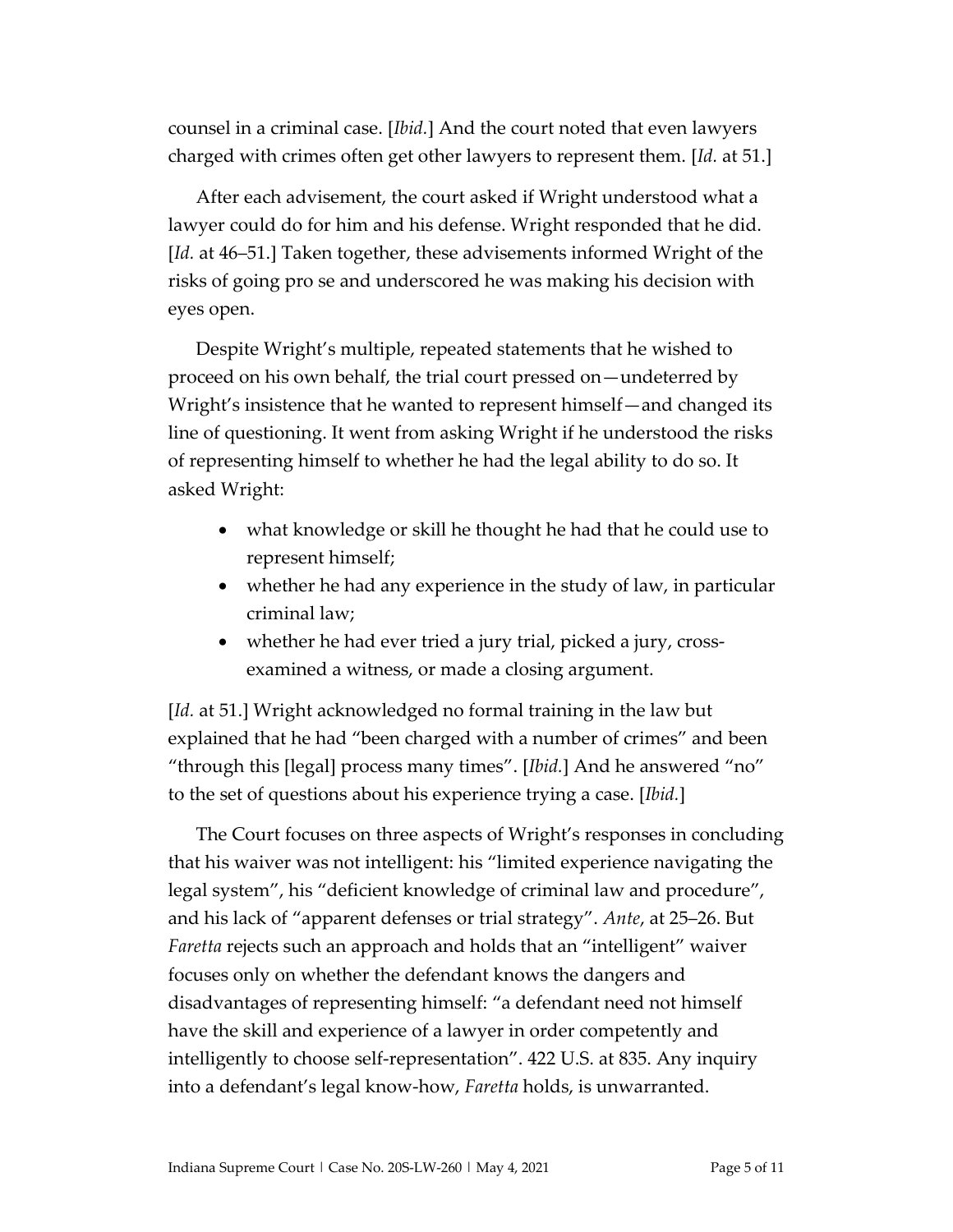We need make no assessment of how well or poorly Faretta had mastered the intricacies of the hearsay rule and the California code provisions that govern challenges of prospective jurors on voir dire. For his technical legal knowledge, as such, was not relevant to an assessment of his knowing exercise of the right to defend himself.

*Id*. at 836 (footnote omitted).

For these reasons, I would find that Wright's waiver of counsel was intelligent.

B

The Court also holds that Wright did not unequivocally invoke his right of self-representation. I cannot join this holding because our case law and the record below show that Wright's invocation was unequivocal. As discussed above, *Faretta* is the foundational case on the right of selfrepresentation. The Supreme Court has not said what a defendant must do to trigger this right, but we have. In *Anderson v. State*, we announced "what is necessary to constitute an assertion", 267 Ind. 289, 294, 370 N.E.2d 318, 320 (1977), of the right of self-representation: a defendant must make a "clear and unequivocal request"—one "sufficiently clear that if it is granted the defendant should not be able to turn about and urge that he was improperly denied counsel." *Id.* (cleaned up); *Hopper v. State*, 957 N.E.2d 613, 621 (Ind. 2011) (cleaned up).

In determining what constitutes an unequivocal request, we have two guideposts: *Anderson* stakes out what does not constitute a clear and unequivocal request, 370 N.E.2d at 321; and *Russell v. State* stakes out what does. 270 Ind. 55, 61, 383 N.E.2d 309, 314 (1978). Comparing the colloquies in *Anderson* and *Russell* to Wright's, we see that Wright's repeated assertions that he wanted to proceed pro se go well beyond what we have found unequivocal.

In *Anderson*, we held that the defendant had not clearly and unequivocally asserted the right to proceed pro se, and we did so by focusing on the back-and-forth between the court and the defendant. 370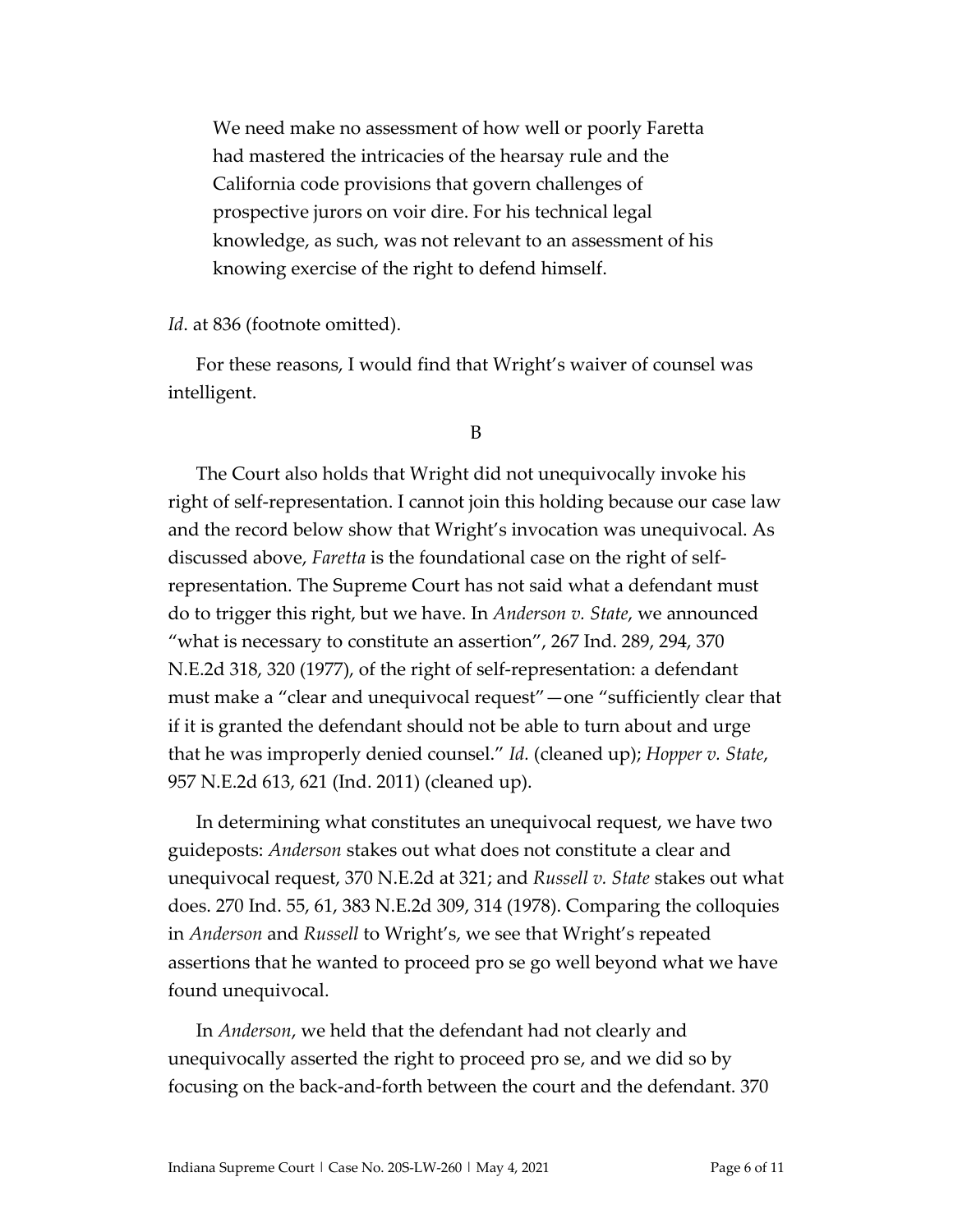N.E.2d at 319–21. There, the defendant said in passing that he wanted a private lawyer but would rather go pro se if he "can't get no lawyer." *Id.* at 320. Observing that this was the "only mention of self-representation" and that the matter "was never raised again", *id.*, we rejected the defendant's *Faretta* argument and held that this bare statement did not amount to a clear and unequivocal assertion of the right to proceed pro se. *Id.* at 321.

In *Russell*, we again focused on the colloquy between the court and the defendant and found that the defendant's statements "met the *Anderson* standard of a clear and unequivocal assertion of the self-representation right." 383 N.E.2d at 314. There, the defendant's lawyer, on the day of trial, informed the court that the defendant wanted to conduct his own defense. *Id.* at 311. The defendant pushed for pro se representation, stating:

- "Your Honor, I feel that, under the circumstances of the case, I have more knowledge of the case, that I would be more competent in my behalf to conduct the trial myself."
- "If a person is competent, I believe I am competent to take and defend myself."

*Id.* On appeal, we rejected the defendant's day-of-trial attempt to invoke his right of self-representation because it was untimely—not because it was unclear or equivocal. *Id.* at 314–15.

Here, Wright's statements to the trial judge are even more emphatic than those in *Russell*, which we held were unequivocal, and more decisive than the defendant's lone, wishy-washy statement in *Anderson*. Wright, during his colloquy, repeatedly emphasized his desire to proceed pro se:

- A. I asked both my attorneys to filed [sic] for a fast and speedy trial and both attorneys refused, which is a violation of my constitutional rights. And I've asked many times and both attorneys have both told me no and they refused. And I qualify for all the qualifications for going pro se.
- Q. Say it again, sir?
- A. I qualify for all the qualifications for going pro se.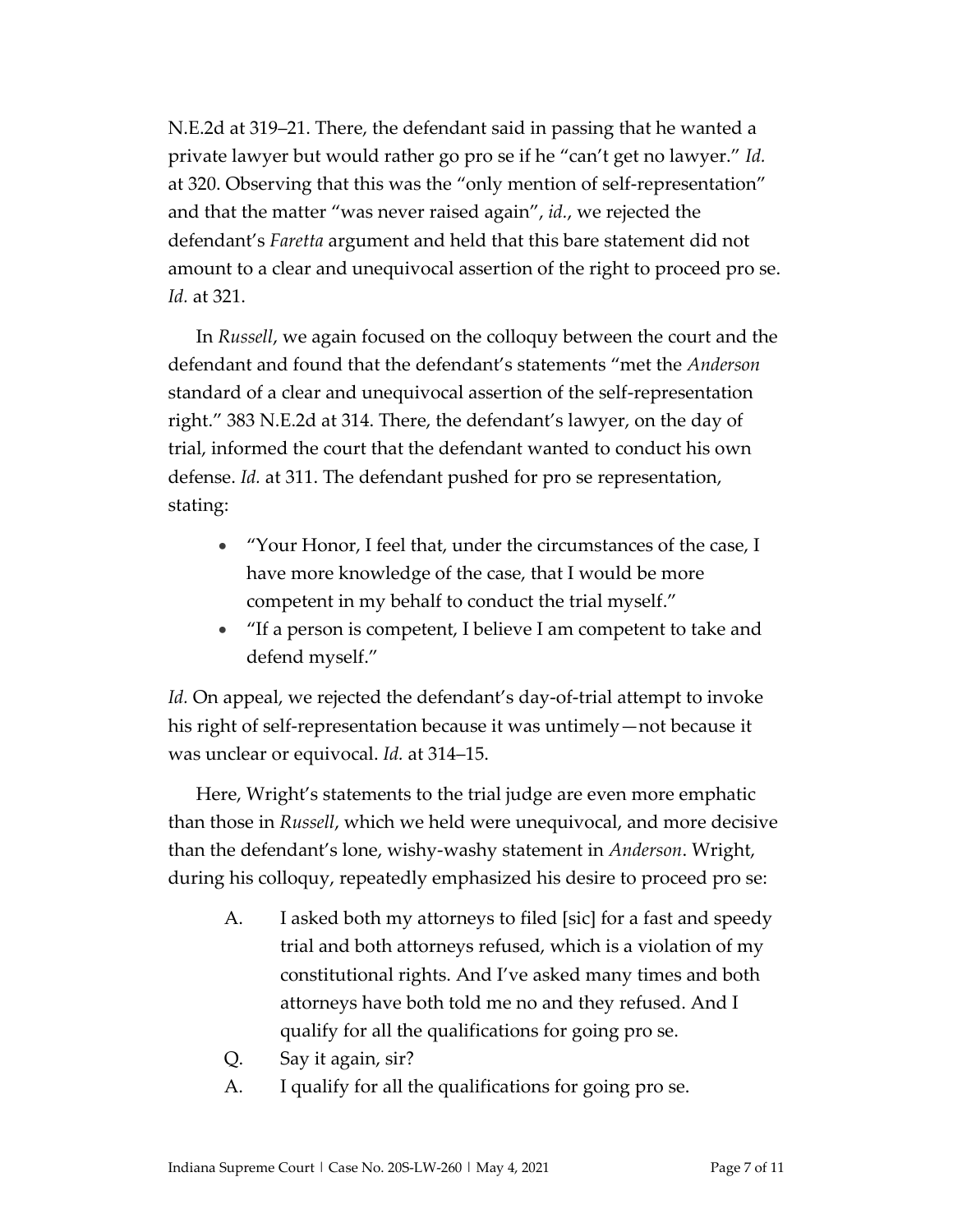\* \* \*

- Q. Okay. So I guess I'm trying to understand what your position is here. Are you asking to act as your own attorney or –
- A.  $-$  yes –
- Q. or is it something in the nature that you just would like –
- A. I do not wish to have a State-appointed attorney anymore at this time.
- Q. Is it these attorneys in particular or that you just would like any other attorneys?
- A. I would like no attorney.
- Q. Okay. And so at the beginning of this case, you got a full advisement of your rights and I explained to you the right to an attorney.
- A. Uh-huh, that's correct.
- Q. That if you couldn't afford one, one would be provided for you. I concluded you couldn't afford an attorney. I presume you can't afford an attorney, you don't have the means; is that correct, to hire an attorney?
- A. That's correct.
- Q. So at that time you asked me to appoint an attorney for you, and I did. I appointed Mr. Reid. Do you remember Mr. Reid?
- A. Yes.
- Q. You got along okay with Mr. Reid didn't you?
- A. Yes.
- Q. Okay. So what's changed, then, since then? At one point it seemed like you wanted to have an attorney and then now it seems something seems to be different.
- A. What's changed is I believe the attorneys' [sic] believed they were acting in my best interest, which wasn't my best interest because my only interest was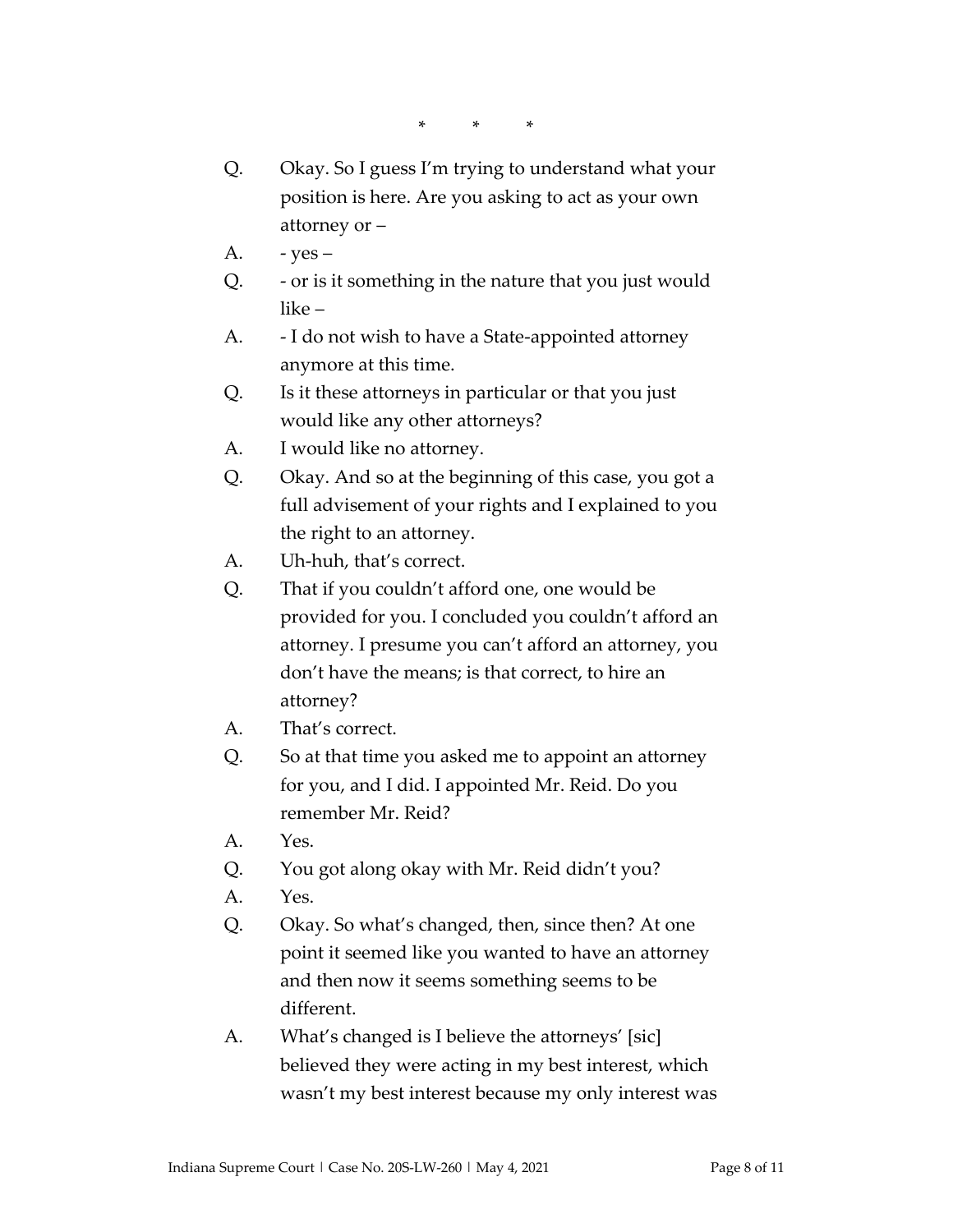for a fast and speedy. And if I have an attorney that refuses to give me what I want and is violating my constitutional rights, I do not believe, you know, I should have a State-appointed attorney anymore. I was satisfied with Allan Reid's work, but you charged me with the death penalty, so he could not be on my case anymore.

- Q. So it's not that you don't want some other attorney, because you understand –
- A. Well, I believe any attorney paid by the court is not going to listen to anything I have to say and is not going to give me what I want, because I do not pay them.
- Q. And what sort of information have you developed since I had an attorney appointed for you and have had attorneys appointed for you that's caused you to have this difference of conclusion? What's, what's changed?
- A. They refuse to give me access to my rights.
- Q. Okay. And so do you want me to get you somebody else or you –
- A. I wish to go pro se –
- Q. to handle it yourself?
- A. Uh-huh.

[Tr. Vol. 4, p. 43–45.]

These assertions amply satisfy *Anderson*'s standard of an unequivocal request. And if these clear statements were somehow not enough, here is another exchange showing that Wright wanted to "control" his case:

Q. It's just puzzling to me where this comes from, because at the beginning of the case you wanted an attorney, had an attorney, were happy with your attorney, and then the circumstances change. Now, all of a sudden, you don't think you want an attorney. Help me understand.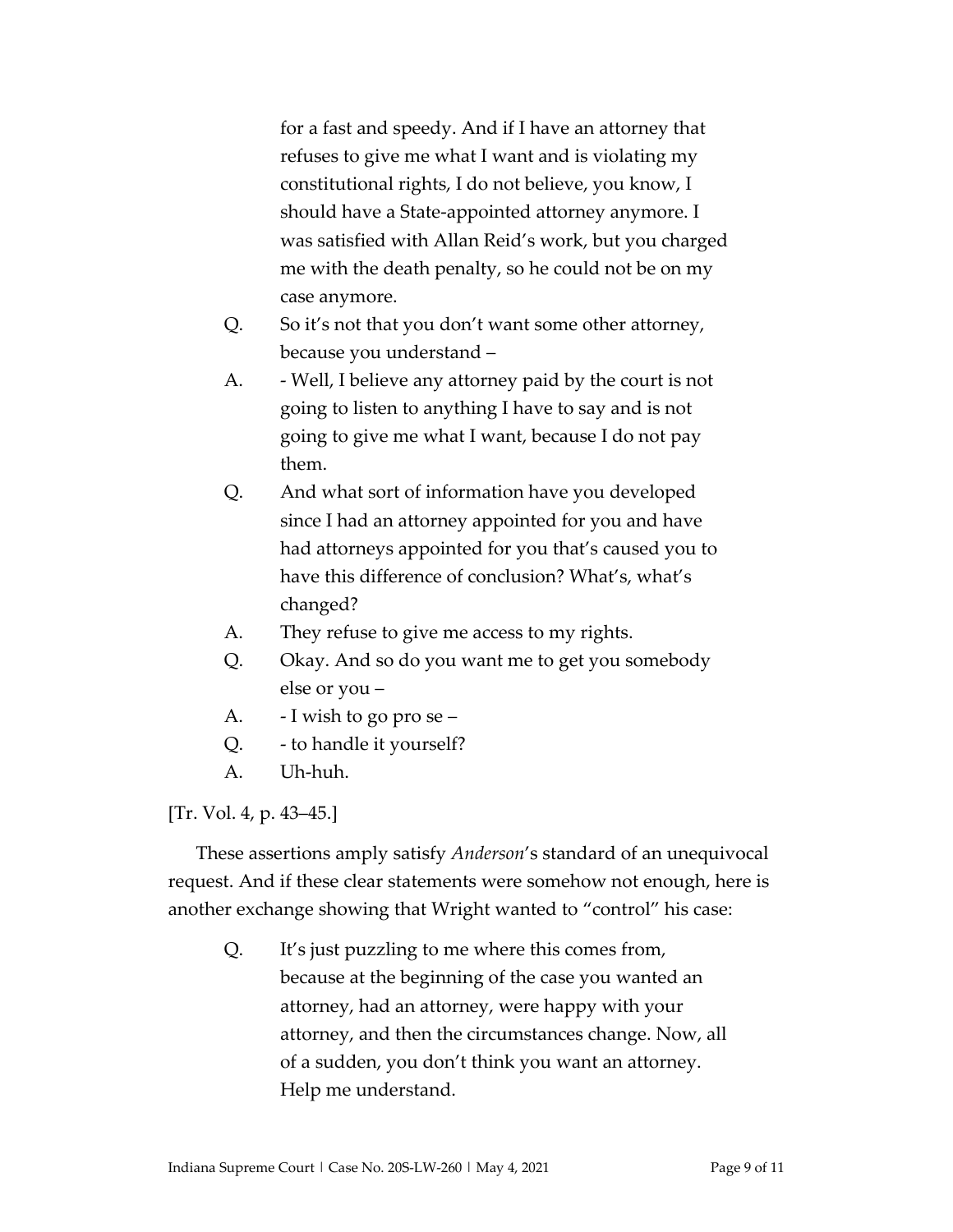A. Uh-huh. Well, as I said, I experienced, you know, having an attorney and I realize that I am better off without an attorney, because, like I said, an attorney is not going to give me what I want. My first attorney wanted to give me what I want, but these new attorneys do no [sic]. I think it's better if I'm just in control of the—of my case.

[*Id.* at 53.] These statements underscore that Wright invoked his right of self-representation clearly and unequivocally. Thus, I cannot join today's opinion holding otherwise.

II

The other reason for my dissent is that today's opinion creates a new test for analyzing a defendant's assertion of the right to proceed pro se—a *Faretta*-plus test. The Court adds the need to "tailor" an application of *Faretta*'s factors based on the State's interest in ensuring a fair and reliable criminal process in a capital case. *Ante*, at 19–20. Based on its enhanced test, the Court holds that the defendant's right of self-representation yields to the State's competing interest in ensuring a criminal trial's integrity and efficiency. But Supreme Court precedent does not support such "tailoring" of competing interests when the defendant timely asserts the right to proceed pro se. The only issues here should be whether Wright invoked his right to self-representation unequivocally and waived his right to counsel knowingly, intelligently, and voluntarily. See *Anderson*, 370 N.E.2d at 320; *Tovar*, 541 U.S. at 88. Either he did, or he did not. These are binary questions not subject to tailoring.

No Supreme Court precedent holds that the *Faretta* analysis changes when a defendant's decision could be a matter of life or death. Indeed, the Supreme Court has not once espoused today's approach—despite addressing *Faretta* in the context of capital cases a number of times. See, e.g., *Godinez v. Moran*, 509 U.S. 389, 400–01 (1993) (not mentioning the state's interests and reasoning that the only "heightened standard" necessary in a death-penalty case was to find that the waiver of counsel was "knowing and voluntary"); *Patterson v. Illinois*, 487 U.S. 285, 297–98 (1988) (not mentioning the state's interests and explaining that waiving